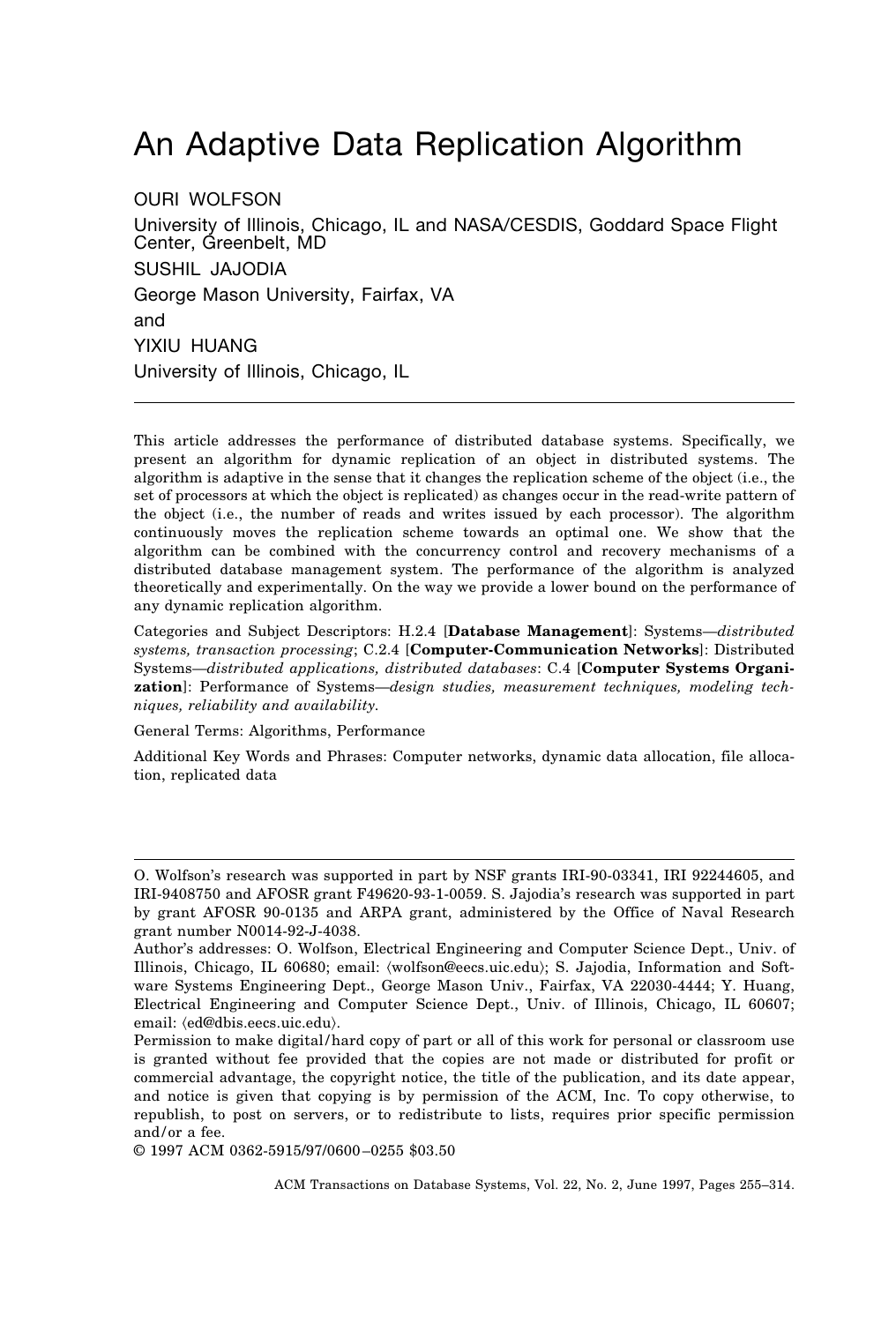## 1. INTRODUCTION

## 1.1 Motivation

The Internet and the World Wide Web are rapidly moving us towards a distributed, wholly interconnected information environment. In this environment an object will be accessed (i.e., read and written) from multiple locations that may be geographically distributed worldwide. For example, in electronic publishing a document (e.g., a newspaper, an article, or a book) may be coauthored and read by many users, in a distributed fashion. Financial instruments' prices will be read and updated from all over the world. An image, for example, an X-ray, will be read and annotated by many hospitals. Raw data (e.g., on a scientific experiment) will be used and modified by many laboratories. In mobile computing and communication environments of the future (see Badrinath and Imielinski [1992] and Imielinski and Badrinath [1992]), an identification will be associated with a user, rather than with a physical location, as is the case today. The location of the user will be updated as a result of the user's mobility, and it will be read on behalf of the callers.

In such environments, the replication of objects in the distributed system has crucial implications for system performance. For example, consider an object *O*. Its replication scheme is the set of processors at which *O* is replicated. In World Wide Web terminology the replication scheme is the set of servers of *O*. Thus the replication scheme determines how many replicas of *O* are created, and to which processors these replicas are allocated. This scheme affects the performance of the distributed system, since reading *O* locally is faster and less costly than reading it from a remote processor. Therefore in a read-intensive network a widely distributed replication of *O* is mandated in order to increase the number of local reads and to decrease the load on a central server. On the other hand, an update of an object is usually written to all, or a majority of the replicas. In this case, a wide distribution slows down each write, and increases its communication cost. Therefore, in a write-intensive network, a narrowly distributed replication is mandated.

In general, the optimal replication scheme of an object depends on the read-write pattern, that is, the number of reads and writes issued by each processor.

Presently, the replication scheme of a distributed database is established in a static fashion when the database is designed. The replication scheme remains fixed until the designer manually intervenes to change the number of replicas or their location. If the read-write patterns are fixed and are known a priori, then this is a reasonable solution. However, if the readwrite patterns change dynamically, in unpredictable ways, a static replication scheme may lead to severe performance problems.

## 1.2 Dynamic Object Allocation

In this article we propose and analyze a dynamic replication algorithm called Adaptive Data Replication (ADR). The ADR algorithm changes the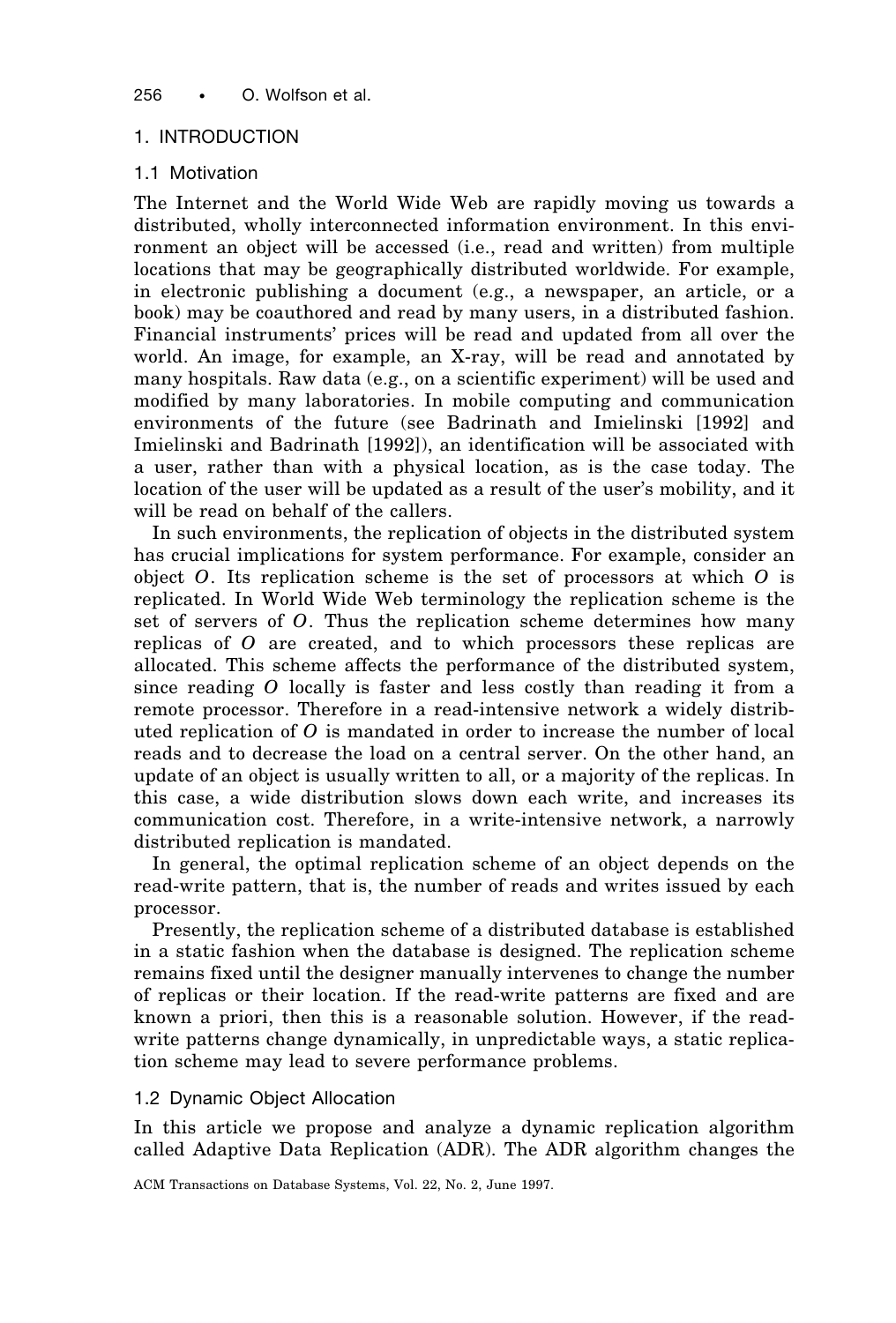replication scheme of an object dynamically, as the read-write pattern of the object changes in the network. The changes in the read-write pattern may not be known a priori.

The algorithm is *distributed* as opposed to centralized. In a centralized algorithm, each processor periodically transmits the relevant information (usually statistics) to some predetermined processor *x*. In turn, *x* computes the objective function and orders the change of replication scheme. In contrast, in a distributed algorithm, each processor makes decisions to locally change the replication scheme, and it does so based on statistics collected locally. An example of a local change to the replication scheme is the following: a processor *x* relinquishes its replica (by indicating to *x*'s neighbors that writes of the object should not be propagated to *x*). This change may result from a comparison of the number of reads to the number of writes at *x* (i.e., locally collected statistics).

Distributed algorithms have two advantages over centralized ones: they respond to changes in the read-write pattern in a more timely manner, since they avoid the delay involved in the collection of statistics, computation, and decision broadcast, and their overhead is lower because they eliminate the extra messages required in the centralized case.

The ADR algorithm works in the read-one-write-all context (see Bernstein et al. [1987], Ceri and Pelagatti [1984], and Ozsu and Valduriez [1991]), and may be combined with two-phase-locking or another concurrency control algorithm in order to ensure one-copy-serializability (see Bernstein et al. [1987]). Read-one-write-all implies that writes cannot execute when there is a failure in the system. To allow some writes even in the face of failures, in this article we propose a new protocol, Primary Missing Writes, that can be combined with dynamic replication.

An earlier version of the ADR algorithm (called CAR and first announced in Wolfson and Jajodia [1992]) was proposed for managing a distributed database consisting of location-dependent objects in mobile computing [Badrinath and Imielinski 1992; Badrinath et al. 1992; Imielinski and Badrinath 1992]. In this database each object represents the location of a user. It is read by the callers of the user, and it is updated when the user changes location. When a user is relatively static and is called frequently, then her location should be widely distributed throughout the network. When a user moves frequently and is called infrequently, then her location should be narrowly distributed, that is, have a small number of copies.

We first introduce and analyze the ADR algorithm for a network having a logical or physical tree structure. Later we extend the algorithm to work for a network modeled by a general graph topology. The extension superimposes a dynamically changing tree structure on the network; it also revises the processing of reads and writes to take advantage of shorter paths that may be available in the network but not in the tree.

### 1.3 Analysis of the ADR Algorithm

The ADR algorithm changes the replication scheme to decrease its communication cost. The communication cost of a replication scheme is the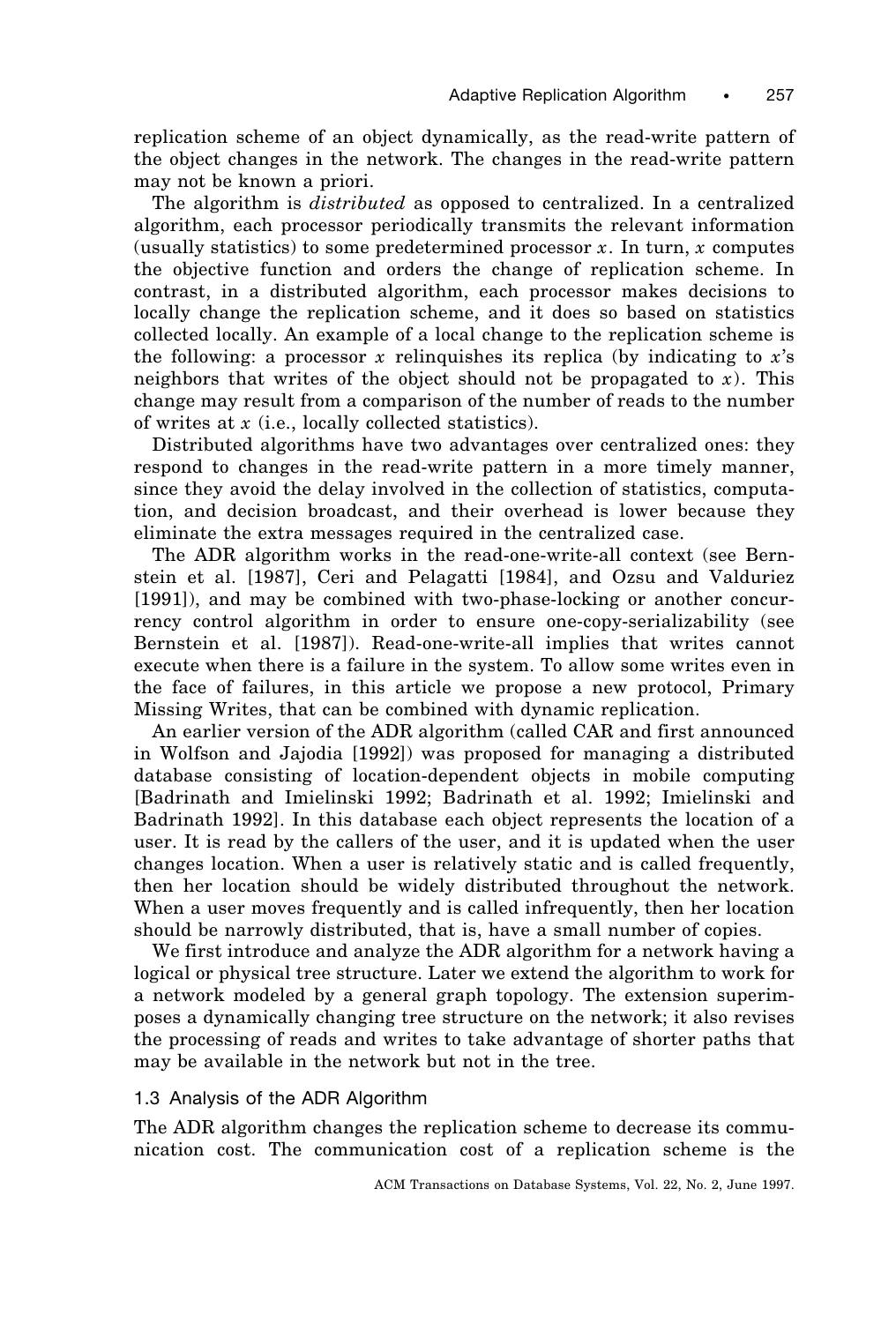average number of interprocessor messages required for a read or a write of the object. Optimizing the communication cost objective function reduces the load on the communication network and the processors' CPU cost in processing the messages.

The problem of finding an optimal replication scheme (i.e., a replication scheme that has minimum cost for a given read-write pattern, has been shown to be NP-complete (see Wolfson and Milo [1991]) for general graph toplogies even in the centralized case. Thus we first define and analyze the ADR algorithm for tree networks. The analysis is theoretical and experimental.

Theoretically, we show that the ADR algorithm is *convergent-optimal* in the following sense. Assume that the read-write pattern of each processor is generally regular. For example, during the first two hours processor 2 executes three reads and one write per second, processor 1 executes five reads and two writes per second, and so on; during the next four-hour period processor 2 executes one read and one write per second, processor 1 executes two reads and two writes, and so on. Then we show that the ADR algorithm will converge to the optimal replication scheme for the global read-write pattern during the first two hours, then it will converge to the optimal replication scheme for the global read-write pattern during the next four hours, and so on. In other words, starting at any replication scheme, the ADR algorithm converges to the replication scheme that is optimal for the current read-write pattern; this convergence occurs within a number of time periods that are bounded by the diameter of the network. In order to prove this we introduce a new model for analyzing adaptive replication algorithms.

Experimentally, we compare the performance of the ADR algorithm to the performance of static replication schemes for various randomly generated read-write patterns. We show that the communication cost of the ADR algorithm is on average between 21 and 50% lower than that of a static replication algorithm. The exact figure depends on whether the read-write pattern is fixed and known a priori, which in turn determines whether an optimal static replication scheme can be selected.

Finally, in order to put the proposed algorithm in the proper perspective, we devise a theoretical lower bound on the communication cost function. The lower bound is the cost of the ideal algorithm that has complete knowledge of all the future read-write requests, and their order. Obviously this algorithm is unrealistic, and it is used only as a yardstick. Then we show experimentally that on average, the communication cost of the ADR algorithm is 63% higher than that of the lower bound.

For general graph network topologies we show that under regularity assumptions the ADR algorithm improves the communication cost in each time period, until it converges, that is, the replication scheme stabilizes. However, in contrast to the tree case, this replication scheme may not be optimal. In other words, starting with an initial replication scheme, the ADR algorithm will change it to reduce the communication cost until it reaches a local (rather than global) optimum. In this sense, the ADR

ACM Transactions on Database Systems, Vol. 22, No. 2, June 1997.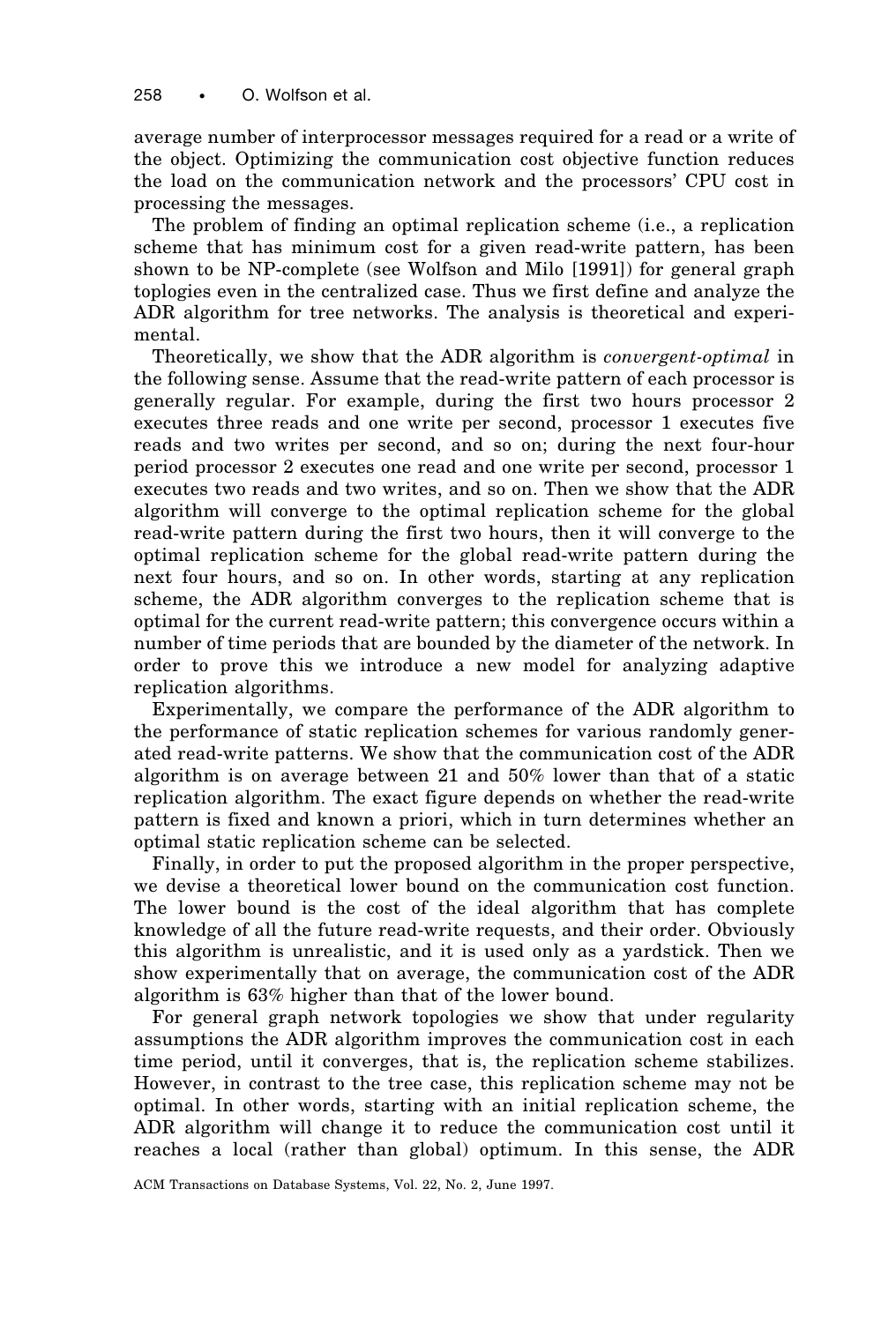algorithm on general graph topologies is *convergent* rather than convergent-optimal.

#### 1.4 Article Organization

The rest of the article is organized as follows. In Section 2 we present and demonstrate the Adaptive-Data-Replication algorithm. In Section 3 we discuss various practical issues related to the implementation of the ADR algorithm in distributed systems. For example, we discuss storage space considerations in digital libraries, incorporation of ADR in various replica consistency protocols (e.g., two-phase-locking), discrepancy between the read-write unit and the data replication unit, object-orientation issues such as methods and complex objects, and a way of incorporating a priori information about the read-write activity in the ADR algorithm. In Section 4 we introduce the Primary-Missing-Writes algorithm that handles failure and recovery in a dynamic replication environment. In Section 5 we introduce a model for analyzing dynamic replication algorithms, and we prove that the ADR algorithm is convergent-optimal in the sense previously explained. In Section 6 we experimentally compare the performance of the ADR algorithm with that of static replication algorithms. In Section 7 we devise a lower bound offline algorithm for dynamic replication, and we experimentally evaluate the ADR algorithm using the offline lower bound algorithm as a yardstick. In Section 8 we extend the ADR algorithm to general network topologies, and we prove that it is convergent. In Section 9 we compare our work to relevant literature, and finally, in Section 10 we summarize the results.

In Appendix A we prove one of the main theorems of the article, and in Appendix B we provide the pseudocode for the ADR algorithm.

## 2. THE ADAPTIVE-DATA-REPLICATION ALGORITHM

In this section we present the ADR algorithm that works for a tree network. The tree represents a physical or a logical communication structure. Metaphorically, the replication scheme of the algorithm forms a variable-size amoeba that stays connected at all times, and constantly moves towards the "center of read-write activity." The replication scheme expands as the read activity increases, and it contracts as the write activity increases. Roughly speaking, when at each "border" processor (i.e., processor of the circumference of the amoeba) the number of reads equals the number of writes, the replication scheme remains fixed. Then this scheme is optimal for the read-write pattern in the network.

The ADR algorithm services reads and writes of an object. They are executed as follows. A read of the object is performed from the closest replica in the network. A write updates all the replicas, and it is propagated along the edges of a subtree that contains the writer and the processors of the replication scheme. For example, consider the communication network *T* of Figure 1 and suppose that the replication scheme consists of processors 3, 7, and 8. When processor 2 writes the object, 2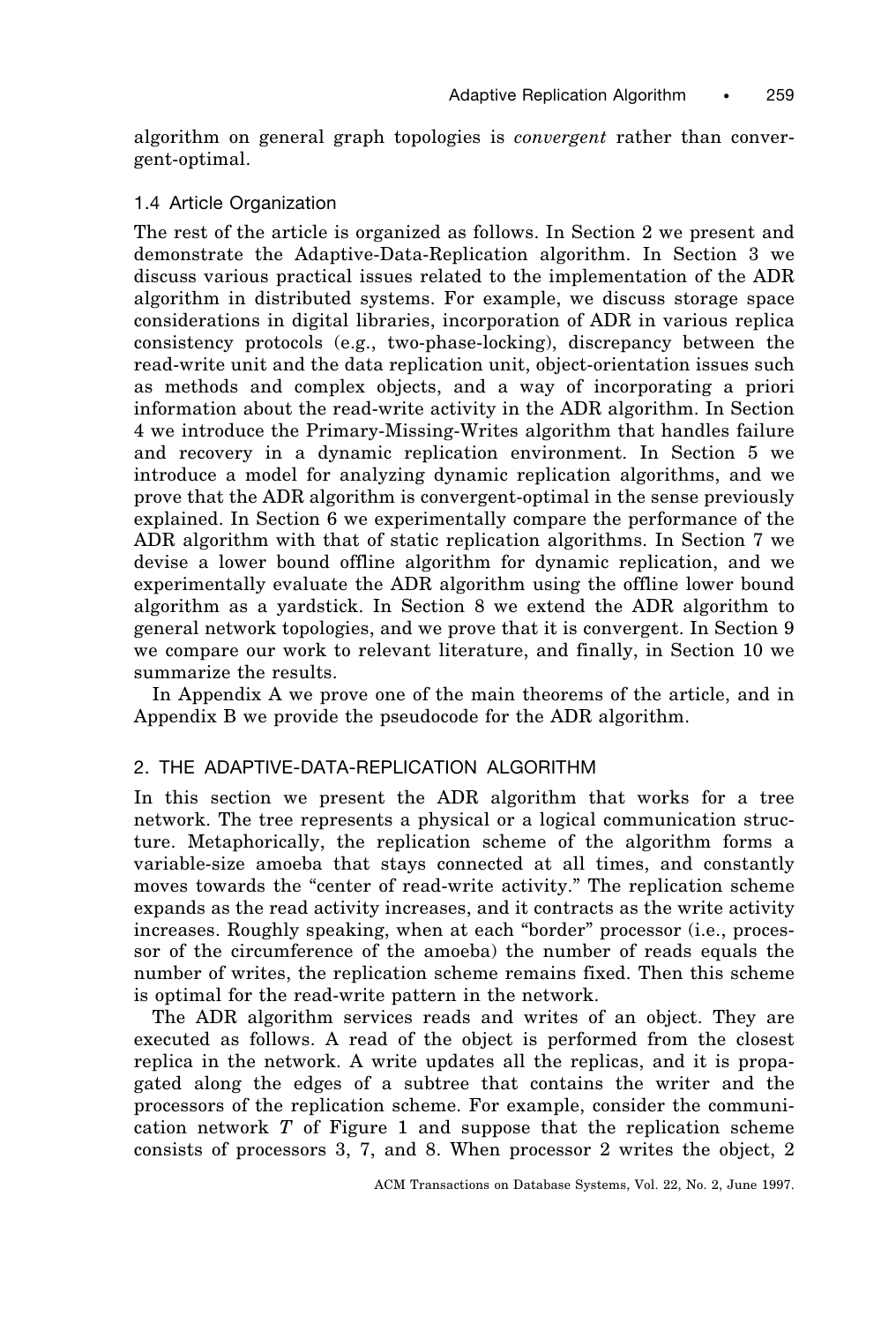

Fig. 1. Computer network.

sends the object to 1, then 1 sends it to 3, and then 3 sends it to 7 and 8 simultaneously. Overall, the communication cost of this write is four, namely, the total number of interprocessor messages required.

In the ADR algorithm the initial replication scheme consists of a connected<sup>1</sup> set of processors, and at any time, the processors of the replication scheme, denoted  $R$ , are connected. For example, the ADR algorithm will never replicate the object only at processors 2 and 3 of the network in Figure 1. Consider a processor *i* that is an  $\bar{R}$ -neighbor; that is, *i* belongs to *R* but it has a neighbor that does not belong to *R*. Denote by *j* a neighbor of *i* that does not belong to *R*. *j* sends read and write requests to *i*, each of which originates either in *j* or in some other processor *h*, such that the shortest path from *h* to *R* goes through *j*. For example, consider the network of Figure 1. If  $R = \{3\}$ , then processor 1 makes read-write requests that originate in 1, 2, 4, and 5.

Each processor executing the ADR algorithm receives a priori a parameter *t* denoting the length of a time period (e.g., 5 minutes). Changes to the replication scheme are executed at the end of the time period, by some processors of the replication scheme. The need for changes is determined using three tests, namely, the expansion test, the contraction test, and the switch test. The expansion test is executed by each processor that is an *R*-neighbor. Suppose that *R* is not a singleton set. Then we define an *R-fringe* processor to be a leaf of the subgraph induced by *R*. Each *R-fringe* processor executes the contraction test. Observe that a processor can be both an *R*# *-neighbor* and *R-fringe*. Then it first executes the expansion test, and if it fails, then it executes the contraction test. A processor *p* of *R* that does not have any neighbors that are also in *R* (i.e., *R* is the singleton set { *p*}) executes first the expansion test, and if it fails, then it executes the switch test.

Now we are ready to formally define the tests. At the end of each time period, each processor *i* that is an *R*# *-neighbor* performs the following test.

*Expansion Test.* For each neighbor *j* that is not in *R* compare two integers denoted *x* and *y*. *x* is the number of reads that *i* received from *j* during the last time period; *y* is the total number of writes that *i* received in the last time period from *i* itself, or from a neighbor other than *j*. If  $x >$ 

 $<sup>1</sup>$  A set of processors is connected if it induces a connected subgraph of the tree network.</sup>

ACM Transactions on Database Systems, Vol. 22, No. 2, June 1997.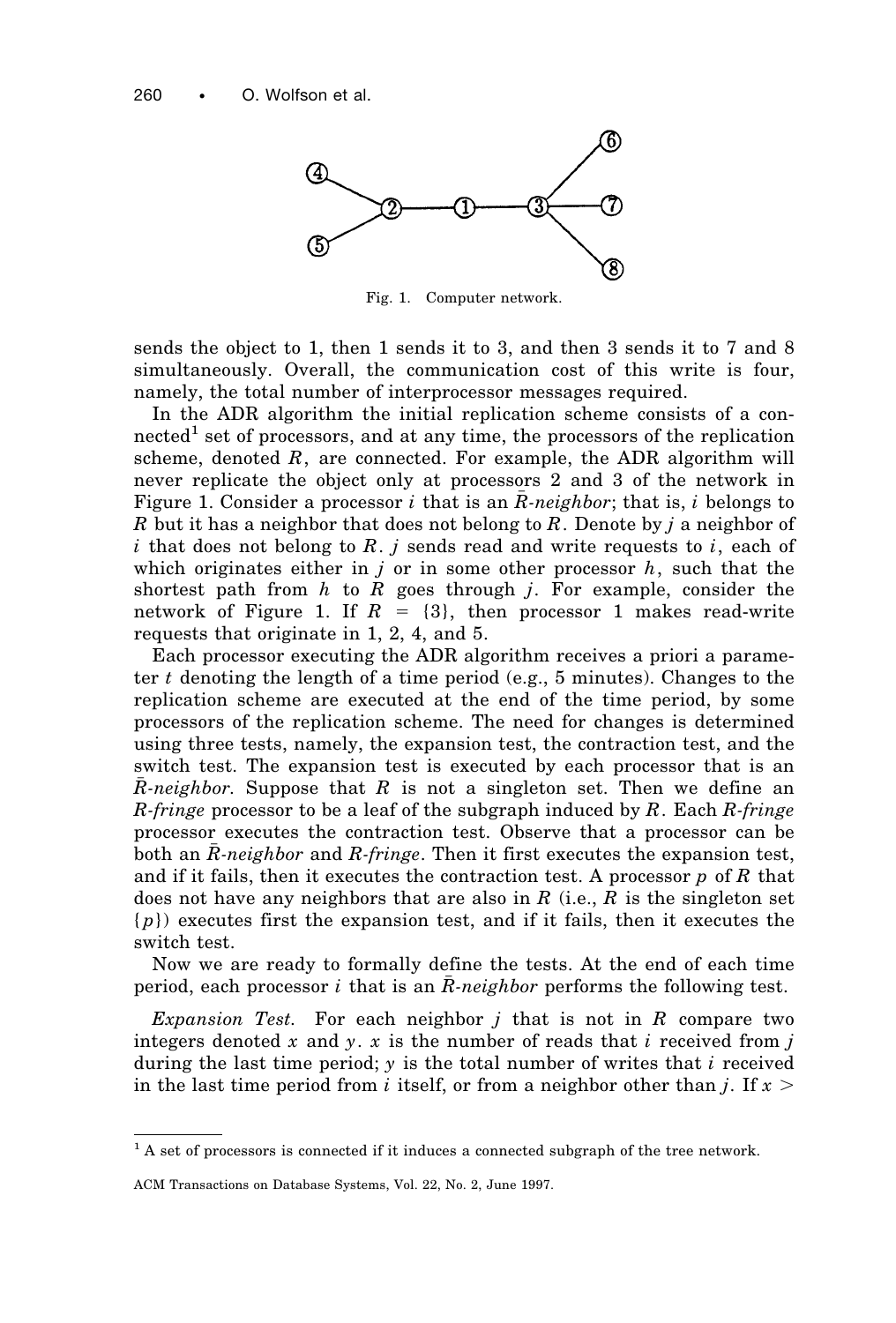*y*, then *i* sends to *j* a copy of the object with an indication to save the copy in its local database. Thus *j* joins *R*.

Practically, the actual expansion from *i* to *j* could be delayed until *i* receives the next read request from *j*, or *i* receives the next write to be propagated to *j*. The indication to join *R* can be thus piggybacked on the copy of the object sent from *i* to *j* in order to service the request.

Except for *i* and *j*, no other processor is informed of the expansion of *R*. The expansion test is performed by comparing the counters (one for the reads and the other for the writes). The counters are initialized to zero at the end of each time period, and incremented during the following time period. The expansion test *succeeds* if the (if) condition is satisfied for at least one neighbor. We say that the expansion test *fails* if it does not succeed.

Consider a processor *i* that is an *R-fringe* processor; that is, it is in *R* and has exactly one neighbor *j* that is in *R*. Processor *i* executes the following test at the end of each time period.

*Contraction Test.* Compare two integers denoted *x* and *y*. *x* is the number of writes that *i* received from *j* during the last time period; *y* is the number of reads that *i* received in the last time period (the read requests received by *i* are made by *i* itself or received from a neighbor of *i* different from *j*). If  $x > y$ , then *i* requests permission from *j* to exit *R*, that is, to cease keeping a copy.

Processor *i* does not exit unconditionally, since *i* and *j* may be the only processors of the current replication scheme, and they may both announce their exit to each other, leaving an empty replication scheme. Therefore, if the contraction test succeeds, then *i* keeps its replica until it receives the next message from *j*. If this message is *j*'s request to leave *R*, then only one (say, the one with the smaller processor identification number) leaves *R*.

Otherwise (i.e., if the exit request is granted) processor *j* will not propagate any more write requests to  $i$ ; any further read requests arriving at *i* are passed along to *j*. Except for *i* and *j*, no other processor is informed of the contraction.

Finally, suppose that processor *i* constitutes the whole replication scheme. Then  $i$  is an  $\bar{R}$ -neighbor; thus it must execute the expansion test. If the expansion test fails, then *i* executes the following test at the end of the time period.

*Switch Test.* For each neighbor *n* compare two integers denoted *x* and *y*. *x* is the number of requests received by *i* from *n* during the last time period; *y* is the number of all other requests received by *i* during the last time period. If  $x > y$ , then *i* sends a copy of the object to *n* with an indication that *n* becomes the new singleton processor in the replication scheme, and *i* discards its own copy.

When the (if) condition of the contraction or switch test is satisfied, then we say that the test *succeeds*. Otherwise, we say that it *fails*.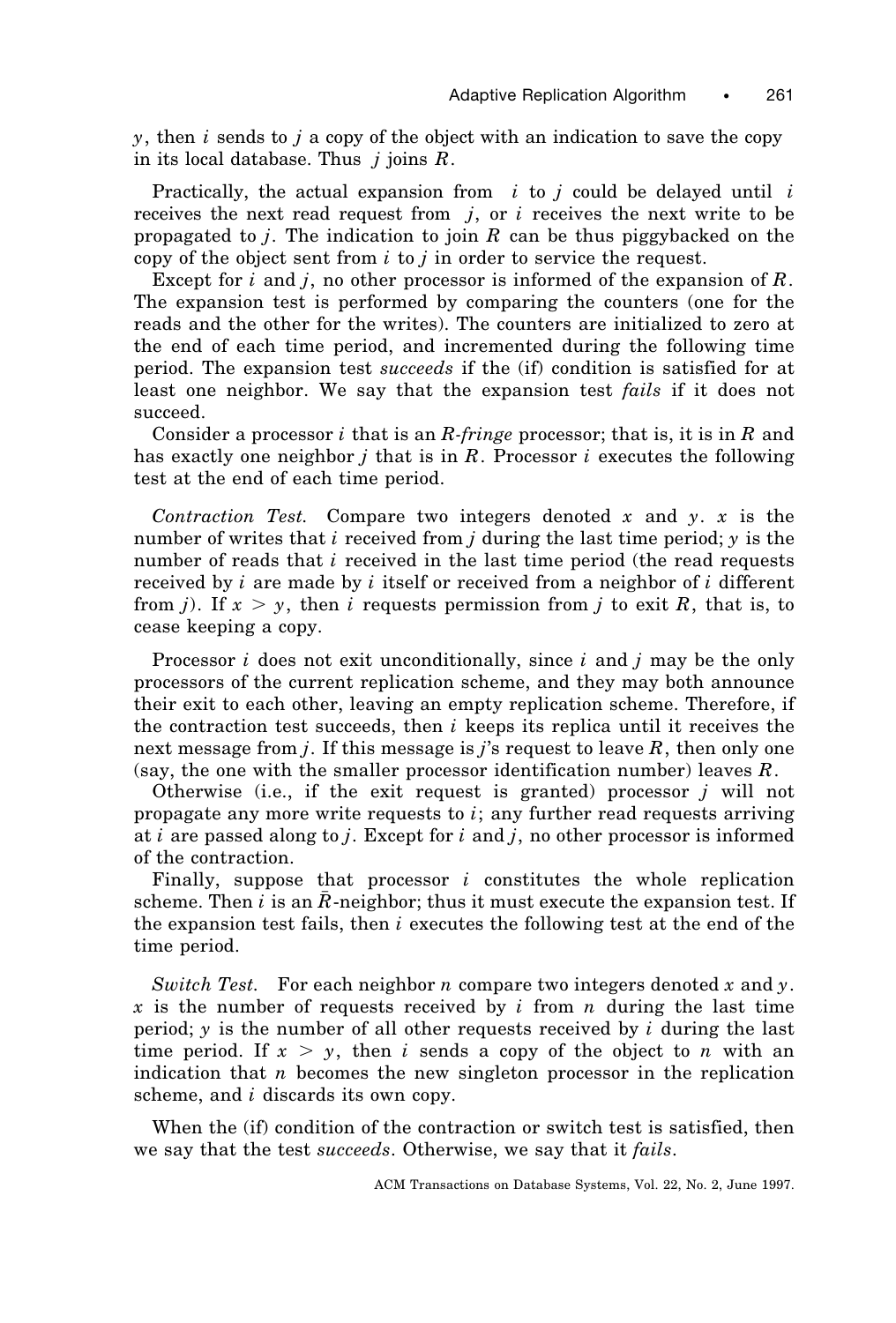Practically, the singleton replication scheme switch can be delayed until *i* receives the next write from any processor, or *i* receives the next read request from *n*. The switch from *i* to *n* means that, simultaneously, *i* exits from *R* and *n* enters *R*.

We summarize the algorithm as follows. At the end of each time period, an  $R$ -neighbor executes the expansion test. An  $R$ -fringe processor executes the contraction test. A processor that is both an  $R$ -neighbor and an  $R$ -fringe executes first the expansion test and, if it fails, then it executes the contraction test. A processor of *R* that does not have a neighbor in *R* executes first the expansion test and, if it fails, then it executes the switch test.

*Example* 1. In this example we demonstrate the operation of the ADR algorithm. Let us consider the network of Figure 1. Suppose that the initial replication scheme *R* consists of the processor 1. Suppose that each processor, except processor 8, issues 4 reads and 2 writes in each time period; processor 8 issues 20 reads and 12 writes in each time period. Suppose further that the requests are serviced in the time period in which they are issued.

At the end of the first time period, processor 1 (as an *R*-neighbor of processors 2 and 3) executes the expansion test. Since the number of reads requested by processor 2 is 12 and the number of writes requested by processors 1 and 3 is 20, processor 2 does not enter the replication scheme. The number of reads requested by processor 3 is 32 and the number of writes requested by processors 1 and 2 is 8. Thus processor 3 enters the replication scheme as a result of the test, and *R* becomes {1, 3}.

At the end of the second time period processors 1 and 3 will execute the following tests. First, processor 1 performs the expansion test (towards processor 2), and fails as in the first time period. Second, processor 1 performs the contraction test, and succeeds, since processor 1 receives 18 writes from processor 3, and 16 reads from processors 1 and 2. At the same time processor 3 executes the expansion test, and successfully includes processor 8 in the replication scheme, since the number of reads from processor 8 is 20, and the number of writes from the other processors is 14. As a result of these tests, the replication scheme becomes {3, 8} after the second time period.

Starting from the third time period the replication scheme will stabilize at {3, 8}; that is, it will not change further.

#### 3. PRACTICAL ISSUES

In this section we discuss the ADR algorithm, practical considerations in its incorporation into a distributed database system, and some of its applications.

### ADR as a Distributed Algorithm

Consider the level of global knowledge required by a processor executing the ADR algorithm. Note that the algorithm requires that each processor of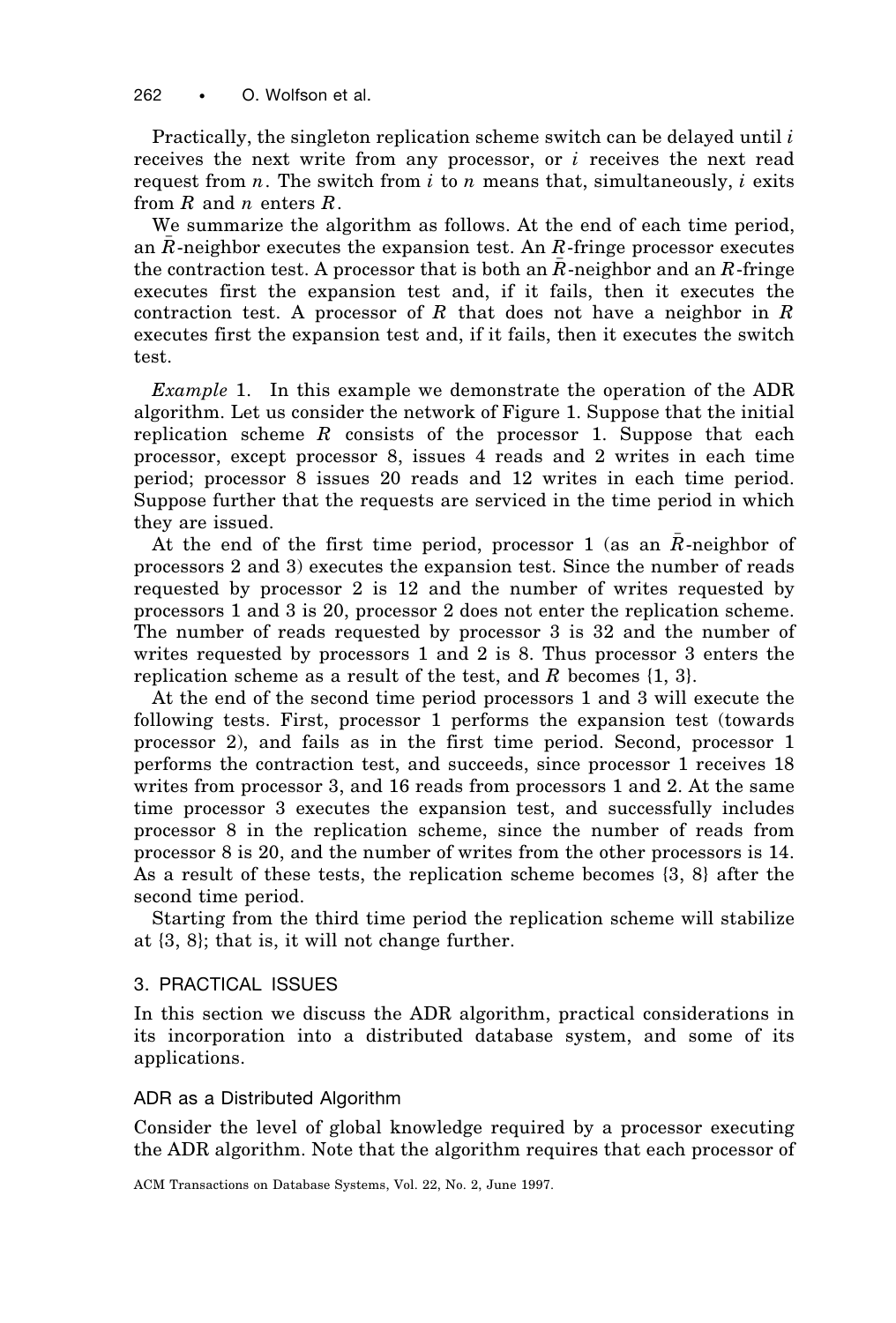*R* knows whether it is an *R*# -*neighbor*, or an *R*-fringe processor, or a unique processor of *R*. Knowing this requires only that the processor know the identity of its neighbors, and "remember" for each neighbor whether it is in the replication scheme. A processor that does not belong to the replication scheme does not participate in the algorithm; nor does an internal processor of the replication scheme, that is, a processor that is not an *R*-fringe, and all its neighbors have a replica.

What does a processor need to know in order to execute reads and writes? A processor *j* of the current replication scheme *R* satisfies a read request locally, and transmits each write request to the neighbors that are in the replication scheme (each of which, in turn, propagates the write to its neighbors that are in  $R$ ). Therefore  $j$  has to know the identity of its neighbors, and to remember for each neighbor whether it is in the replication scheme (which is the same information needed to execute the ADR algorithm). Interestingly, a processor that does not belong to the replication scheme does not have to "search" for the replication scheme in order to execute reads and writes. A processor *j* that is not in the replication scheme *R* must remember the processor *i* to which *j* sent the last announcement that  $j$  exits  $R$ .  $i$  indicates the "direction" of  $R$ . Each read or write of  $j$  must be sent to *i* which, in turn, if it is no longer in *R*, routes the request in the "direction" of *R*. Therefore for executing the ADR algorithm and for executing reads and writes, knowledge of the whole network topology is not necessary; neither is knowledge of the whole replication scheme.

#### Connectivity of the Replication Scheme

Why should the replication scheme be connected under all circumstances? For example, suppose that communication between New York and Los Angeles goes through Chicago, and all the accesses to the object originate from either New York or Los Angeles. The ADR algorithm will store a copy in Chicago, and this may seem wasteful. The ADR algorithm can be modified to create at the inactive internal processors, for example, Chicago, only pseudoreplicas. Pseudoreplicas do not require real storage space. A processor storing a pseudoreplica does not install any write locally, but it propagates each write to its neighbors in the replication scheme, as in the case where its replica is real. However, pseudoreplicas cannot satisfy reads either. In the ADR algorithm, the only reads satisfied by internal copies are reads originating from the respective internal processor, and at a pseudoreplica processor these reads will have to be satisfied from a real replica. For example, if at some point Chicago does issue a read, the read will have to be satisfied from a real replica. Exit requests should also be handled more carefully. For example, if New York and Los Angeles both request "exit" from the replication scheme, the pseudoreplica processor at Chicago cannot grant both requests at the same time (unlike the case in which Chicago holds a real replica), otherwise a real replica of the object will become unavailable.

A related subject is the following.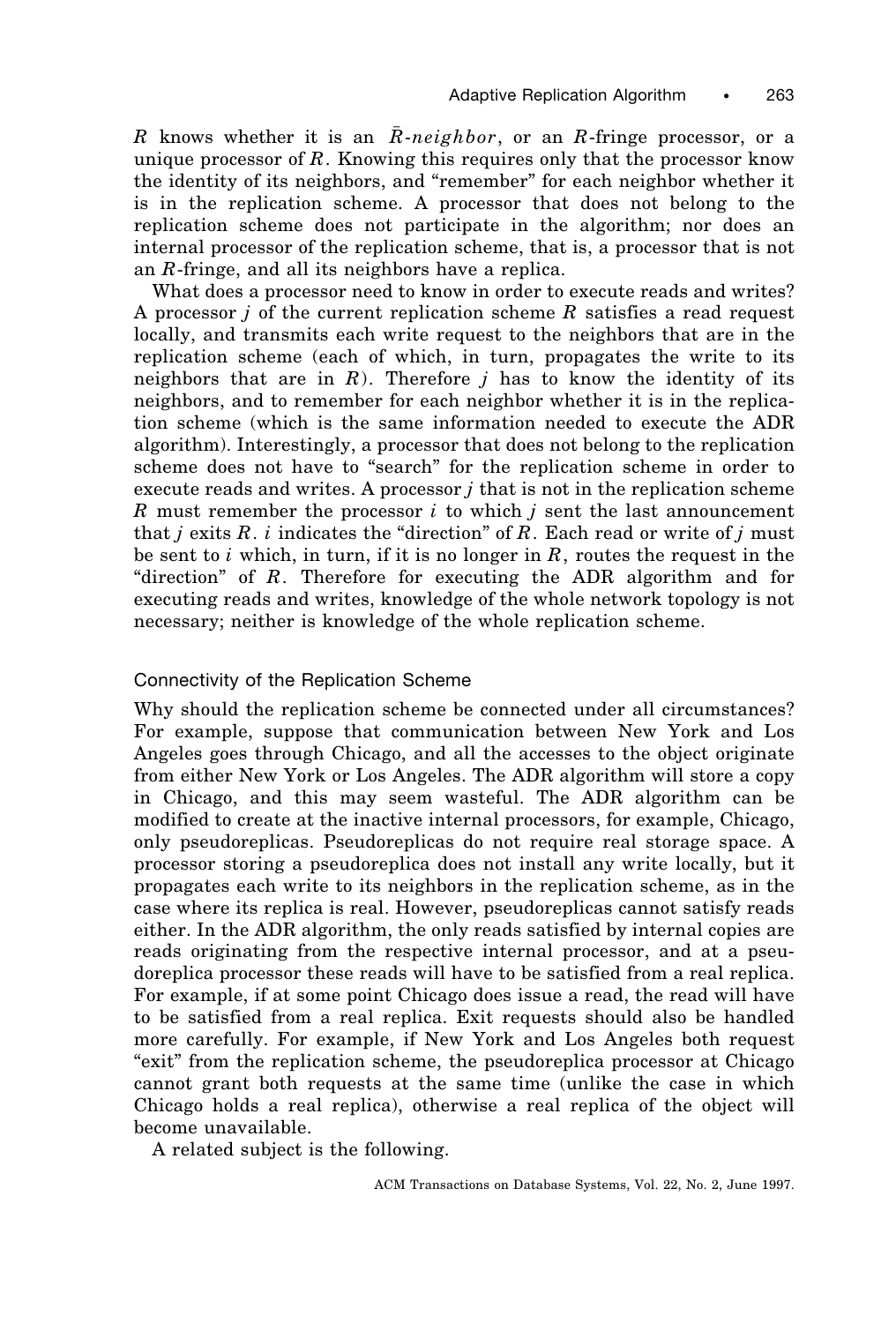#### Multiple Objects and Space Limitations

In digital libraries consisting of multiple objects, storage space considerations may play a significant role. In the ADR context, suppose that the expansion or switch test indicates that a processor *p* should keep a copy of an object, but *p* does not have enough storage space. This problem can be addressed by ensuring that, if *p* has space for only *n* objects (we assume for the moment that all objects are of equal size), then it stores the objects that provide the maximum cost benefit. A way to do so is for *p* to maintain a benefit value, denoted  $b(o, p)$ , for each object *o* stored at *p*. We define  $b(o, p)$ *p*) in three cases: the replication scheme *R* of *o* is the singleton  $\{p\}$ ; *p* is an *R*-fringe processor; and *p* is not an *R*-fringe processor.

In the first case  $b(o, p) = \infty$  since *o* cannot be deleted from  $p^2$ . In the second case  $b(o, p)$  is the difference between the number of reads serviced by *p* in the last time period, and the number of writes propagated to *p* in the last time period.<sup>3</sup> In the third case  $b(o, p)$  is the number of reads serviced by *p* in the last time period (writes are ignored since, as explained in "Connectivity of the Replication Scheme," even if *o* becomes a pseudoreplica at *p* writes will still be propagated to *p*).

Now, whenever *p* is ordered by a neighbor *q* to store an object *o*, *p* is also given the value of  $b(o, p)$ , which is computed by *q* as follows. If the order is a result of an expansion from  $q$ , then  $b$ ( $o$ ,  $p$ ) is the difference between the number of reads that  $q$  received from  $p$ , and the number of writes received by *q*. If the order is a result of a switch from *q*, then  $b$ (*o*, *p*) is the difference between the number of read-write requests of  $\sigma$  issued by  $p$  to  $q$ , and the number of all the other read-write requests for *o* received by *q*.

Now, when *p* is ordered to store the object *o* but *p* does not have enough storage space, it compares the value of  $b(o, p)$  to the minimum benefit value of all the objects that  $p$  stores. Denote by  $o'$  the object for which this minimum benefit value is achieved. If  $b(o, p) \leq b(o', p)$ , then the expansion or switch order is denied. Otherwise  $o$  replaces  $o'$  at  $p$ ;  $p$  is contracted out of the replication scheme of  $o'$ , or  $o'$  becomes a pseudoreplica, depending on whether *p* is a fringe processor in the replication scheme of  $o'$ .

When different objects have different sizes this method can be adapted by multiplying the benefit of an object by its size; however, we do not elaborate on this here.

#### One Copy Serializability

In a transaction processing system, the ADR algorithm can be combined with two-phase-locking to ensure one copy serializability. Since the ADR algorithm obeys the read-one-write-all policy, this may seem obvious.

<sup>2</sup> Strictly speaking, *o* can be switched to another processor, but for the sake of simplicity we do not consider this marginal optimization here.

<sup>&</sup>lt;sup>3</sup> These two numbers represent the amount by which reads will become more expensive and writes will become less expensive, respectively, if the copy of *o* is deleted from *p*. The difference between the two numbers is positive, otherwise *p* would not store a copy of *o*.

ACM Transactions on Database Systems, Vol. 22, No. 2, June 1997.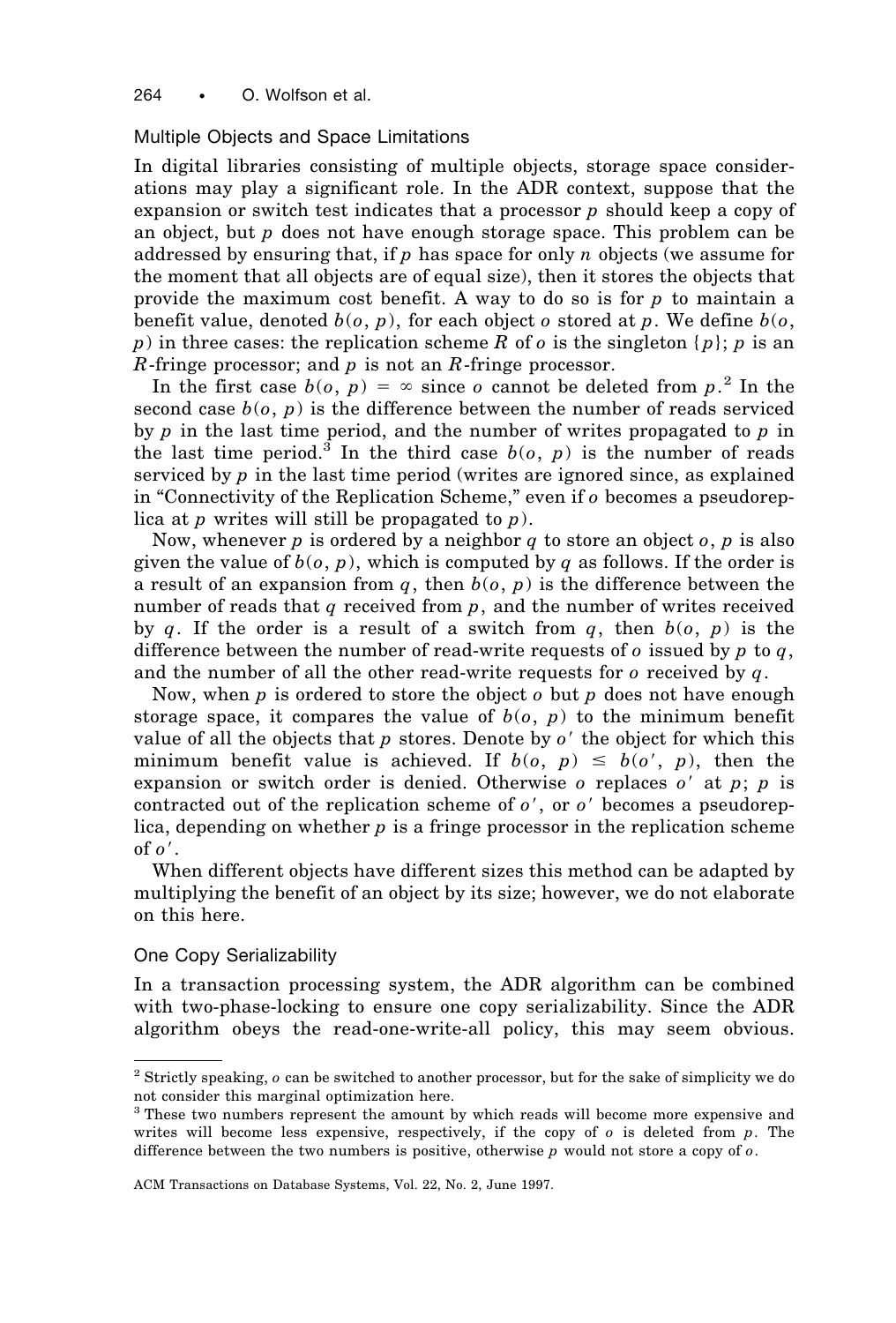However, care must be taken, since the meaning of "all" changes dynamically, and the replication scheme during one transaction may be different from the replication scheme during another transaction. Therefore it may be possible that a transaction writes to all the copies of the replication scheme while the replication scheme is expanding to a processor *i*, and the write is not propagated to *i*.

This problem can be handled as follows. Each processor *j* maintains a directory record for each object. The record indicates whether *j* is in the replication scheme *R*; if it is, then the record also indicates which of *j*'s neighbors are in *R*, and if it is not, then the record indicates the direction of *R*. When *j* expands, contracts, or switches, it executes a replicationscheme-change transaction. Such a transaction modifies the directory record for the object in order to indicate the change.

Now consider a transaction that writes the replica at processor *j*. It must also read *j*'s directory record in order to determine to which of *j*'s neighbors the write should be propagated. This read of the directory record conflicts with any write of the directory record that is executed by a replicationscheme-change transaction. Therefore a transaction that writes the object conflicts with a replication-scheme-change transaction. Consequently, a concurrency control mechanism that ensures serializability of transactions in a static replication environment will also do so in this dynamic environment.

#### Other Replica Consistency Protocols

One copy serializability in transaction-oriented systems ensures that all replicas of an object appear consistent at all times. However, dynamic replication using the ADR algorithm can be combined with other replica management protocols, namely, protocols that provide weaker consistency guarantees.

Consider, for example, the lazy-replication protocol proposed in Ladin et al. [1992]. In lazy-replication, the operations (described at a higher semantic level than reads and writes) interleave correctly (i.e., according to a causal specification) although replicas are not necessarily consistent at all times. The protocol also distinguishes between update operations that have to be eventually performed by all the replicas, and query operations that are serviced by a single replica. Updates are propagated to all replicas using background gossip messages.

Clearly, the performance of the lazy-replication protocol can also benefit from dynamic replication, that is, from changing the number of replicas as a direct function of the ratio of queries to updates, and moving the replicas closer to the locations that initiate the operations. Moreover, consider any 2-type application, that is, an application in which there are two types of operations, one that is serviced by one replica, and another, that is serviced by all the replicas. For example, a transaction processing system ensuring one copy serializability is one such application, and lazy-replication is another. In the former the updates are propagated synchronously, and in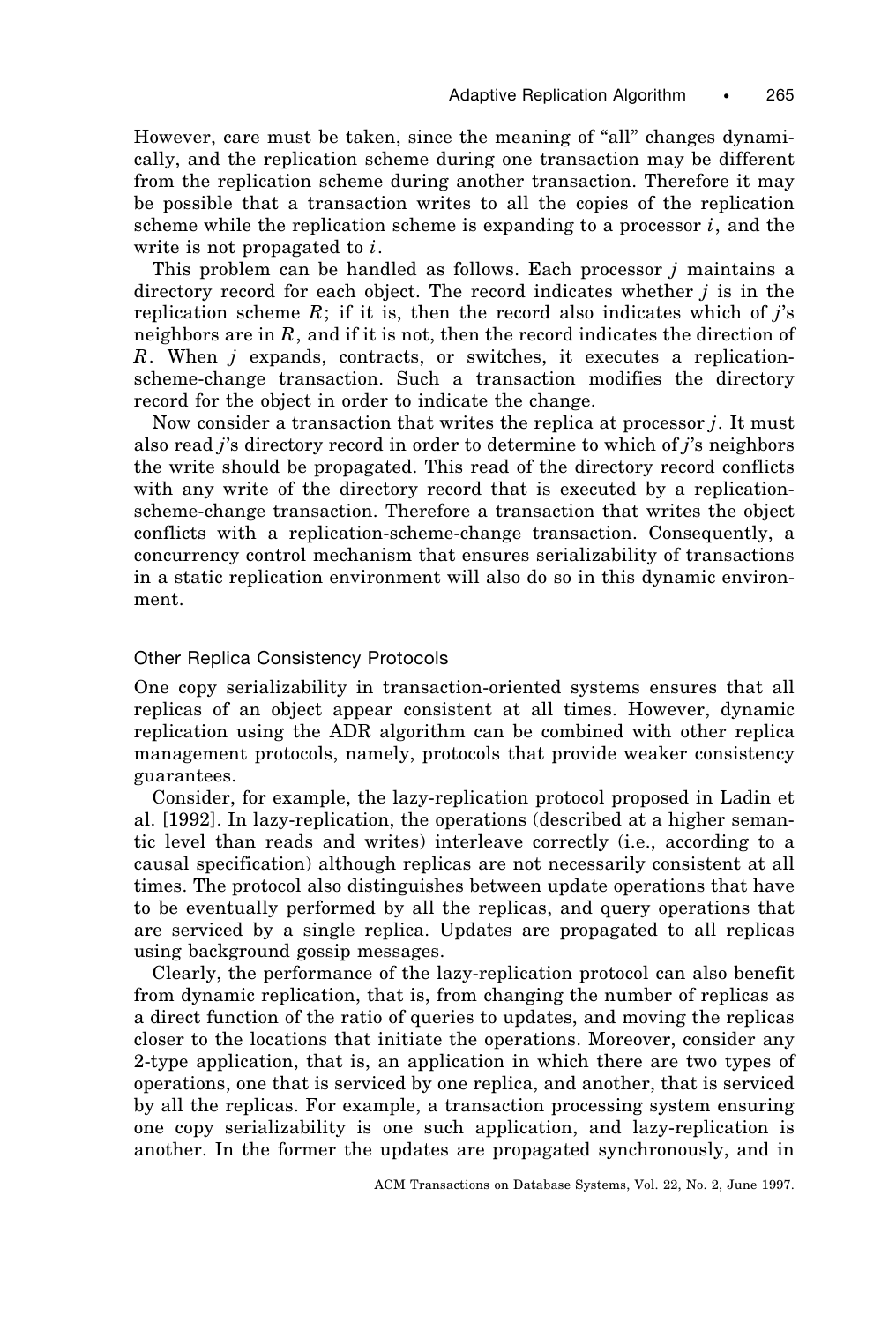the latter they are asynchronous. In Fischer and Michael [1992] there is a proposal of another 2-type protocol, namely, one that maintains a dictionary database using three types of operations: two update operations, INSERT and DELETE, and a query operation, LIST.

In principle, the performance of any 2-type application can be improved by dynamic replication. The 2-type application may have to be adapted to dynamic replication. The adaptation is straightforward, as previously explained, for transaction processing systems that ensure one copy serializability. However, adaptation of lazy-replication is more complicated, since lazy-replication uses a multipart timestamp that has a component for every replica (so it will not work if the number of replicas varies dynamically).

## The Time Period *t*

Now we discuss a variant of the ADR algorithm in which the length of the time period *t* changes with the rate of read-write requests. Specifically, consider the variant in which the tests of the ADR algorithm are executed at a processor *p* every *k* read-write requests received by *p*. For example, the expansion test would be executed when  $p$  (assuming it is an  $\bar{R}$ *neighbor* processor) receives *k* read-write requests. The effect of this change would be to execute the replication-scheme changes more frequently when the read-write request load is heavy, and less frequently when the load decreases. Furthermore, since the request frequency may differ in different parts of the network, the tests of the ADR algorithm will be executed more frequently in some parts of the network than in others and, consequently, replication scheme adaptation will be faster in parts of the network that execute more requests.

What will be the effect of an expansion of the replication scheme from *p* to *q* under the request-based version of the ADR algorithm? The answer is the following. Consider the set of processors *P* that issued the *k* requests based on which *p* made its expansion decision. Suppose that these requests were issued during *t* seconds. Suppose further that in the *t* seconds following the expansion each processor  $q$  in the set  $P$  issues the same number of reads (writes) as the number of reads that *q* issued in the *t* seconds before the expansion. In other words, the read-write pattern *A* (see Section 4.1 for the formal definition of a read-write pattern) representing the set of requests issued by processors of *P* is identical before and after the expansion. Then the total communication cost of executing the requests in *A* is higher before the expansion than after it. In other words, if each processor in the set *P* issues the same set of requests in the *t*-second periods before and after the expansion, then the total cost of these requests will be lower after the expansion.

Furthermore, for any two replication schemes that differ only in the fact that in one  $p$  has expanded to  $q$ ,  $A$  has a lower cost in the expanded scheme. Thus, assuming that *A* remains the read-write pattern, the expansion from  $p$  to  $q$  will reduce cost, regardless of other changes that will occur in the replication scheme. Moreover, since the expansion clearly does not

ACM Transactions on Database Systems, Vol. 22, No. 2, June 1997.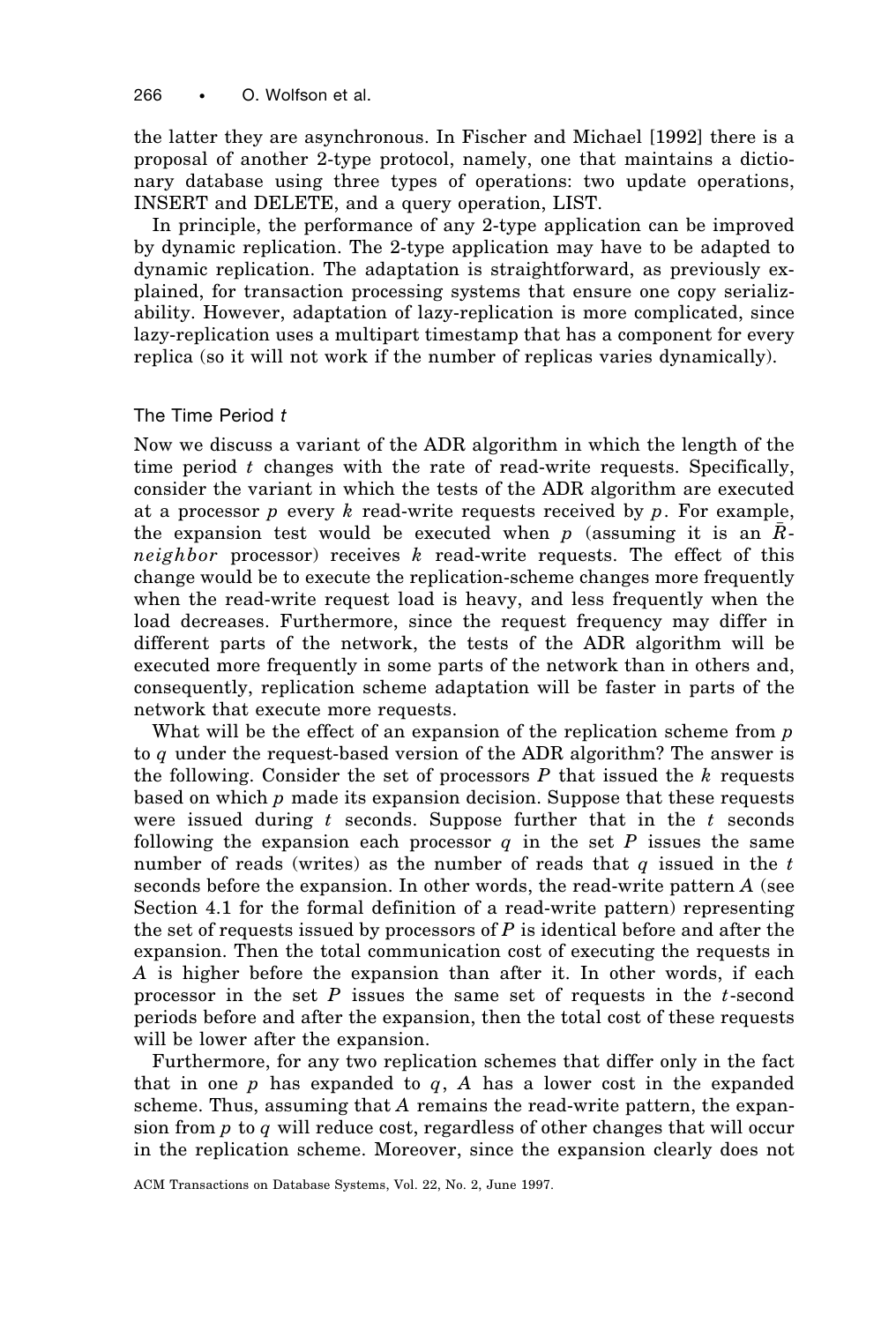affect the communication cost of requests issued by any other processor, then the effect of the expansion is to reduce the overall cost of servicing read-write requests. A similar claim holds for a replication scheme change resulting from a contraction or switch test. The problem with a formal analysis of the so-revised ADR algorithm is that it is hard to prove a global property of the form of Theorem 3. The reason for this is that the replication scheme changes (expansion, contraction, switch) would occur in a totally asynchronous fashion, even if the clocks were synchronous.

## Discrepancy Between the Read-Write Unit and the Replication Unit

The ADR algorithm assumes that the read-write unit is identical to the replication unit. This is often the case when data are replicated in logical units (e.g., a text file) but not when data are allocated in physical units. For example, suppose that the replication unit is a block (i.e., data are replicated in full blocks). Furthermore, suppose that as a result of a read, the unit transferred between two processors is a set of tuples.

The ADR algorithm can be adapted to handle this situation as follows. Each  $R$ -neighbor i in the replication scheme of a block  $b$  has two counters for each neighbor *j* that is not in the replication scheme. These are the write-counter and the read-counter of *j*. Whenever *j* reads some tuples from *b*, *j*'s read-counter increases by a fraction that is the ratio of the total size of the tuples read, to the size of *b*. For example, suppose that the read issued by processor *j* retrieves 20 tuples from block *b*, and these tuples constitute 1/10th of the size of *b*. Then the read-counter for *j* increases by 1/10th of its value. Similarly, whenever  $i$  writes some tuples in  $b$ ,  $j$ 's write-counter increases by a fraction that represents the total size of the tuples written. Other than that nothing changes in the ADR algorithm. At the end of the time period the expansion test compares the read-counter and the write-counter, and if the former is larger, then *j* is given a copy of *b*, thus joining the replication scheme. In other words, the only difference in the ADR algorithm is that the counters may be incremented by a fraction rather than an integer.

## Methods

The ADR algorithm can be generalized to systems in which processes do not issue reads and writes to objects, but invoke methods that operate on these objects. The generalization can work as follows. Each method invoked by processor *j* on object *O* consists of both a read and a write. The data returned by the method are "read from the object" by *j*, and the parameters passed by *j* to the method are "written to the object" by *j*. The read and write counters are incremented accordingly.

## The Tree Topology

The ADR algorithm works on a tree network. The tree may represent a logical (in addition to physical) interconnection. An example of a logical tree network (possibly, over a physical network of arbitrary topology) is a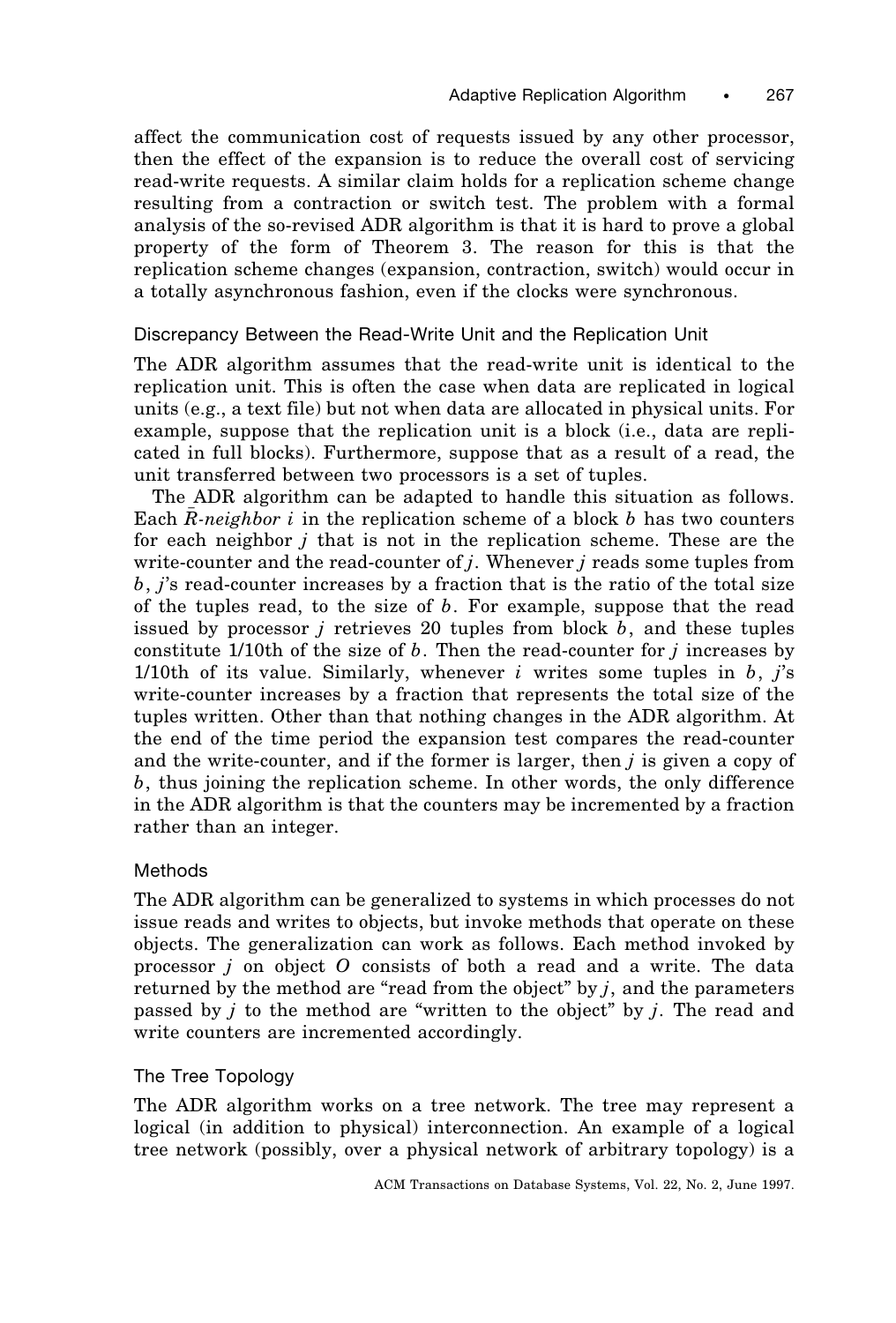## 268 • O. Wolfson et al.

management hierarchy, in which some of the processors in the communication network are designated as managers, and they form a hierarchy. Netmate, a network management system that we are currently developing (see Dupuy et al. [1991a, b], Sengupta et al. [1990], and Wolfson et al. [1991]), employs such a management hierarchy. Netmate's purpose is to provide software tools for the detection of faults and recovery from them in very large communication networks. In Netmate, an object may be transferred from a manager to its superior, or from the superior to the manager, and its read-write pattern varies over time. For example, consider an object that stores the identification of the overloaded processors. During distributed diagnosis of a global problem in the network, this object is read extensively, whereas at other times it is mainly written. Other examples of logical interconnections represented by a tree can be found in Goodman [1991] and Imielinski and Badrinath [1992].

## Complex-Object Distribution

Observe that adaptive replication can also be used for determining complex-object distribution. Complex-object distribution is the problem of establishing how a complex object is partitioned/replicated in a computer network, that is, where each subobject is replicated. This problem seems to be important in many applications, for example, computer-supported collaborative work (see Grudin [1991]). The ADR algorithm can be used for dynamic complex-object distribution as follows. A complex object *o* includes all its subobjects, and a read or a write of *o* is treated by the adaptive replication algorithm as a read or write of all its subobjects. In addition, each subobject is read and written individually; that is, it has its own read-write pattern. Thus, when using the ADR algorithm, the distribution of *o* in the network is determined automatically, depending on the readwrite pattern of *o* and on the read-write pattern of each one of its subobjects.

## Incorporating A Priori Information About Read-Write Activity

As it stands, the ADR algorithm does not use any a priori information about read-write activity. It changes the replication scheme to improve cost under the assumption that the activity in the last time period is indicative of the expected activity in the next time period.

When a priori information is available, that is, when it is known that processor 1 issues two reads and one write per time period, processor 2 issues five reads and one write per time period, processor 3 issues four reads and four writes per time period, and so on, one can use a static replication scheme to optimize communication cost. The static optimal replication scheme can be found using a linear time algorithm provided in Wolfson and Milo [1991].

However, sometimes we may want to combine a priori read-write information with dynamic allocation. For example, suppose that the a priori information is uncertain, and the read-write activity in a time period is a

ACM Transactions on Database Systems, Vol. 22, No. 2, June 1997.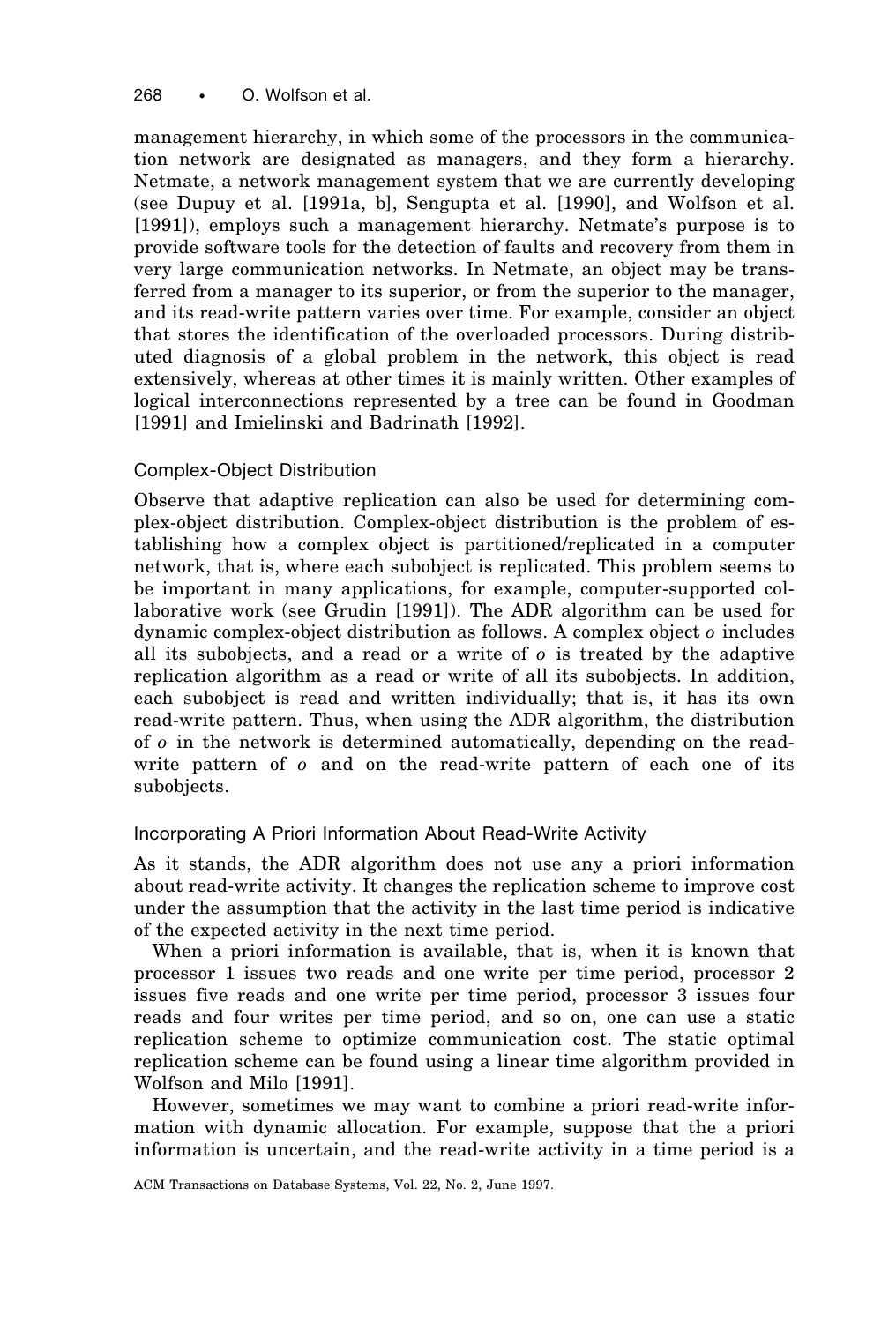random variable that has the a priori value with probability *x*, and has a value identical to the latest time period with probability  $1 - x$ . The ADR algorithm can be adapted to incorporate this type of uncertain a priori information by "adjusting" the number of reads and writes compared in each test of the algorithm. For example, in the expansion test of processor *i*, the number of read requests from *j*, *ER*, is taken to be  $AR \cdot x$  +  $LR \cdot (1 - x)$ ; where *AR* is the number of read requests that are received from *j* if all the processors issued their prespecified number of reads, and *LR* is the number of reads received from *j* in the last time period. Similarly, the number of writes from other processors is computed as  $EW = AW \cdot x +$  $LW \cdot (1 - x)$ ; where *AW* is the number of write requests that are received from *i* or a processor other than *j* if all the processors issued their prespecified number of writes, and *LW* is the number of writes received from *i* or a processor other than *j* in the last time period. The expansion test succeeds if  $ER > EW$ .

#### 4. FAILURE AND RECOVERY

In this section we discuss a method by which the ADR algorithm can handle failures. Actually, there may be quite a few methods of handling failures, depending on the level of consistency required among the replicas, and depending on the assumptions about the network topology. Specifically, a method that deals with failures in a one-copy serializable transaction-oriented environment may be too restrictive when replicas are allowed to diverge from the most up-to-date version.

Similarly, a method that works for a physical tree network may be too restrictive for a logical tree network (see Section 3) superimposed on the physical network. The reason is that failure in a physical tree implies network partition, whereas in a logical tree network it does not necessarily do so. In the latter case, suppose that a processor *p* of the logical tree fails. Denote one of its neighbors by  $q$ . If all the neighbors of  $p$  can communicate, then a tree can be reconstructed by logically connecting to *q* all the neighbors of *p*, except *q*.

The method of this section deals with the most restrictive case, namely, a one-copy serializable transaction-oriented system on a physical tree network. Assume that the ADR algorithm is incorporated in a transaction processing system using a concurrency control mechanism such as twophase-locking. As with any other read-one-write-all scheme, in case of a failure that prevents a writing processor from reaching all replicas, the writing transaction cannot commit. For a fixed number of replicas there is a protocol called Missing Writes [Bernstein et al. 1987] that enables at least some of the writes to be committed, while one-copy serializability is ensured for any type of failure, including network partition.

The Missing Writes protocol uses read-one-write-all during the normal mode of operation, and it switches to Quorum Consensus (see Gifford [1979] and Thomas [1979]) when a failure is detected. However, the Missing Writes protocol uses a priori knowledge of the total number of copies in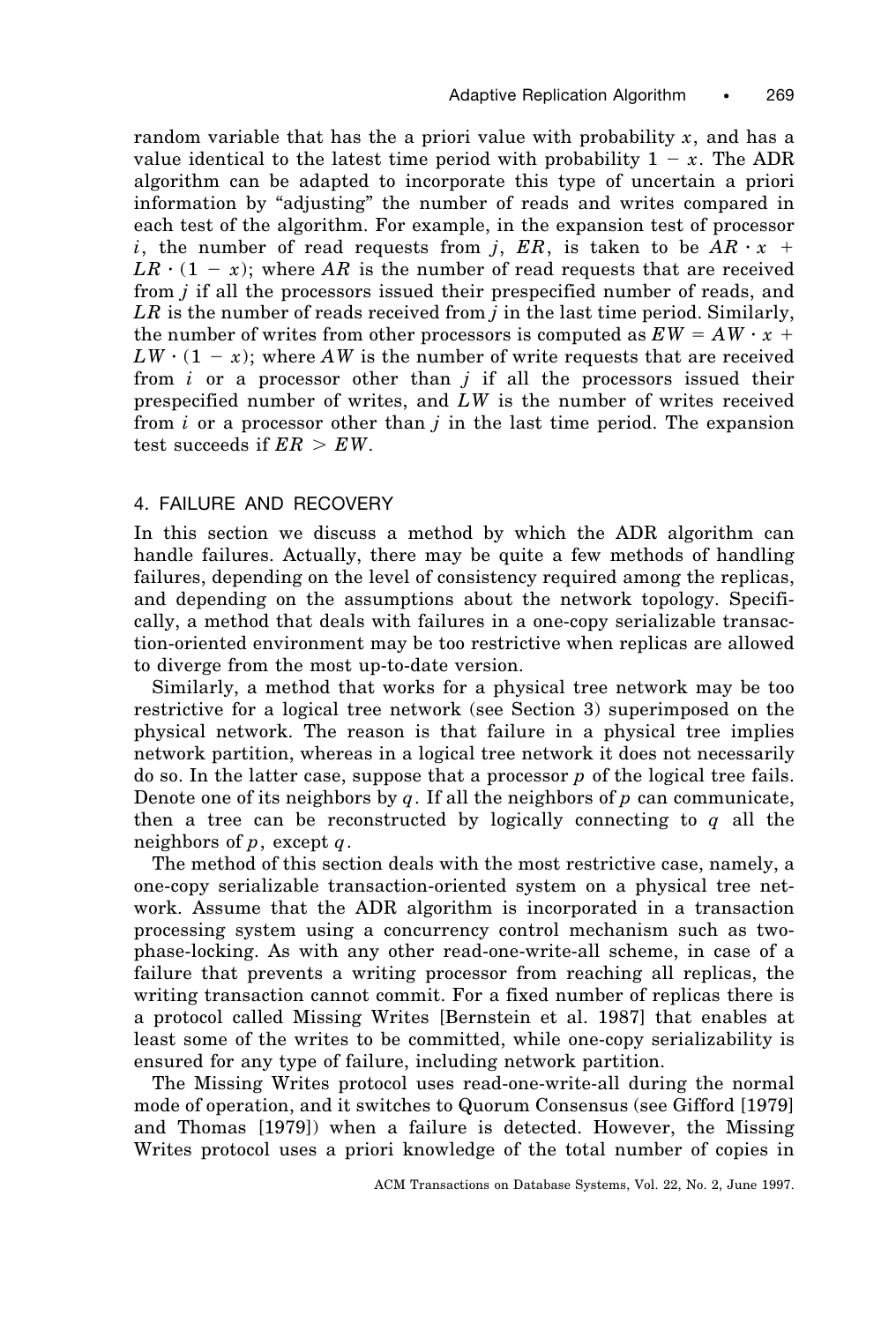order to determine which partition has a majority of the copies; this will be the only partition that is allowed to write the object. In a static replication environment this works, but when the number of copies varies dynamically, a partition cannot determine what constitutes a majority of the copies. Hence, the Missing Writes protocol does not work for dynamic replication. We have devised a protocol called the Primary Missing Write (PMW) that solves this problem by substituting the primary copy protocol for the quorum consensus.

## 4.1 Overview of the PMW Protocol

Generally speaking, the PMW protocol works as follows. At any point in time a unique processor of the replication scheme is designated to be the *primary processor*. In the normal (nonfailure) mode of operation PMW uses the ADR algorithm. When the primary processor exits from the replication scheme of an object, it assigns the primary role to the processor from which it requests the exit. In case of a switch, the primary role is also switched.

Now consider the failure mode. We assume that the failures are clean; namely, they can be detected, and a failed processor will not process any request (no Byzantine failures). If a processor or a communication link fails, then the PMW protocol changes the replication scheme of each object to a singleton consisting of the primary processor alone. The replication scheme may differ from object to object. This replication scheme remains fixed until all the failures are repaired; at that time the system switches to normal mode. In failure mode, the transactions in the partition that contains the primary processor access the primary copy of the object. The object is inaccessible by transactions in the other partitions.

A failure is detected in one of the following cases. First, a transaction may not be able to read an object, that is, reach a processor at which the object is replicated. In this case the transaction has to be aborted, and it is resumed when the failure is repaired. Second, the transaction may not be able to propagate a write of an object to some processor at which the object is replicated. Then we say that a "missing write" is detected. Once a "missing write" is detected, the transaction that issues the write is aborted and requeued for execution.

Each processor has a status bit indicating whether the processor is running in normal or failure mode. Each transaction, at initiation, reads the status bit and runs either in failure mode or normal mode. In normal mode the transaction will use the ADR algorithm for all the objects that it accesses, and in failure mode it will use the primary copy for all objects it accesses. The status bit is regarded as a database item; that is, it is locked when read or written. The status bit is read by every transaction; it is written by the failure and recovery transactions, discussed next.

## 4.2 Conversion to Failure Mode—When and How?

A partition converts to failure mode when a "missing write" is detected (i.e., if some of the replicas of the written object cannot be reached). The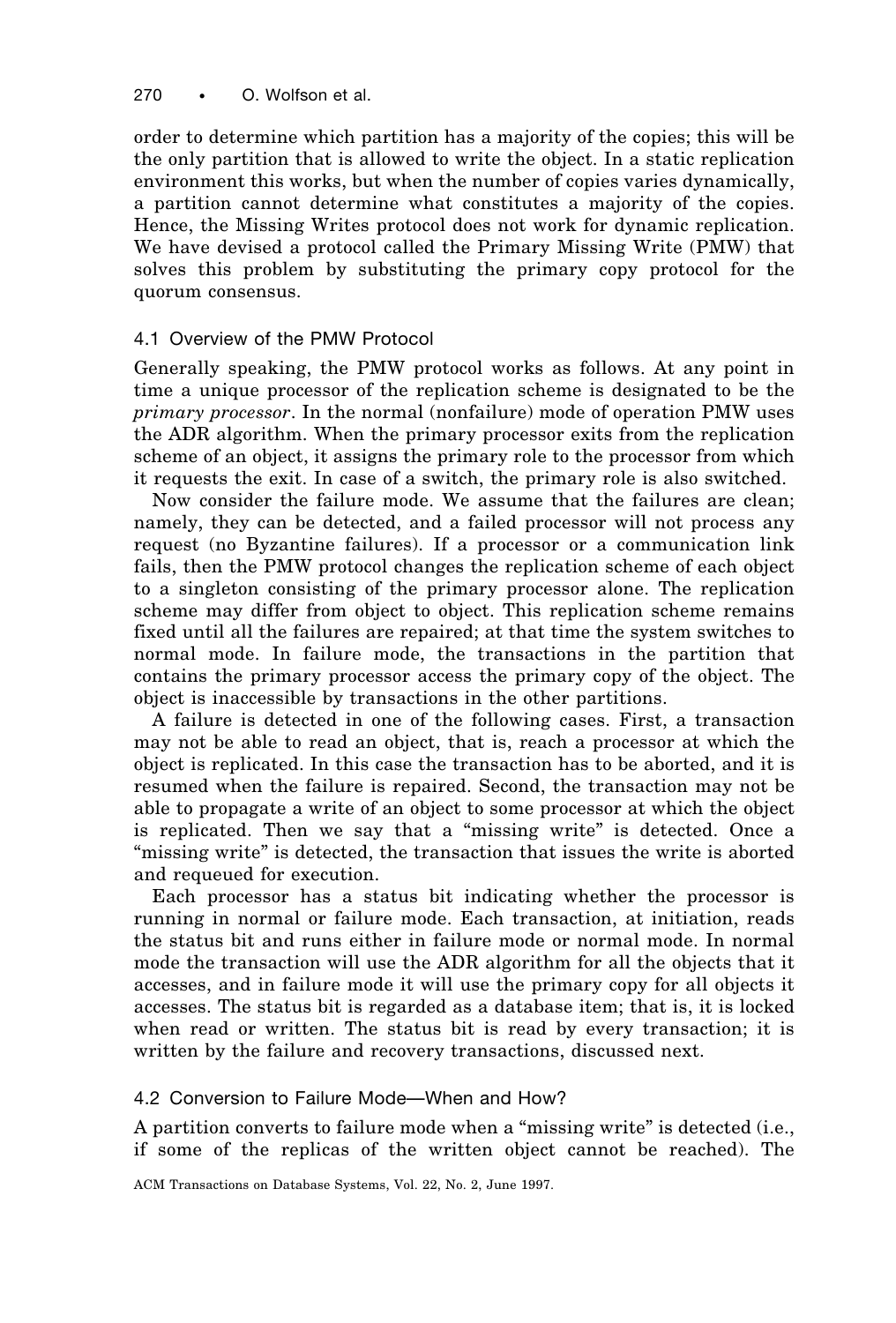processor that detects the "missing write" (we call it the *pioneer processor*) initiates a *failure-transaction* that performs the following operations. First, it notifies all the processors in the partition that they are in failure mode and they should discard all nonprimary replicas of any object. Each such processor *p* replies with the identification of the objects for which *p* is a primary. The pioneer processor constructs the *objects-reachable* list, that is, the list of objects that are reachable, and the (single) processor of the partition that stores each object. Finally, the pioneer processor sends the objects-reachable list to all the processors in the partition. The preceding operations are executed in an atomic transaction. At the end of the failure transaction all the processors in the partition will have converted to failure mode, and each one will know which objects are reachable in the partition and which processor stores each object.

#### 4.3 Recovery and Conversion to Normal Mode

When a processor recovers from a failure it executes the *recovery-transaction* that performs the following operations. First it checks whether there exist any failures in the tree network.<sup>4</sup> If there exist some failures, then the recovering processor tells all processors to be in failure mode; otherwise it tells all processors to convert to normal mode. In either case the recovering processor constructs the objects-reachable list as explained in the previous section, and sends it to all the reachable processors. (Observe that even if failures still exist in the system, the reachable-objects list has to be updated since the recovery may reconnect disconnected components, and thus it increases the list objects that are reachable in the partition.) This concludes the description of the recovery transaction.

Observe that when the system converts back to normal mode, each object will have a replication scheme consisting of a single node, the primary processor, and adaptive replication using the ADR algorithm will begin.

Recovery from the failure of a communication link is also handled by running the recovery transaction. This transaction is run by one of the processors connected by the recovering link, say, the one with a lower processor identification number.

#### 4.4 Reliability Constraints

Observe that if the replication scheme consists of a single processor, then failure of that processor results in the object being inaccessible for reads and writes. In order to avoid this situation, the ADR algorithm may be presented with a reliability constraint of the form "at any time there must

<sup>4</sup> In order to check the up/down status of all processors in the network, a processor can simply send a status message to all its neighbors. When a processor *i* receives such a message from processor *j*, *i* will send a status message to all its neighbors (except *j*) and wait for a certain period of time. If *i* receives the "up" replies from all its neighbors in response to the status message, then *i* sends an "up" status message to processor *j*. Otherwise, namely, if *i* receives a "fail" status message, or it does not receive any message within a given time period, *i* sends to *j* a "fail" status message.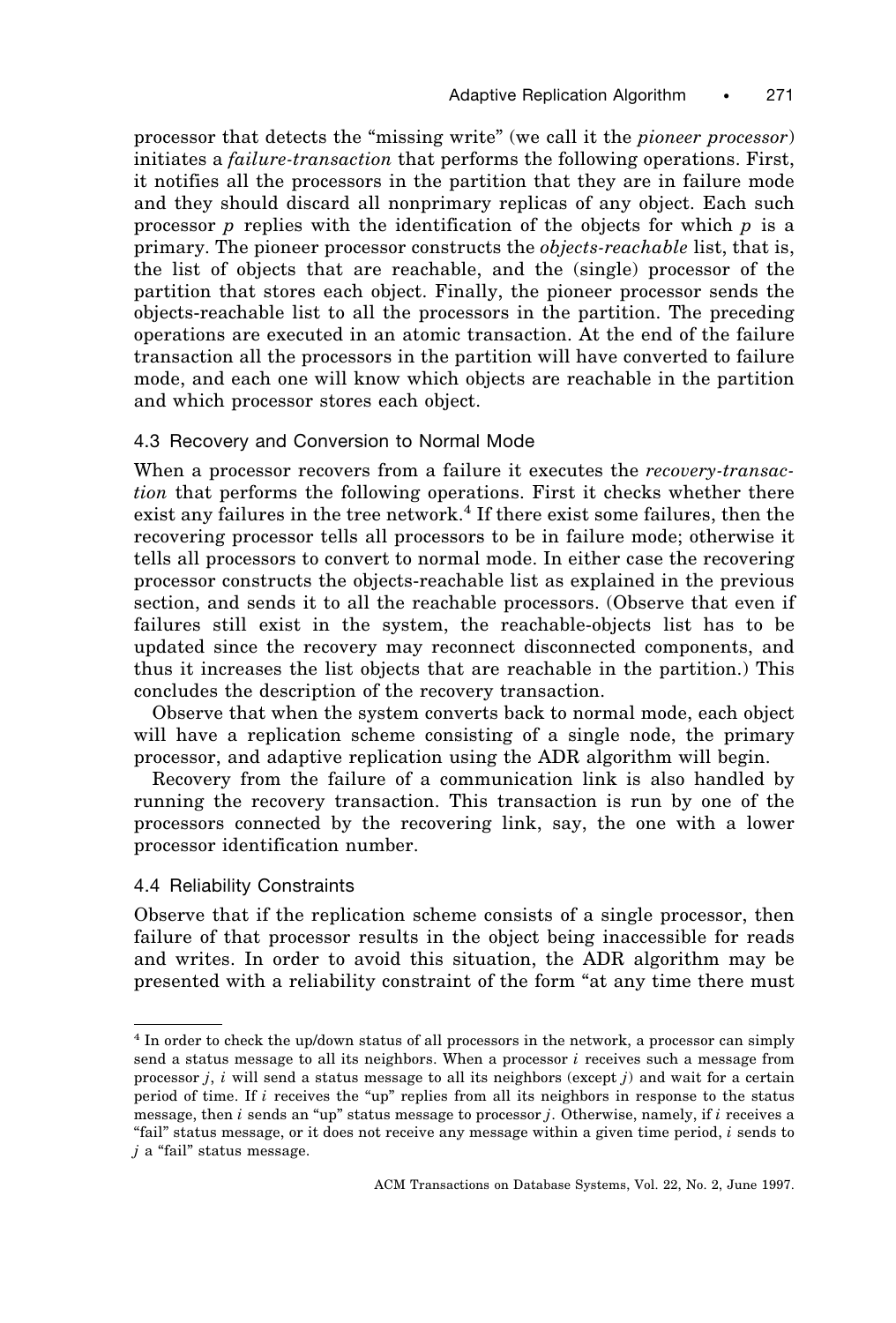## 272 • O. Wolfson et al.

be at least two copies of an object." The ADR algorithm can enforce this constraint by preventing the contraction test from resulting in a singletonset replication scheme; it is done as follows. If a processor *p* has only one neighbor  $q$  that has a replica (i.e.,  $p$  is a leaf of the subtree induced by the replication scheme), then *p* denies any exit request issued by *q*. This incorporation of reliability constraints in ADR is independent of the replica consistency protocol; that is, it can be used in transaction oriented one copy serializable systems, as well as other replica-management protocols.

## 5. ANALYSIS OF THE ADR ALGORITHM

In this section we first prove in Section 5.1 that the ADR algorithm preserves the connectivity of the replication scheme. Then in Section 5.2 we introduce a formal model for analyzing adaptive replication algorithms, and we prove that when the read-write pattern of an object becomes regular, the ADR algorithm converges to the replication scheme that is optimal for the pattern.

## 5.1 Connectivity of the Replication Scheme

A *network* is an undirected tree,  $T = (V, E)$ . The set *V* represents a set of processors, and each edge in *E* represents a bidirectional communication link between two processors. We consider an object replicated at some of the processors in the network. The *replication scheme* of the object is the (nonempty) set of processors at which the object is replicated.

THEOREM 1. *Suppose that an object is replicated using the ADR algorithm. If the replication scheme R in one time period is connected, then the replication scheme R*9 *in the immediately following time period is also connected. Furthermore, either R and R*9 *have at least one common processor, or they are adjacent singletons.*

PROOF. From the definition of the ADR algorithm we see that for a processor  $i \in R$  only one test can be successfully executed at the end of a time period. If the expansion test succeeds, then the test maps the replication scheme *R* to  $R' = R \cup \{some neighbors of i\}$ . It is easy to see in this case that  $R'$  is a connected scheme, and that  $R$  and  $R'$  have the common processor *i*. If a contraction test succeeds, then the resulting scheme is  $R' = R\{i\}$  where *i* is an *R*-fringe processor with a single neighbor, say,  $j$ , of  $R$ . Since  $i$  and  $j$  cannot exit simultaneously,  $R'$  is not empty. Therefore  $R'$  is connected, and  $R$  and  $R'$  have a common processor *j*. If the switch test succeeds, then the test maps the replication scheme from  $R = \{i\}$  to a neighbor  $R' = \{n\}$ . In this case,  $R'$  is a connected singleton scheme adjacent to  $R$ .  $\square$ 

The processors in the network issue read and write requests for the object. A set of pairs  $A = \{(#R_i, #W_i)|i \text{ is a processor in the network, and}$ #*Ri* and #*Wi* are nonnegative integers}, is called a *read-write pattern*. Intuitively,  $#R_i$  represents the number of reads issued by processor *i* and  $\#W_i$  represents the number of writes issued by processor *i*. The replication

ACM Transactions on Database Systems, Vol. 22, No. 2, June 1997.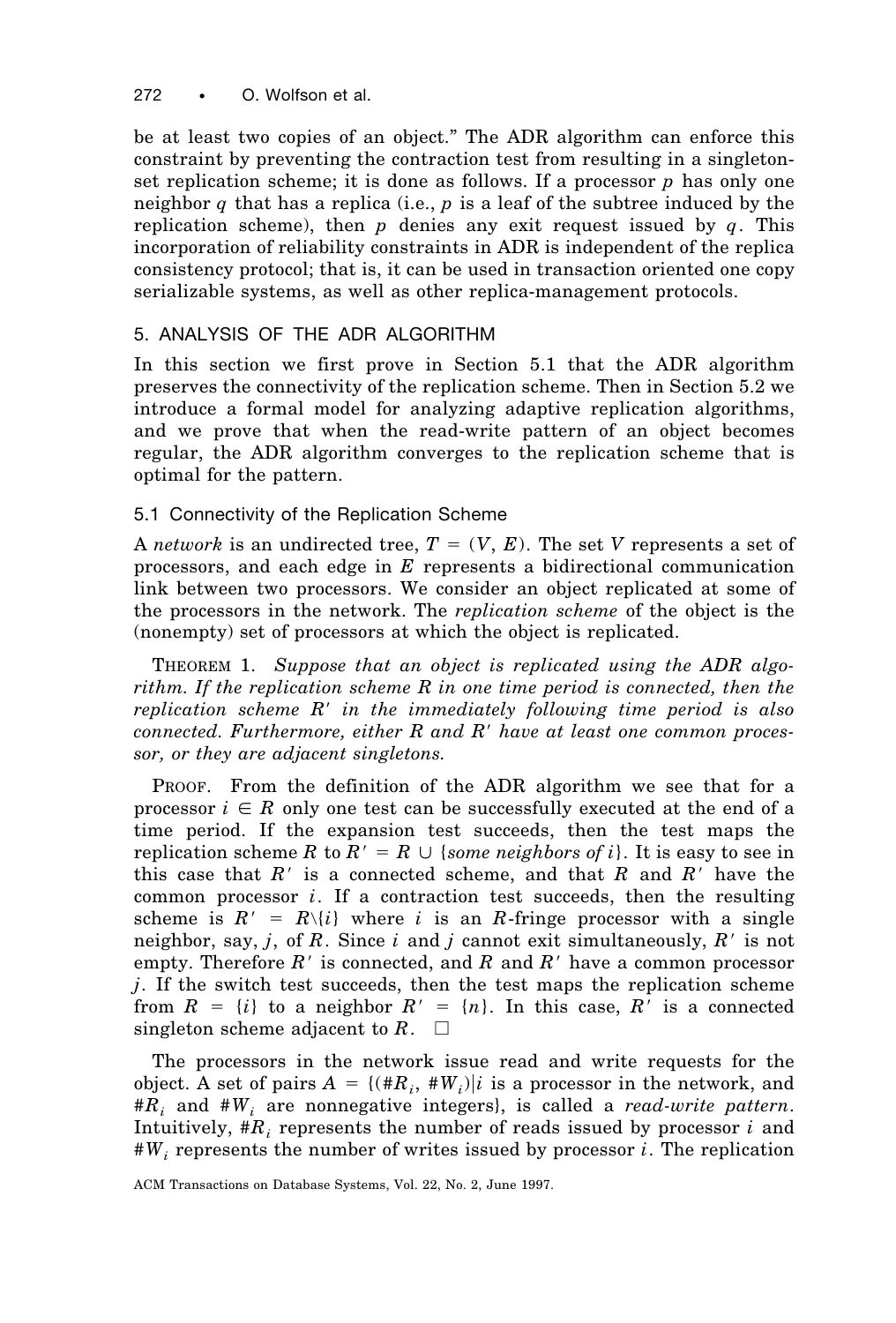scheme *associated* with a request is the replication scheme that exists when the request is issued. Observe that in practice it is possible that by the time the request is serviced the replication scheme has changed.

We assume that a communication cost  $c(i, j)$  is associated with each edge  $(i, j)$  of the network; it represents the cost of the edge-traversal by the object. The costs are symmetric and positive; that is, for each pair of processors *i* and *j*,  $c(i, j) = c(j, i) > 0$ . The cost  $r_i$  of a read issued at processor *i* is the total cost of edges on the shortest path between *i* and a processor of the associated replication scheme. Intuitively, the cost of a read is the total cost of the communication links traversed by the object to satisfy the read. Obviously, if *i* is in the associated replication scheme, then the read cost is zero.

Assume now that processor  $i \in V$  issues a write of the object, and let R be the replication scheme associated with the write. The cost  $w_i$  of the write is the total cost of edges in the minimum-cost subtree of *T* that contains the set  $\{i\} \cup R$ .

Given a replication scheme *R* and a read-write pattern *A*, the *replication scheme cost* for  $A$ , denoted  $cost(R, A)$ , is defined as

$$
\sum_{i\in V} #R_i\cdot r_i + \sum_{i\in V} #W_i\cdot w_i.
$$

Intuitively, *cost*(*R*, *A*) represents the total cost of messages sent in order to service the requests in the read-write pattern, assuming that *R* is the replication scheme associated with every request in *A*. A message is the transmission of the object over one communication link (edge). A replication scheme is *optimal* for a read-write pattern *A* if it has the minimum (among all the replication schemes) cost for *A*. Obviously, optimality of the replication scheme implies that the average cost of a request in *A* is minimum.

The following theorem justifies the fact that the ADR algorithm keeps the replication scheme connected at all times.

THEOREM 2. *Let A be an arbitrary read-write pattern. For every disconnected replication scheme R there is a connected replication scheme R*9 *such that cost*( $R$ ',  $A$ )  $\leq$  *cost*( $R$ ,  $A$ ), *and*  $R \subset R'$ .

PROOF. Suppose that the graph induced by *R* consists of two separate connected components. We construct  $R<sup>9</sup>$  as follows. Observe that there must be two processors of *R*, *i* and *j*, such that if we denote the unique path between them by *i*,  $b_1$ , ...,  $b_k$ , *j* for  $k \ge 1$ , then the *b*'s do not belong to *R*. To obtain *R*9, we add to *R* all the processors on the path between *i* and *j.* It is clear that the cost of any read request does not increase by associating with it the scheme *R*9 rather than *R*. Furthermore, the cost of each read request from a processor *bi* decreases to zero. It is also easy to see that the cost of any write  $w_l$  for the associated scheme  $R^{\prime}$  is equal to the cost of  $w_l$  for the associated scheme *R*. Thus  $cost(R', A) \leq cost(R, A)$ .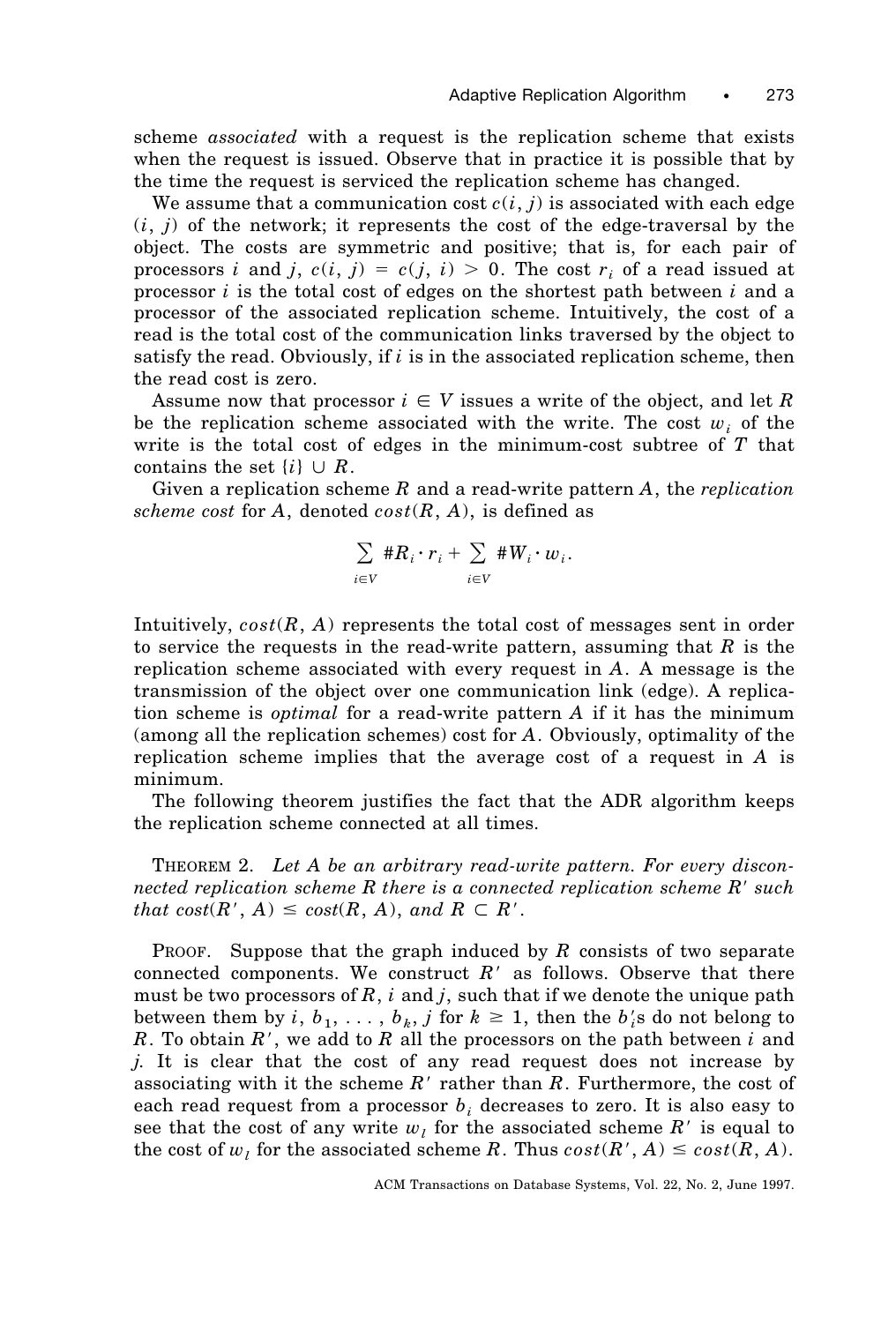#### 274 • O. Wolfson et al.

If the graph induced by *R* consists of more than two separate connected components, then we can repeat this process, each time connecting two disconnected components, until we obtain a connected replication scheme of lower or equal cost than that of  $R$ .  $\Box$ 

#### 5.2 Convergence to Optimal Replication Scheme

Now we show that when the read-write pattern becomes regular the ADR algorithm moves the replication scheme towards the optimal one, and when reaching it the ADR algorithm stabilizes the replication scheme. This is quite easy to see for simple read-write patterns.

For example, suppose that starting at some point in time *t*, all the processors become quiescent (i.e., stop issuing requests), except for one *i*; and, suppose that *i* issues only reads. Then it is clear intuitively that the ADR algorithm will stabilize the replication scheme, and that the stability scheme will include *i* (i.e., it will be cost-optimal for any read-write pattern consisting only of reads from  $i$ ). Specifically, if at time  $t$  processor  $i$  is in the replication scheme  $R$ , then as long as it issues read requests and all the other processors are quiescent, the replication scheme will not change. If processor  $i$  is not in  $R$ , then  $R$  will expand towards  $i$  until it reaches  $i$ , and from then on the ADR algorithm will become stable. Each expansion step will take one time period, and therefore if we define the *diameter* of a network to be the maximum number of edges on a path, then the convergence to the optimal replication scheme will occur after a number of time periods that is bounded by the diameter of the network.

Now suppose that starting from point in time *t* on, processor *i* issues only writes. Then the ADR algorithm will stabilize the replication scheme, and the stability scheme will be optimal for any read-write pattern consisting only of writes from  $i$  (i.e., the stability scheme will be the singleton set  $(i)$ ). Specifically, if at time *t* processor *i* is in the replication scheme *R*, then as long as it issues write requests and all the other processors are quiescent, the replication scheme will contract until it consists of the single processor *i*. If processor *i* is not in *R*, then denote by *j* the processor of *R* that is closest to *i*. *R* will contract until it consists of the singleton set  $\{j\}$ , and then it will switch until it consists of the singleton set {*i*}. In both cases, convergence to the optimal replication scheme will occur after a number of time periods that is bounded by the diameter of the network.

Now we show that this convergence property holds for any regular schedule. A *schedule* is a set of time-stamped requests  $o_{t_1}^{j_1}, o_{t_2}^{j_2}, \ldots, o_{t_n}^{j_n}$ . Each *o* is a read or write request, *ji* is the processor at which the request *o* originated, and  $t_i$  is an integer time stamp at which  $o$  was issued and serviced (for the purpose of algorithm analysis we assume that requests are executed instantaneously). Two read requests can have the same time stamp, but two write requests, and a read and a write request cannot do so.

Consider an integer *t* representing the number of time units in a period, and a schedule *S*. Then we can refer to the requests of *S* in the first time period, the requests of *S* in the second time period, and so on. For example, suppose that the time-stamp of the first request of *S* is 0. Then the requests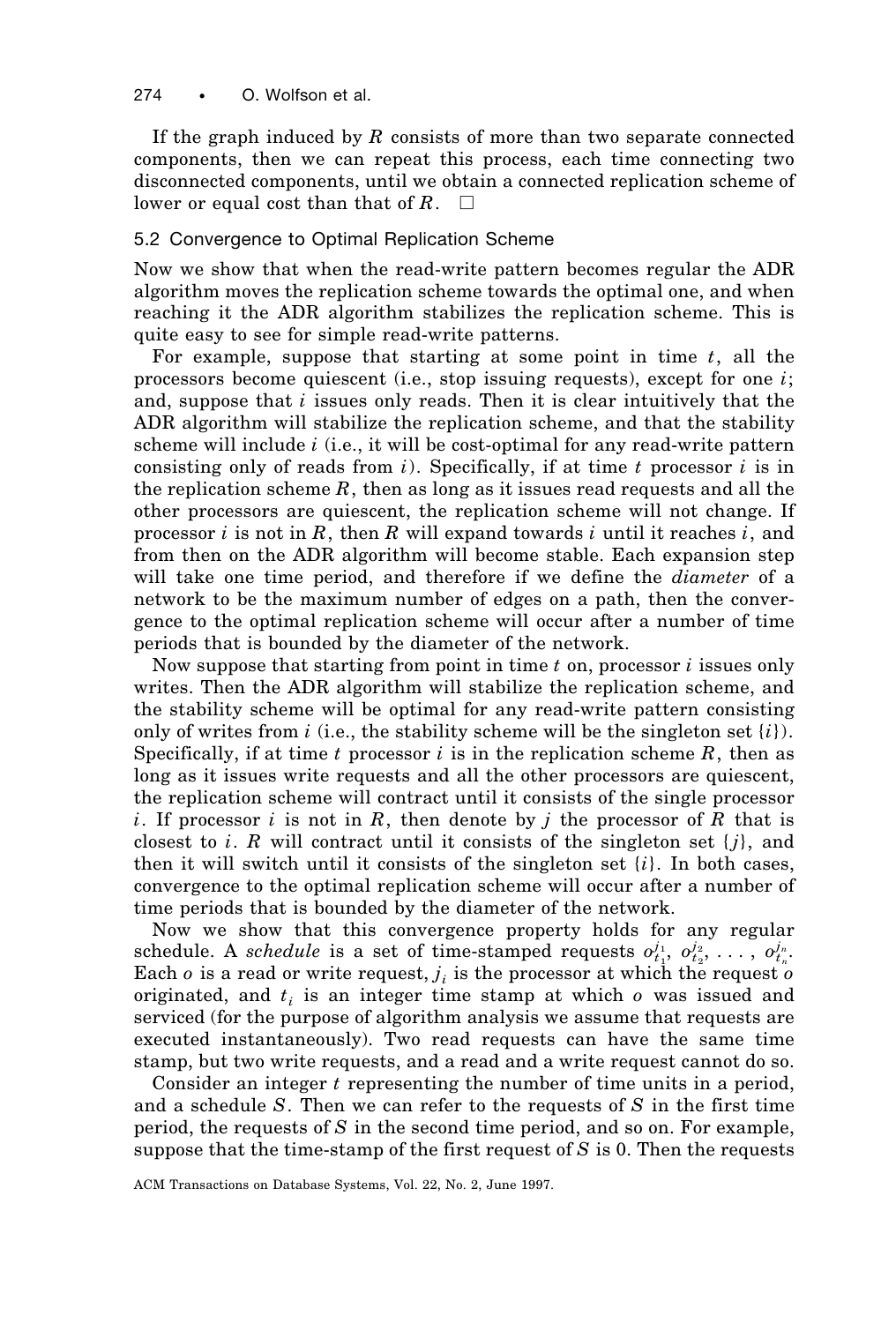of *S* in the first time period are all the requests with a time-stamp not higher than *t*; the requests of *S* in the second time period are all the requests with a time-stamp *s*, such that  $t + 1 \leq s \leq 2 \cdot t$ , and so on. Informally, we say that a schedule is regular if each time period has the same read-write pattern. Formally, a schedule *S* is *t-regular* if for each processor *p* there are two integers  $r_p$  and  $w_p$ , such that in every time period processor *p* issues  $r_p$  read requests and  $w_p$  write requests. For a *t*-regular schedule *S* we say that  $\{(r_n, w_n) | p \text{ is a processor}\}$  is the *read-write pattern of the time period*.

Consider a schedule *S* whose first time stamp is 0, and consider the execution of the ADR algorithm. Assume that all the processors execute the tests of the ADR algorithm and they change the replication scheme instantaneously. The first time period tests and the replication scheme changes occur after all the requests with time stamp *t*, and before all the requests with time stamp  $(t + 1)$ ; all the second time period tests and the replication scheme changes occur after all the requests with time stamp 2*t* and before all the requests with time stamp  $(2t + 1)$ ; and so on. This implies in particular that the clocks at the various processors run "approximately" at the same rate, since for all of them expiration of the time period *t*, although not necessarily simultaneous, always occurs between the same pair of requests in the schedule. We say that the ADR algorithm *stabilizes* in the *q*th time period if all the tests of all processors fail starting from the *q*th time period. The replication scheme at time period *q* is called the *stability scheme*. Recall that in Example 1 of Section 2 the replication scheme stabilizes in the third time period.

THEOREM 3. *Let d be the diameter of a tree network, and suppose that a schedule S is t-regular, for an integer t. Then, starting with any connected replication scheme, the ADR algorithm with time period t stabilizes on S after at most*  $(d + 1)$  *time periods; furthermore, the stability scheme is optimal for the read-write pattern of the period.*

PROOF. See Appendix A.  $\square$ 

## 6. EXPERIMENTAL ANALYSIS OF THE ADR ALGORITHM

In this section we report on experimental comparison of the performance of the ADR algorithm with that of static replication. In Section 6.1 we describe how the experiments were conducted. In Section 6.2 we compare the ADR algorithm with all static replication schemes, using a fixed read-write pattern. The read-write pattern was generated using Poisson processes with parameters that were randomly chosen. In Section 6.3 we compare the ADR algorithm with each static replication scheme. For each comparison we use a different randomly generated read-write pattern. Whereas Sections 6.1 through 6.3 consider the network of Figure 1, Section 6.4 considers other network topologies.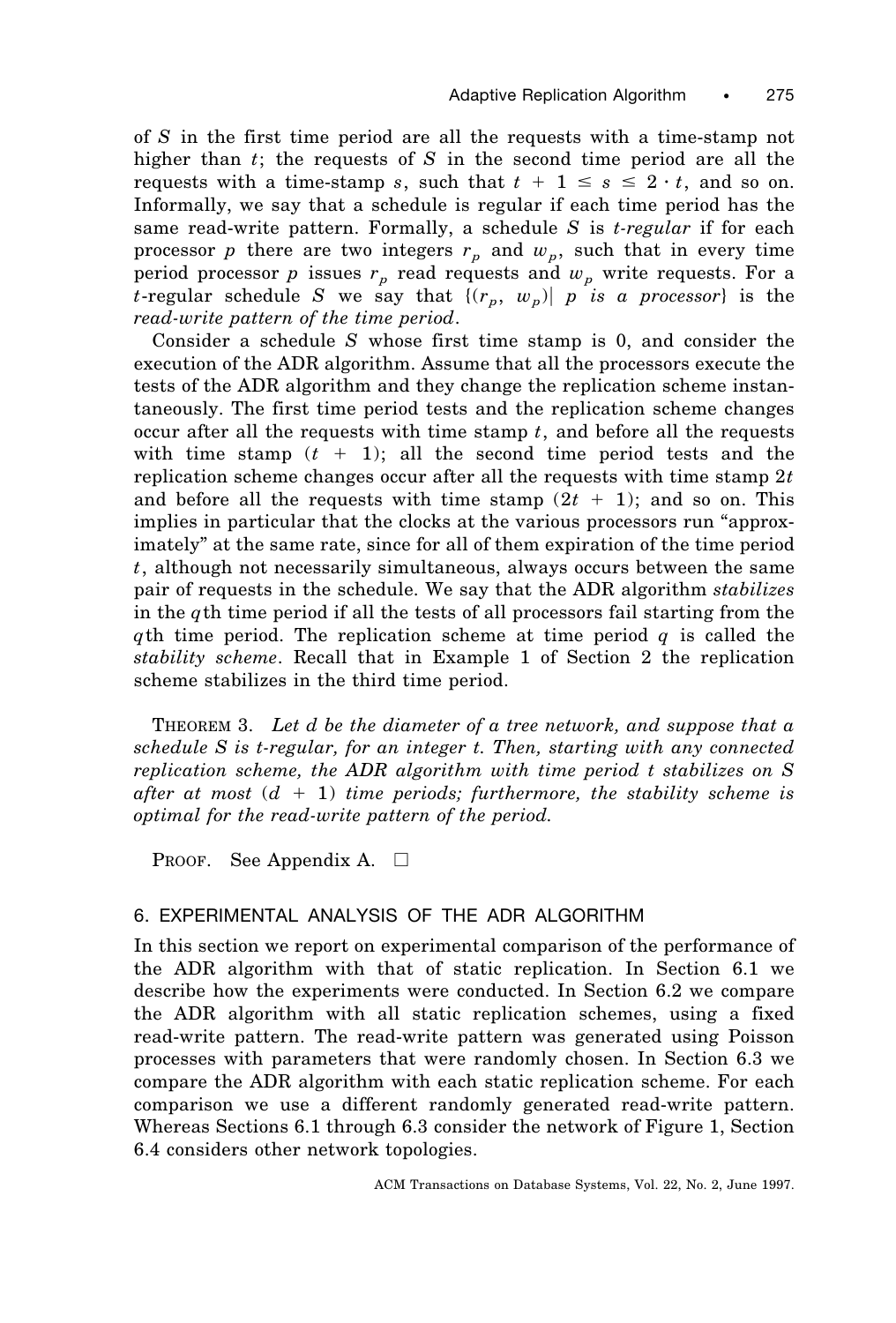## 6.1 Experiment Preliminaries

For the experimental analysis we used SUN workstations interconnected as a tree network. The communication between two neighboring processors is via stream-socket.

Each experiment counts the number of messages that are used by an algorithm in order to execute a given read-write pattern. The algorithm is either ADR, or static replication with a particular replication scheme. We only consider connected replication schemes (see Theorem 2). For the network of Figure 1 we consider 8 different replication schemes of size 1; 7 different schemes of size 2; 10 schemes of size 3; 10 schemes of size 4; 11 schemes of size 5; 10 schemes of size 6; 5 schemes of size 7; and only one scheme of size 8.

We assume that each processor  $p$  in the tree network generates reads and writes of the object independently of other processors, following a Poisson distribution with parameters  $\lambda_r^p$ , and  $\lambda_w^p$ , respectively. Namely, in each time period, the expected number of reads issued by  $p$  is  $\lambda_r^p$ , and the expected number of writes issued by  $p$  is  $\lambda_w^p$  writes. Furthermore, we assume that the parameters  $\lambda_r^p$  and  $\lambda_w^p$  of each processor *p* change over time. Namely, *p* has parameters  $\{\lambda_r^{p_1}, \lambda_w^{p_1}\}$  for the first  $L_1$  periods of time, and then has parameters  $\{\lambda_r^{p_2}, \lambda_w^{p_2}\}$  for the next  $L_2$  periods of time, and so on. The *L*s are also generated at each processor randomly and independently, and due to independence, the read-write patterns are not regular in the sense of Section 5.2. On the other hand they are not totally chaotic, since the same  $\lambda_r$  and  $\lambda_w$  persist for more than one time period at each processor.

In our experiments the clocks of the different processors are not synchronized, and a request issued in one time period is not guaranteed to be serviced within the same time period due to communication delays. In other words, the ideal assumptions made in the last section do not hold.

As mentioned, the cost of an algorithm is the total cost of messages. A message is sent between neighbors in the tree, and we distinguish between two types of messages, data messages and control messages. Data messages are messages that carry the object, and control messages are messages that do not do so, that is, read requests and exit-replication-scheme requests (the latter type is used only in the ADR algorithm, and it is sent by a processor that relinquishes its copy). In the experiments we assume that the costs of all edges in the tree network are identical; that is, there is no difference between the costs of two data messages or the costs of two control messages.

## 6.2 A Fixed Read-Write Pattern

In this section, we consider a read-write pattern that was generated by certain Poisson processes. The parameters of the processes are given in Table I. Each column of the table corresponds to a processor, and an entry  $L_p$ :  $\lambda_r^p - \lambda_w^p$  in column *p* indicates that for  $L_p$  time periods processor *p* generated, in each time period, reads and writes using Poisson processes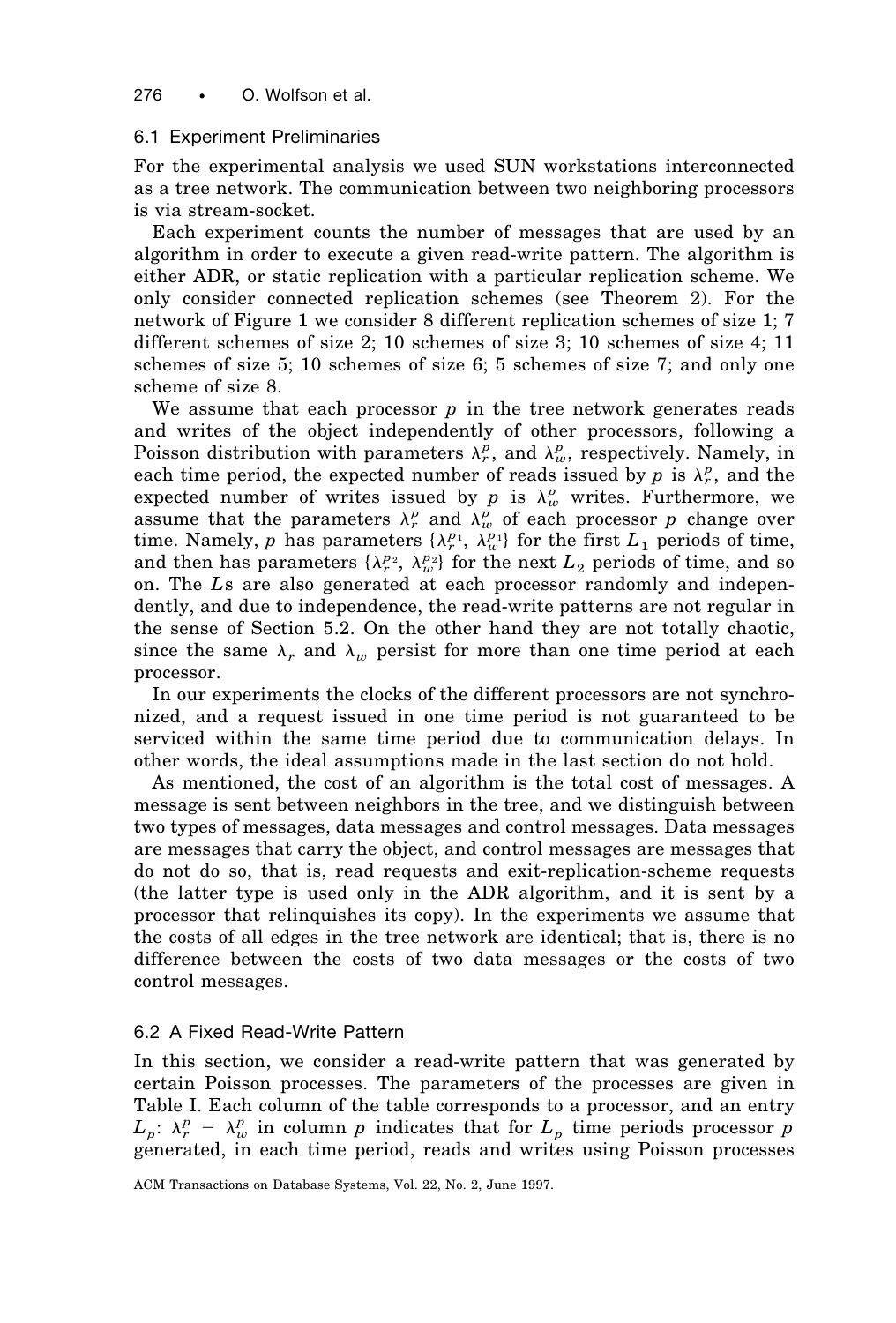| Φ | $\boldsymbol{\omega}$                | $\circled{3}$ | $\bf{Q}$                                                 | (5) | (6)                 | $\sigma$                                                                  | O            |
|---|--------------------------------------|---------------|----------------------------------------------------------|-----|---------------------|---------------------------------------------------------------------------|--------------|
|   |                                      |               |                                                          |     |                     | $47:6-2$   17:4-0   29:1-0   16:17-2   66:0-0   48:16-4   31:2-0   57:0-0 |              |
|   |                                      |               |                                                          |     |                     | 71:2-1   47:1-0   70:8-2   67:1-0   45:12-4   77:1-0   33:15-5   22:4-2   |              |
|   |                                      |               | $33:0$ 0 $\{49:10$ 3 $\}$ $53:0$ 0 $\{79:0$ 0 $\{89:0$ 0 |     |                     | $\vert 53:0-0 \vert 33:7-3 \vert 30:0-0 \vert$                            |              |
|   | $49:14-3$   87:1-0   48:2-1   38:5-1 |               |                                                          |     | $22:4-1$   $50:2-0$ |                                                                           | $163:18 - 5$ |
|   |                                      |               |                                                          |     |                     | $53:0 - 0$                                                                | $128:1-0$    |

Table I. Fixed Access Pattern

with parameters  $\lambda_r^p$  and  $\lambda_w^p$ , respectively. For example, column 7 indicates that processor 7 generated, on average, 2 reads and 0 writes per time period for the first 31 periods; then it generated, on average, 15 reads and 5 writes per time period for the next 33 periods, and so on. The three values L,  $\lambda_r$ , and  $\lambda_w$  in each entry were generated randomly, such that  $\lambda_r > \lambda_w$ . Each processor generated requests for 200 time periods. Observe that the read-write pattern of Table 1 is not regular, thus the ADR algorithm does not necessarily converge.

We executed 14 runs of the ADR algorithm using Poisson processes with the preceding parameters. Each run started with a different initial replication scheme. The total number of requests generated in different runs varied by at most 0.1%. The total cost of different runs varied by at most 2%. Thus the initial replication scheme does not affect the cost of the ADR algorithm significantly.

On average, the ADR algorithm used 5,833 data messages and 2,005 control messages in order to service a read-write pattern generated by Poisson processes with the preceding parameters. Using these two numbers, the cost of the ADR algorithm can be computed for any  $\omega$ , where  $\omega$  is the ratio of the control message cost to the data message cost.

Then we chose one read-write pattern *P* of the 14 read-write patterns, and we computed the number of data messages *D* and the number of control messages *C* used to service the requests in *P*, for each static replication scheme. For  $0 \leq \omega \leq 1$ , using *D* and *C*, we computed the cost of servicing the read-write pattern *P*. For  $\omega = 0$ , the optimal static replication scheme<sup>5</sup> is  $\{1, 2, 3, 8\}$ ; the cost of the ADR algorithm on *P* is 33.47% lower than  $\{1, 2, 3, 8\}$ 's cost. For  $\omega = 1$ , the optimal static replication scheme is  $\{1,$ 2, 3, 6, 7, 8}; the cost of the ADR algorithm on *P* is 28.82% lower than {1, 2, 3, 6, 7, 8)'s cost. For any other value of  $\omega$  the cost of the ADR algorithm is lower than the cost of the optimal replication scheme by a percentage *c*,  $28.82 < c < 33.47$ .

The conclusion from the preceding discussion is the following. Suppose that it is known in advance that the read-write pattern in Table 1 occurs in

<sup>5</sup> See Section 5.1 for the definition of an optimal replication scheme.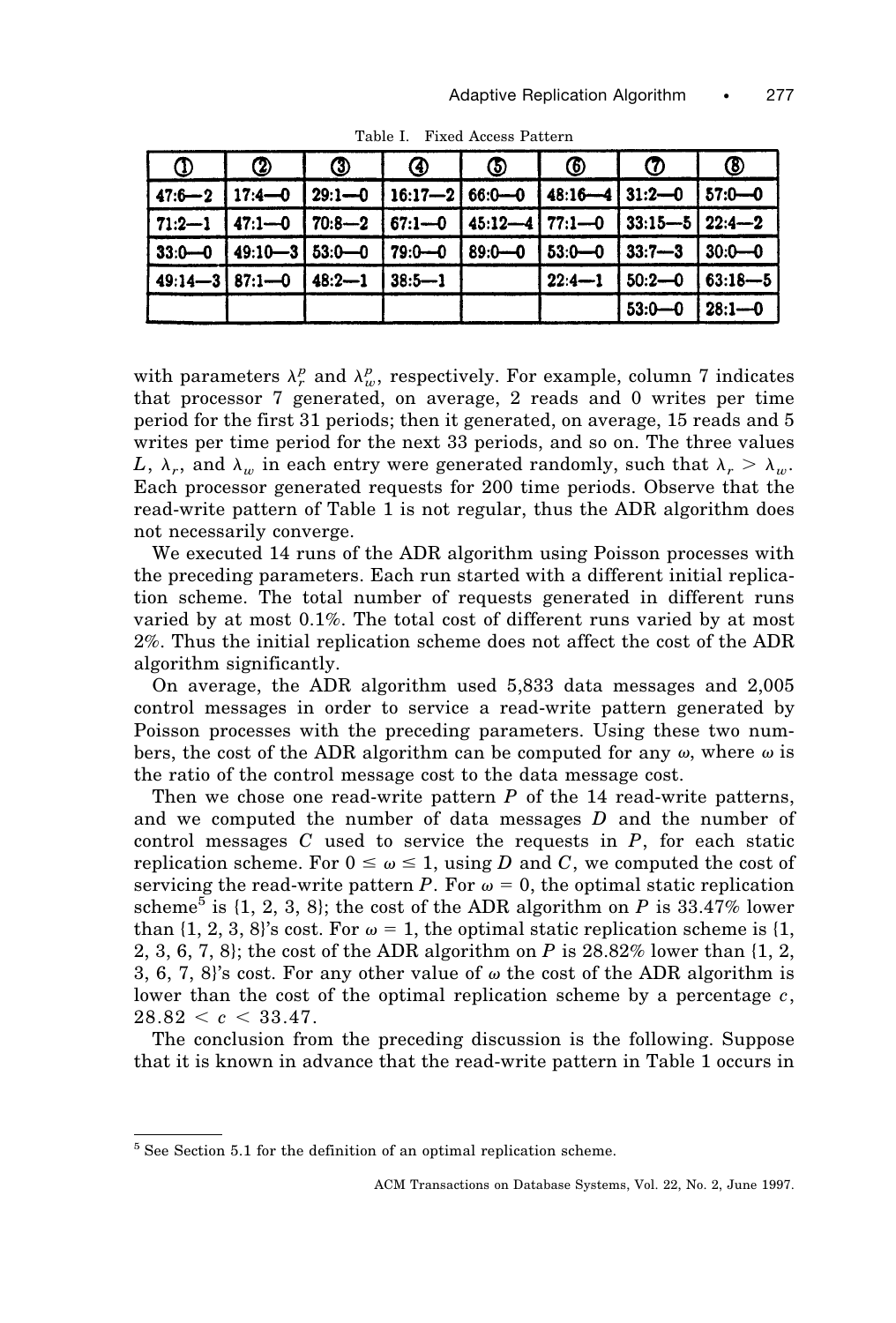

Fig. 2. Average communication cost savings of ADR algorithm compared with static replication schemes of given size, for  $\omega = 0$ .

the network. Then, by using the ADR algorithm the database administrator can save at least 28% compared to the optimal (for the pattern) static replication scheme.

Now assume the read-write pattern of Table 1 occurs in the network, but this fact is not known a priori and/or the pattern changes from day to day or week to week. In this case, in the absence of a dynamic replication algorithm, the DBA cannot select an optimal replication scheme, and she or he may choose an arbitrary static scheme. Thus we compared the performance of the ADR algorithm with such an arbitrary static replication scheme, assuming the preceding read-write pattern. The results of this comparison are illustrated in Figure 2. It shows the cost-saving percentage<sup>6</sup> of the ADR algorithm over the static replication schemes, for the case where  $\omega = 0$ . The dark bars represent the average (over all connected schemes of the same size) savings in communication cost obtained by the ADR algorithm; the lighter bars represent the standard deviation. For example, compared with all the connected replication schemes consisting of three processors, the ADR algorithm saves an average of 47.3% with a standard deviation of 10.2%. Figure 3 illustrates the communication cost savings for  $\omega = 1$ . For an intermediate value of  $\omega$ , namely, for  $0 < \omega < 1$ , the ADR algorithm's average communication cost saving is at least the minimum of the two bar charts.

#### 6.3 Varying Read-Write Patterns

In this section we compare the performance of the ADR algorithm with that of each connected static replication scheme. We use a randomly generated read-write pattern for each comparison. More precisely, to compare the ADR algorithm with a specific static replication scheme, say, *Q*, we start the ADR algorithm with the initial replication scheme *Q*. For each *Q* we execute 8 runs, where a run is a set of read/write requests generated as follows. Each processor  $p$  generates the parameters,  $L_p$  (which is randomly selected between 1 and 11),  $\lambda_r^p$  (which is randomly selected between 0 and

<sup>&</sup>lt;sup>6</sup> The cost-saving percentage of algorithm X compared to algorithm Y is  $(1 - x/y) * 100$ , where  $x$  is the cost of algorithm  $X$  and  $y$  is the cost of  $Y$ .

ACM Transactions on Database Systems, Vol. 22, No. 2, June 1997.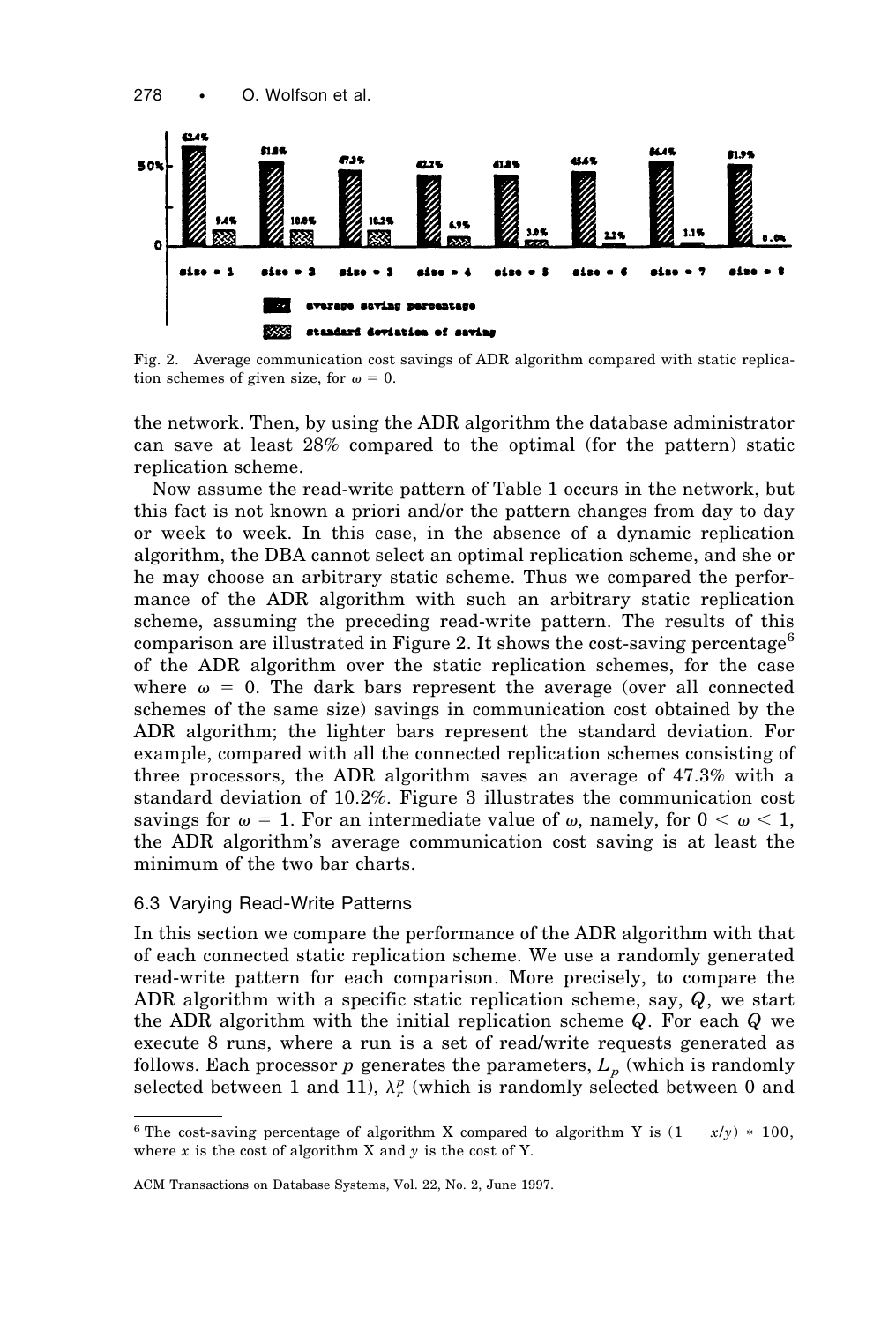

Fig. 3. Average communication cost savings of ADR algorithm compared with static replication schemes of given size, for  $\omega = 1$ .

20), and  $\lambda_w^p$  (which is randomly selected between 0 and  $\lambda_r^p$ ). In each time period the processor *p* issues reads and writes using Poisson processes with parameters  $\lambda_r^p$  and  $\lambda_w^p$ , respectively. After  $L_p$  time periods, processor *p* randomly selects another set of three parameters  $L_p$ ,  $\lambda_r^p$ , and  $\lambda_r^p$ , and  $\lambda_w^p$ ; processor *p* continues the run with the new set, and so on. Observe that, in contrast to the previous section, a different set of read-write patterns is used for every static replication scheme.

For each run *r* the cost comparison was executed as follows. During the execution of the ADR algorithm on the run *r* we recorded all the requests generated from all processors, and we computed the communication cost *c* by counting the messages. Then we computed the communication cost *d* of the static replication scheme *Q* using the same request set, where *Q* is the initial replication scheme of the ADR algorithm. By comparing *c* and *d* we obtained the cost saving of the ADR algorithm for run *r*. The cost of the ADR algorithm was compared with that of *Q* using 8 different runs, and we computed the average cost saving (over the 8 runs) obtained by the ADR algorithm. Call this average  $a(Q)$ .

Then we computed the average of all  $a(Q)$ s for all the replication schemes *Q* of a fixed size. The results of these calculations for  $\omega = 0$  are given in Figure 4. The results for  $\omega = 1$  are given in Figure 5.

#### 6.4 Other Network Topologies

To verify that the ADR algorithm is superior to static replication in other network topologies we ran two additional sets of experiments. In each of them the network topology was generated in a random fashion, and the initial replication scheme consisted of all the processors. In the first set of experiments we used the read-write pattern of Table 1 on network topologies of eight processors. The results of these experiments are summarized in Figure 6. The first column of the table in this figure shows the tree, the second column shows the number of messages used by the ADR algorithm, and the third column shows the number of messages used by optimal static replication, that is, static replication with the optimal (in the sense of Section 5.1) replication scheme. On average, the cost savings of the ADR algorithm are 27.86% for  $\omega = 0$ , 24.51% for  $\omega = 0.5$ , and 21.84% for  $\omega = 1$ .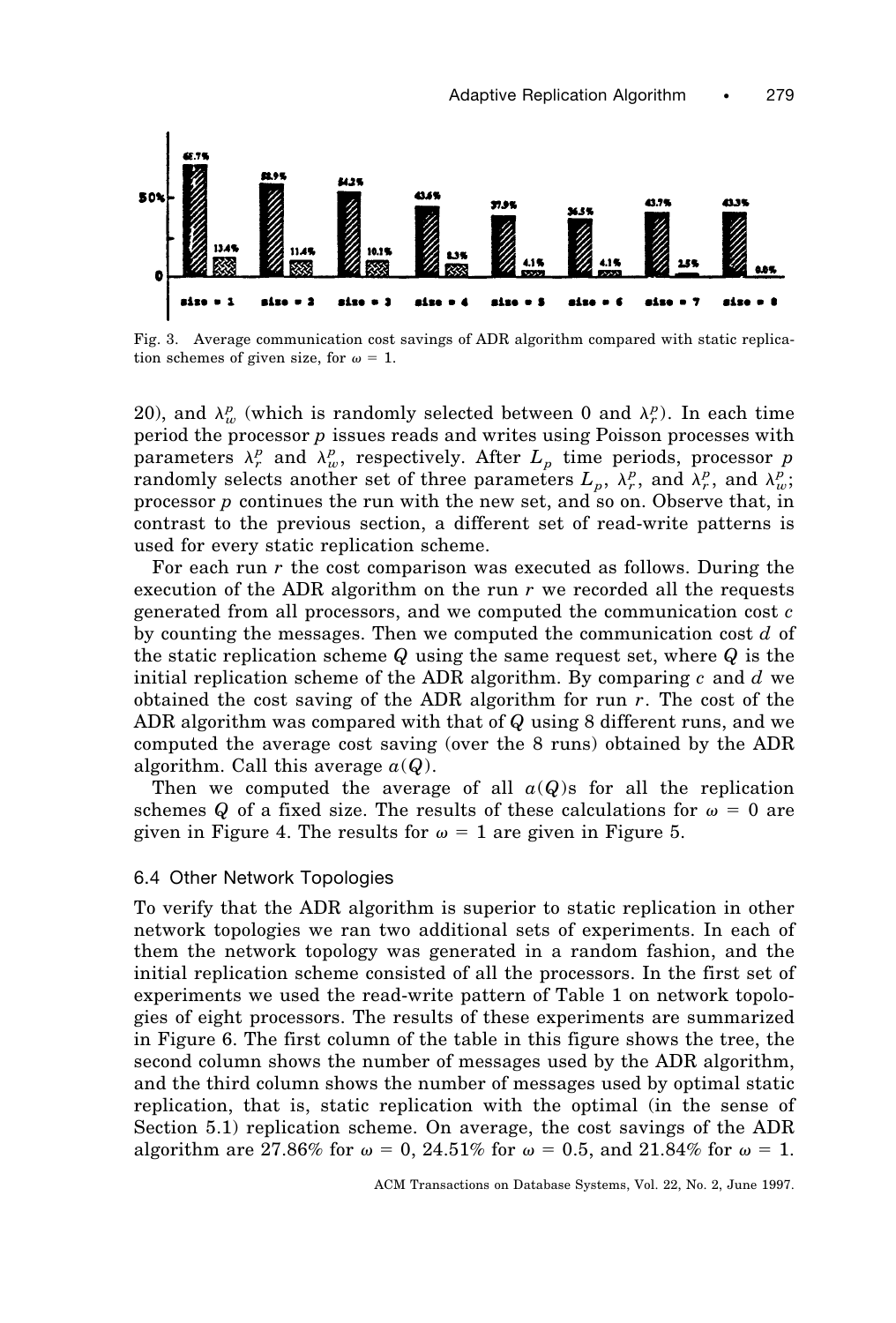

Fig. 4. Average communication cost savings of ADR algorithm compared with static replication schemes of given size (varying read-write patterns), for  $\omega = 0$ .



Fig. 5. Average communication cost savings of the ADR algorithm compared with static replication schemes of a given size (varying read-write patterns), for  $\omega = 1$ .

The second set of experiments is similar to the first one, except that the number of processors in the network, the static replication scheme, and the read-write pattern are all randomly generated. In other words, the experiments are similar to the ones described in Section 6.3, except that the network and the static replication scheme used for comparison are generated in a random fashion. The results of these experiments are summarized in Figure 7. On average, the cost savings of the ADR algorithm are 50.58% for  $\omega = 0$ , 50.06% for  $\omega = 0.5$ , and 49.40% for  $\omega = 1$ .

#### 7. A LOWER BOUND FOR DYNAMIC REPLICATION ALGORITHMS

In this section we devise the lower bound on the cost of a given schedule. Then we use the lower bound as a yardstick to experimentally evaluate the performance of the ADR algorithm.

What is the lower bound? The ADR algorithm is "online" in the sense that after each request the new replication scheme has to be determined, without knowledge of the subsequent requests. Furthermore, the new replication scheme is determined in a distributed fashion, and the readwrite requests may occur concurrently. In this section we present the optimal algorithm, called Lower-Bound (LB). It is "offline" in the sense that its input consists of a schedule given a priori. In other words, the algorithm is not presented with "new" requests. LB is a centralized algorithm. The input of LB is a schedule, and the algorithm LB associates a replication scheme with each request such that the total communication cost is minimum.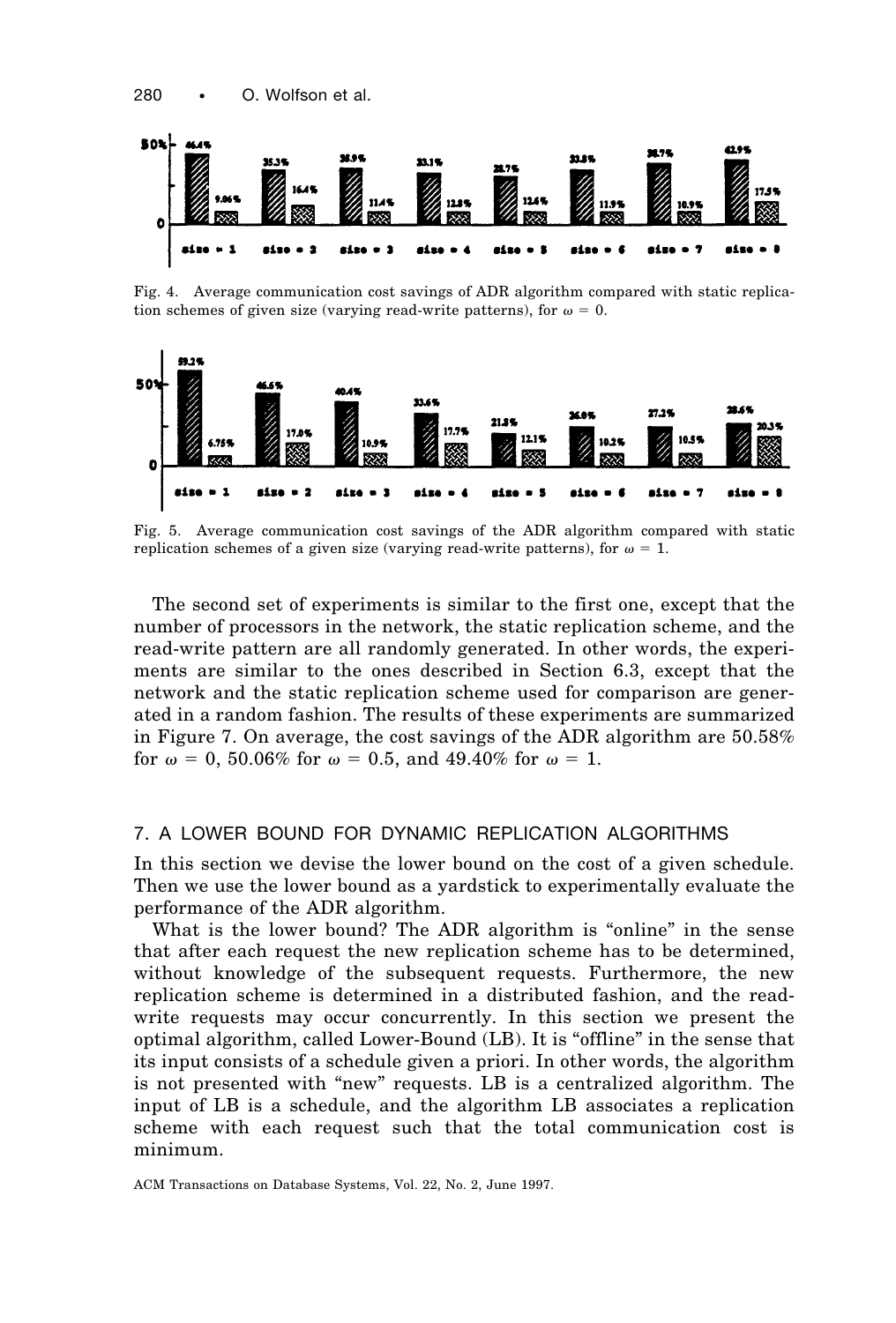|                                                       | <b>ADR</b>           |                         | <b>Optimal Static</b>     |                 |         |
|-------------------------------------------------------|----------------------|-------------------------|---------------------------|-----------------|---------|
| <b>Tree Structure</b>                                 |                      | <b>Control Messages</b> |                           | <b>Messages</b> |         |
|                                                       | <b>Data Messages</b> |                         | <b>Replication Scheme</b> | Data            | Control |
| 8-3, 8-1, 8-2, 3-4, 2-5, 2-7, 4-6                     | 5234                 | 2527                    | 2, 3, 4, 8                | 9659            | 3471    |
| $1-4, 4-2, 1-3, 2-5, 3-6, 2-7, 1-8$                   | 6680                 | 2665                    | 1, 2, 3, 4                | 9846            | 3611    |
| 6-1, 6-7, 6-8, 8-5, 1-4, 4-3, 4-2                     | 7157                 | 2100                    | 1, 4, 6, 8                | 8798            | 2805    |
| $7-2$ , $2-8$ , $8-6$ , $7-1$ , $8-5$ , $1-4$ , $6-3$ | 7780                 | 4168                    | 1, 2, 6, 7, 8             | 9160            | 1770    |
| 8-3, 8-1, 8-2, 3-4, 8-7, 7-5, 2-6                     | 4722                 | 1781                    | 2, 7, 8                   | 8872            | 4358    |
| 3-6, 6-4, 6-5, 3-7, 3-8, 3-2, 6-1                     | 5905                 | 3435                    | 3, 6                      | 8095            | 5025    |
| 3-6, 6-4, 6-5, 3-7, 6-8, 3-2, 4-1                     | 7852                 | 5194                    | 3, 4, 6                   | 9218            | 4480    |
| 2-5, 2-3, 3-4, 4-6, 5-7, 5-8, 5-1                     | 6025                 | 3054                    | 2, 3, 4, 5                | 10548           | 4181    |
| 7-2, 2-8, 8-6, 7-1, 1-5, 1-4, 1-3                     | 6320                 | 2552                    | 1, 2, 7, 8                | 8573            | 2703    |
| 2-5, 2-3, 2-4, 4-6, 6-7, 7-8, 7-1                     | 7119                 | 3732                    | 2, 4, 6, 7                | 9838            | 3585    |
| $2-5, 2-3, 5-4, 4-6, 6-7, 4-8, 8-1$                   | 8473                 | 5184                    | 4, 5, 6, 8                | 10373           | 4060    |
| $7-2$ , $2-8$ , $2-6$ , $7-1$ , $8-5$ , $7-4$ , $8-3$ | 6702                 | 4029                    | 2, 7, 8                   | 8257            | 3813    |

Fig. 6. Comparison of performance of ADR algorithm versus that of static optimal replication, for various network topologies. The read-write pattern used is given in Table 1.

|                                                       |               | <b>ADR</b>              | <b>Static replication scheme</b> |                 |         |
|-------------------------------------------------------|---------------|-------------------------|----------------------------------|-----------------|---------|
| <b>Tree Structure</b>                                 | Data Messages | <b>Control Messages</b> | <b>Replication</b>               | <b>Messages</b> |         |
|                                                       |               |                         | <b>Scheme</b>                    | Data            | Control |
| $7 > 2 - 5$ , 2-3, 2-4, 4-6, 6-7, 7-1                 | 2460          | 690                     | 2,3                              | 6564            | 4412    |
| $8 - 6 - 1, 6 - 7, 7 - 8, 8 - 5, 7 - 4, 1 - 3, 7 - 2$ | 2342          | 744                     | 2, 4, 7                          | 6144            | 3541    |
| $7 - 1 - 4$ , 4-2, 4-3, 1-5, 2-6, 1-7                 | 2277          | 652                     | 1, 4, 5                          | 4400            | 1764    |
| $8 - 3 - 6$ , 6-4, 6-5, 3-7, 4-8, 3-2, 8-1            | 2102          | 905                     | 2, 3, 6, 7                       | 5361            | 2052    |
| $9 - 9 - 4$ , 4-1, 9-2, 1-3, 4-5, 1-6, 1-8, 4-7       | 3132          | 1864                    | 1, 4, 6                          | 5452            | 2313    |
| $7 - 2 - 4$ , 2-3, 4-5, 4-6, 4-7, 5-1                 | 1790          | 992                     | 1, 4, 5                          | 3357            | 1061    |
| $9 - 2 - 6$ , 2-3, 3-4, 6-5, 4-1, 2-8, 2-9, 1-4       | 2468          | 907                     | 1,4                              | 7596            | 5097    |
| $8 > 1-4, 4-2, 4-3, 2-5, 3-6, 1-7, 7-8$               | 2503          | 1520                    | 1, 3, 4                          | 4714            | 2411    |
| $7 > 3 - 5, 5 - 4, 4 - 6, 4 - 7, 6 - 2, 7 - 1$        | 3142          | 1121                    | 2, 4, 5, 6                       | 3839            | 584     |

Fig. 7. Comparison of performance of ADR algorithm versus that of static replication, for various network topologies. The first column shows the number of processors in the network, and the network topology. The read-write pattern and the static replication scheme were randomly generated.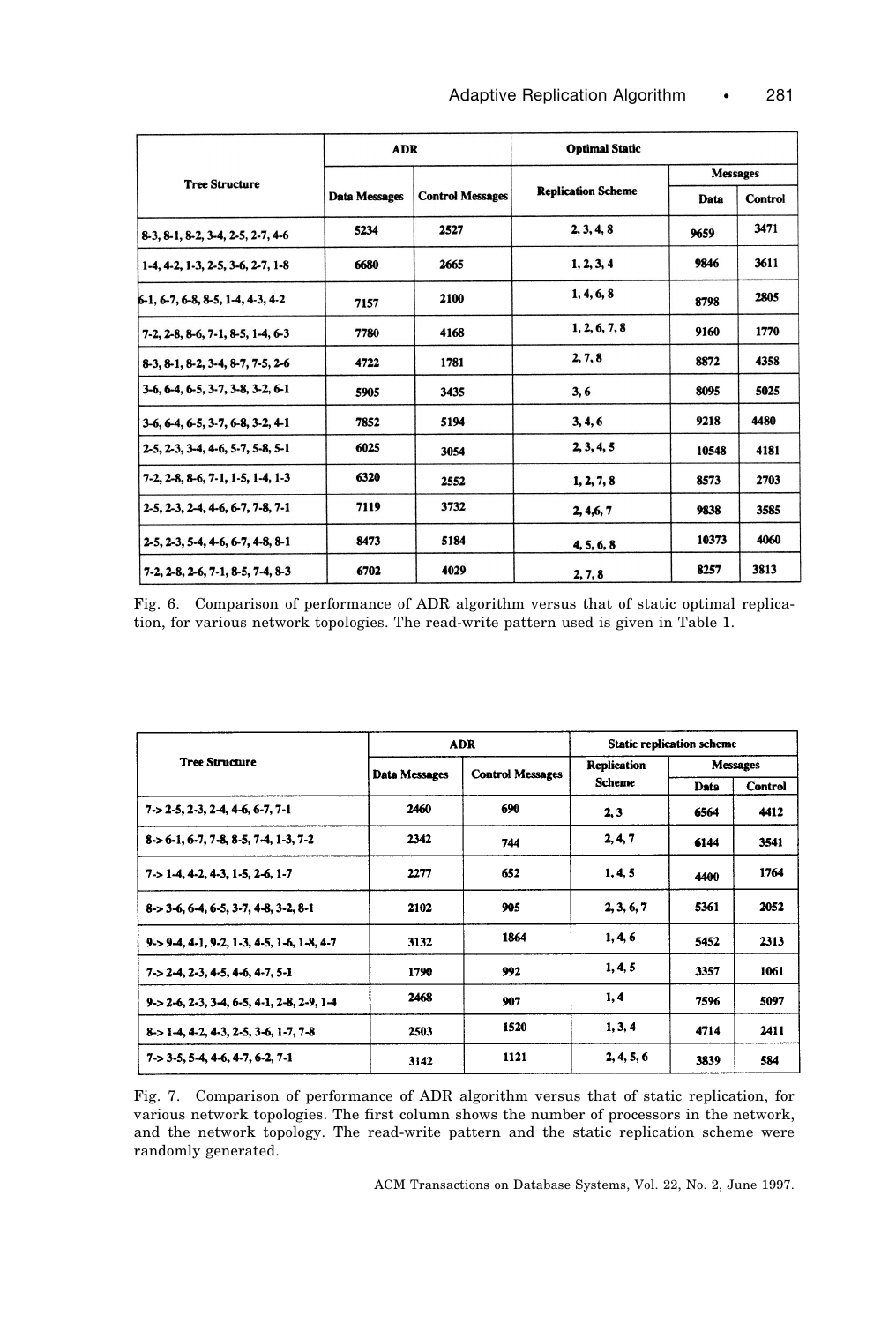Suppose that  $S = o_{t_1}^{j_1}, o_{t_2}^{j_2}, \ldots, o_{t_n}^{j_n}$  is a schedule; recall that a pair of requests can have the same time stamp only if both are reads. A *config* $u$ red-schedule is a schedule in which each request  $o_{t_i}^{j_i}$  is mapped to its associated replication scheme  $R_i$ . It is denoted  $o_{t_1}^{j_1}(R_1)$ ,  $o_{t_2}^{j_2}(R_2)$ , ...,  $o_{t_n}^{j_n}(R_n)$ , and we require that requests with the same time stamp are associated with the same replication scheme (since if the requests are issued simultaneously the replication scheme at that time is unique). An *Adaptive Replication Algorithm (ARA)* is a function that maps each schedule to a configured schedule.

For convenience, we assume in this section that a schedule is a sequence of requests (rather than a partial order), in which the requests are given in increasing time stamp order. Two reads that occur simultaneously may appear in any order in the sequence. It will be clear that the results of this section are not affected by this assumption.

## 7.1 The Cost of a Configured Schedule

Intuitively, the cost of a configured schedule is the cost of all read-write requests, plus the cost of changing the associated replication scheme from one request to the next. Formally, we define the unit  $o_i^{j_i}(R_i)$ ,  $o_{i+1}^{j_{i+1}}(R_{i+1})$  in the configured schedule to be a *transition*. The *cost of the transition* is defined as follows. If  $o_{i+1}^{j_{i+1}}$  is a write, then the cost of this transition is the cost of the write request  $o_{i+1}^{j_{i+1}}$  to the replication scheme  $R_{i+1}$  (the cost of a write to a replication scheme is defined in Section 5.1). If  $o_{i+1}^{j_{i+1}}$  is a read, and  $o_i^{j_i}$  is a write, then the cost of the transition is the cost of the read of  $j_{i+1}$  from  $R_{i+1}$ , plus the minimum cost of writing the object from the processors of  $R_i$  to the processors of  $R_{i+1}$ . Intuitively, this represents the cost of executing  $o_{i+1}$ , plus the cost of moving the replication scheme from  $R_i$  to  $R_{i+1}$ . If  $o_{i+1}^{j_{i+1}}$  is a read, and  $o_i^{j_i}$  is also a read, then the cost of the transition is the cost of the read of  $j_{i+1}$  from  $R_{i+1}$ , plus the minimum cost of writing the object from the processors in  $R_i \cup \{all\}$  the processors on the shortest path that connects  $j_i$  to  $R_i$  to the processors of  $R_{i+1}$ . Intuitively, this case is slightly more complicated than the previous one for the following reason. Since the object is read at  $j_i$ ,  $j_i$  and all the processors between it and  $R_i$  can be used to minimize the cost of copying the object from  $R_i$  to  $R_{i+1}$ .

Finally, the *cost of a configured schedule* is the cost of the first request, plus the cost of all the consecutive transitions of the configured schedule.

For example, consider the tree network of Figure 1 in Section 1, and the configured schedule:  $r_1^6({3, 6, 7, 8})$ ,  $r_2^1$  ({3, 6}),  $r_3^2({1, 3})$ ). Its cost, assuming a unit cost for each edge, is the following.

[the cost of a read by 6 from the replication scheme  $\{3, 6, 7, 8\}$ ] (= 0)

 $^{+}$ [the cost of a read by 1 from the replication scheme  $\{3, 6\}$ ] (= 1)

 $^{+}$ 

[the cost of moving from  $\{6 \cup \{3, 6, 7, 8\}\}$  to  $\{3, 6\}$ ] (= 0)  $^{+}$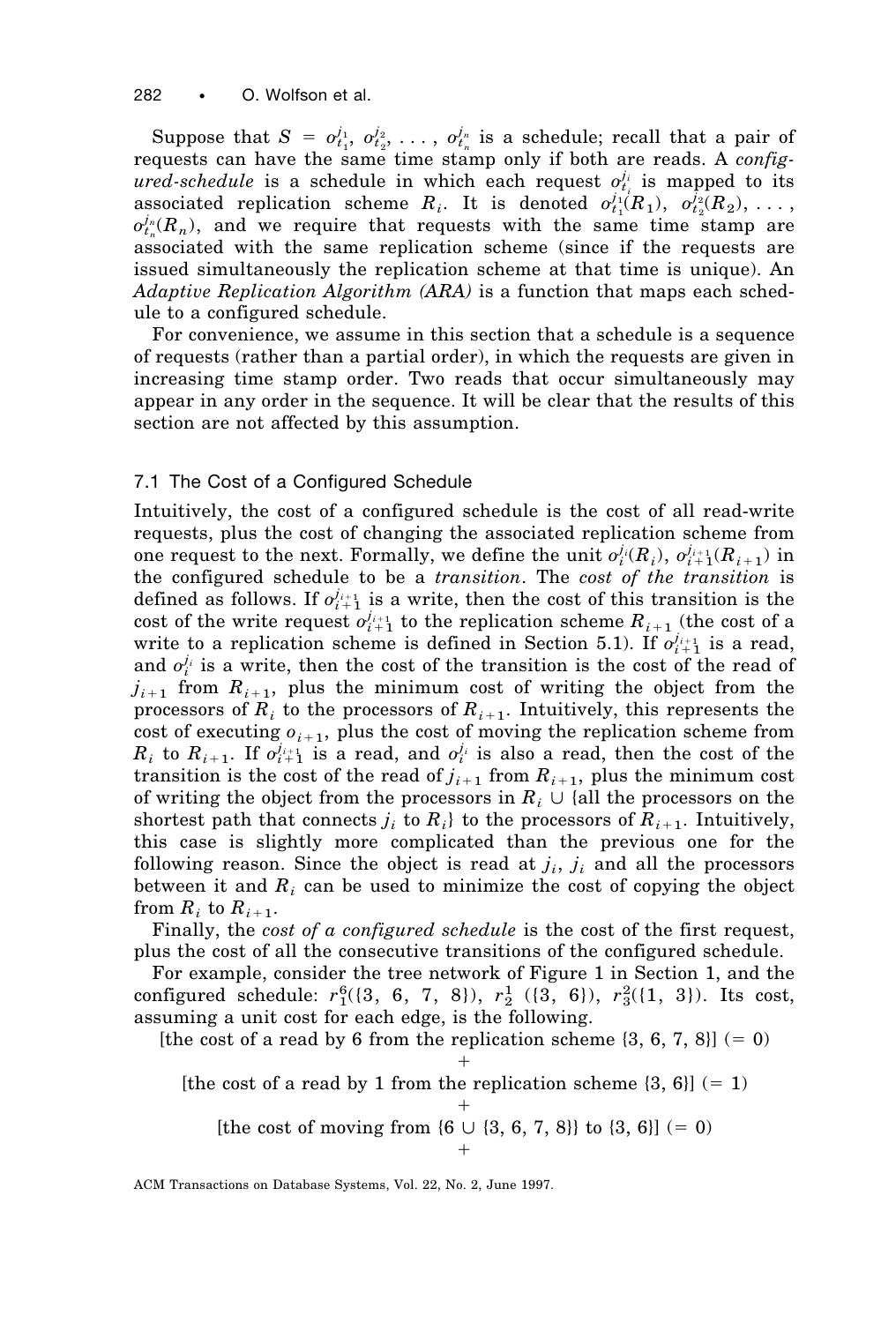[the cost of a read by 2 from the replication scheme  $\{1, 3\}$ ] (=1)

 $^{+}$ 

[the cost of moving from  $\{1 \cup \{3, 6\}\}\$  to  $\{1, 3\}$ ] (=0).

The first addend represents the cost of the first read. The second and third addends represent the cost of the first transition. The fourth and fifth addends represent the cost of the second transition. Notice that a replication scheme contraction, as in the move from  $\{3, 6, 7, 8\}$  to  $\{3, 6\}$ , does not move the object, hence it has zero communication cost.

As another example for the same tree, consider the configured schedule:  $r_1^6({1, 2})$ ,  $w_2^7({1, 2, 3, 6})$ ,  $r_3^3({3, 7, 8})$ . Its cost is the following.

[the cost of a read by 6 from the replication scheme  $\{1, 2\}$ ] (= 2)

 $^{+}$ [the cost of a write by 7 to the replication scheme  $\{1, 2, 3, 6\}$ ] (= 4)

 $^{+}$ [the cost of a read by 3 from the replication scheme  $\{3, 7, 8\}$ ] (= 0)

> $^{+}$ [the cost of moving from  $\{1, 2, 3, 6\}$  to  $\{3, 7, 8\}$ ] (=2).

The first addend represents the cost of the first read. The second addend represents the cost of the first transition. The third and fourth addends represent the cost of the second transition.

Given a schedule  $\psi$ , its *cost-optimal* configured schedule is the one with minimum cost among all configured schedules that have the sequence of requests  $\psi$  (but different associated replication schemes).

## 7.2 The Lower Bound Algorithm

The algorithm LB, defined next, is given as input a schedule  $\psi$ . It configures  $\psi$  to create a cost-optimal configured schedule.

Intuitively, when using LB, each write is sent to the processors that will read it. In other words, write *w* is sent to the set of processors that read after *w*, but before the first write that succeeds *w*.

Precisely, the algorithm LB works as follows. If the first request of  $\psi$  is a read, then LB associates the replication scheme {all processors that read before the first write} with all the reads up to the first write. Whether or not the first request is a read, LB associates with each write  $w_i^j$ , and with each read executed between  $w_i^j$  and the first write that succeeds it, the following replication scheme:  $\{j \cup \text{ the processors that read the object}\}$ between  $w_i^j$  and the first write that succeeds  $w_i^j$ ). Observe that LB is an adaptive replication algorithm.

For example, consider the tree network in Figure 1, and the schedule:  $r_1^1$ ,  $r_2^6$ ,  $r_3^3$ ,  $w_4^3$ ,  $r_5^6$ ,  $r_6^2$ . The configured schedule devised by LB is as follows:  $r_{1}^{\overline{1}}(\{1,\ 3,\ 6\}),\ r_{2}^{6}(\{1,\ 3,\ 6\}),\ r_{3}^{\overline{3}}(\{1,\ 3,\ 6\}),\ w_{4}^{3}(\{1,\ 2,\ 3,\ 6\}),\ r_{5}^{6}(\{1,\ 2,\ 3,\ 6\}),$  $r_6^2(1, 2, 3, 6)$ . Assuming a unit cost on each edge, the cost of the configured schedule is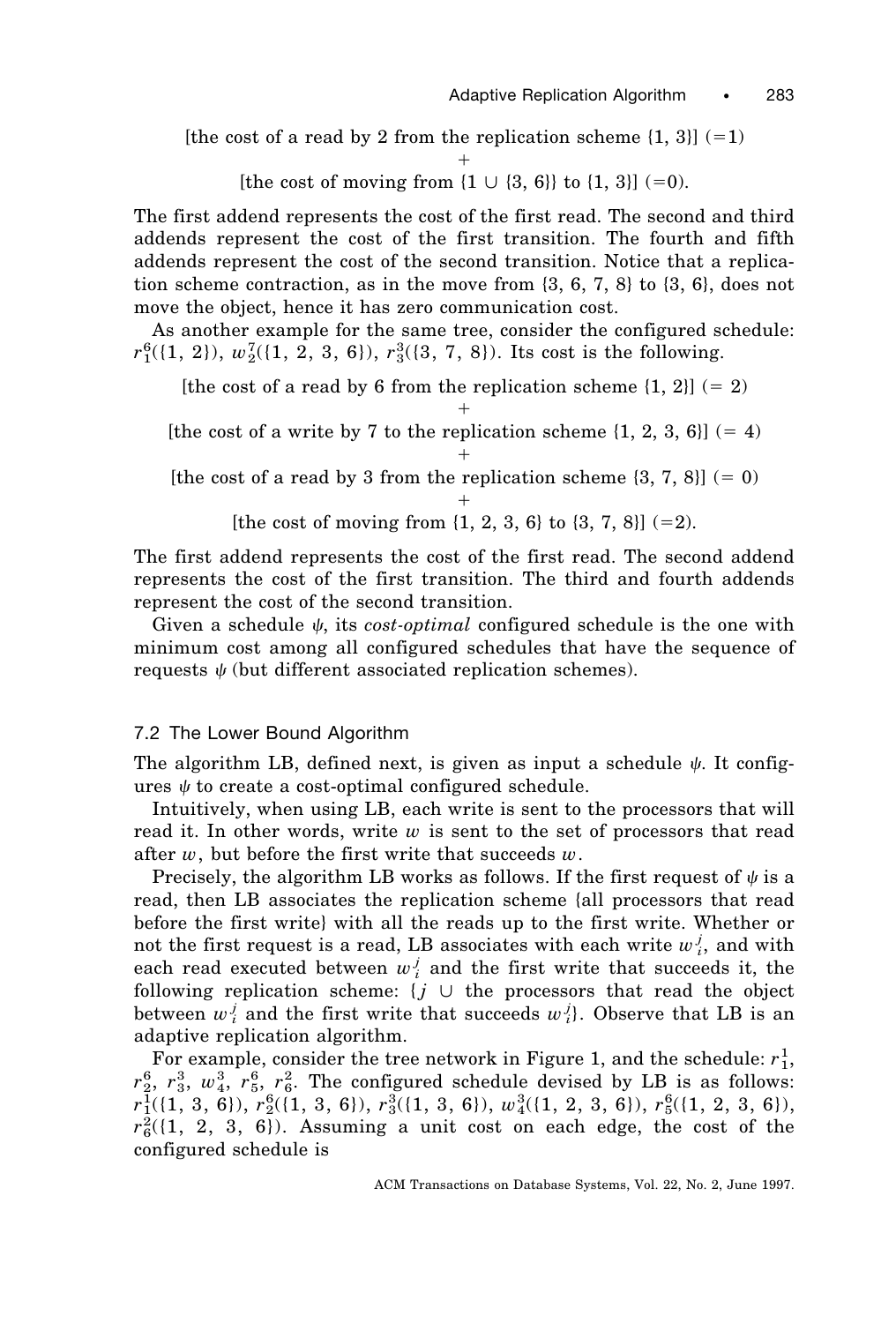[The cost of the first read by 1 from the scheme  $\{1, 3, 6\}$ ] (= 0)

 $^{+}$ [The cost of the first transition]  $(= 0)$  $^{+}$ [The cost of the second transition]  $(= 0)$  $^{+}$ [The cost of the write by 3 to the scheme  $\{1, 2, 3, 6\}$ ] (= 3)  $^{+}$ [The cost of the fourth transition]  $(= 0)$  $^{+}$ [The cost of the fifth transition]  $(=0)$ .

Notice that all the read requests in this schedule are local, hence their cost is zero. The only nonzero addend is the third transition. The total cost of the configured schedule is 3, and it is minimum, since processors 2 and 6 have to read the replica written by processor 3; the minimal cost of transmitting the object from processor 3 to processors 2 and 6 is  $2 + 1$ .

For a schedule  $\psi$  and an adaptive replication algorithm *A*, denote by  $c_A(\psi)$  the configured schedule obtained from  $\psi$ , by *A*.

THEOREM 4. For a schedule  $\psi$ ,  $c_{LB}(\psi)$  is cost-optimal.

PROOF. First we subdivide the schedule  $\psi$  in a convenient manner. We denote by  $\pi$  an arbitrary schedule that consists of zero or more read requests. We denote by  $\sigma$  an arbitrary schedule that consists of a write followed by zero or more read requests. Then we can rewrite the schedule  $\psi$ as  $\psi = \pi_0, \sigma_1, \ldots, \sigma_k$ . Also, for an arbitrary ARA, *A*, we can rewrite the schedule  $c_A(\psi)$  as  $c_A(\pi_0), c_A(\sigma_1), \ldots, c_A(\sigma_k)$ . Furthermore, the cost of  $c_A(\psi)$  is the sum: the cost of  $c_A(\pi_0)$  plus the total cost of all  $c_A(\sigma_i)$ 's for  $i =$  $1, \ldots, k$  (see the definition of the cost of a configured schedule).

Next, consider the cost of the configured schedule devised by LB. Suppose  $\pi_0 = r_1^{i_1} \ldots r_n^{i_n}$  ( $n \ge 0$ ). Denote  $R = \{i_1, \ldots, i_n\}$ . LB associates the replication scheme *R* with all the reads in  $\pi_0$ . Thus the cost of read requests is 0. Furthermore, there is no replication scheme change in  $c_{LB}(\pi_0)$ . *Therefore the cost of*  $c_{LB}(\pi_0)$  is 0.

Now consider schedules of the form  $\sigma_i$ . Suppose that  $\sigma_i = w_0^{j_0}, r_1^{j_1}, \ldots$  $r_m^{j_m}$  ( $m \ge 0$ ). *LB* associates the replication scheme  $\{j_0, j_1, \ldots, j_m\}$  with all the requests in  $\sigma_i$ . Thus the cost of the reads in  $\sigma_i$  is zero, and also the cost of the transitions is 0; the cost of the write is the cost of edges in  $T_{\sigma_i}$ , where  $T_{\sigma_i}$  is the minimum-cost subtree of the network that spans over  $\{j_0,$  $j_1, \ldots, j_m$ .

Now, for an arbitrary adaptive replication algorithm *A*, consider  $c_A(\sigma_i)$ . Since the processors in  $\{j_1, \ldots, j_m\}$  read the replica written by  $j_0$ , the set of edges traversed by the object as a result of requests in  $\sigma_i$  is a connected subtree of the network that contains the set of processors  $\{j_0, j_1, \ldots, j_m\}$ . Denote this subtree by  $Q_{\sigma_i}$ . Since  $T_{\sigma_i}$  is the minimum cost subtree that contains  $\{j_0, j_1, \ldots, j_m\}$ , the cost of the edges in  $T_{\sigma_i}$  is not higher than that in  $Q_{\sigma_i}$ .  $\Box$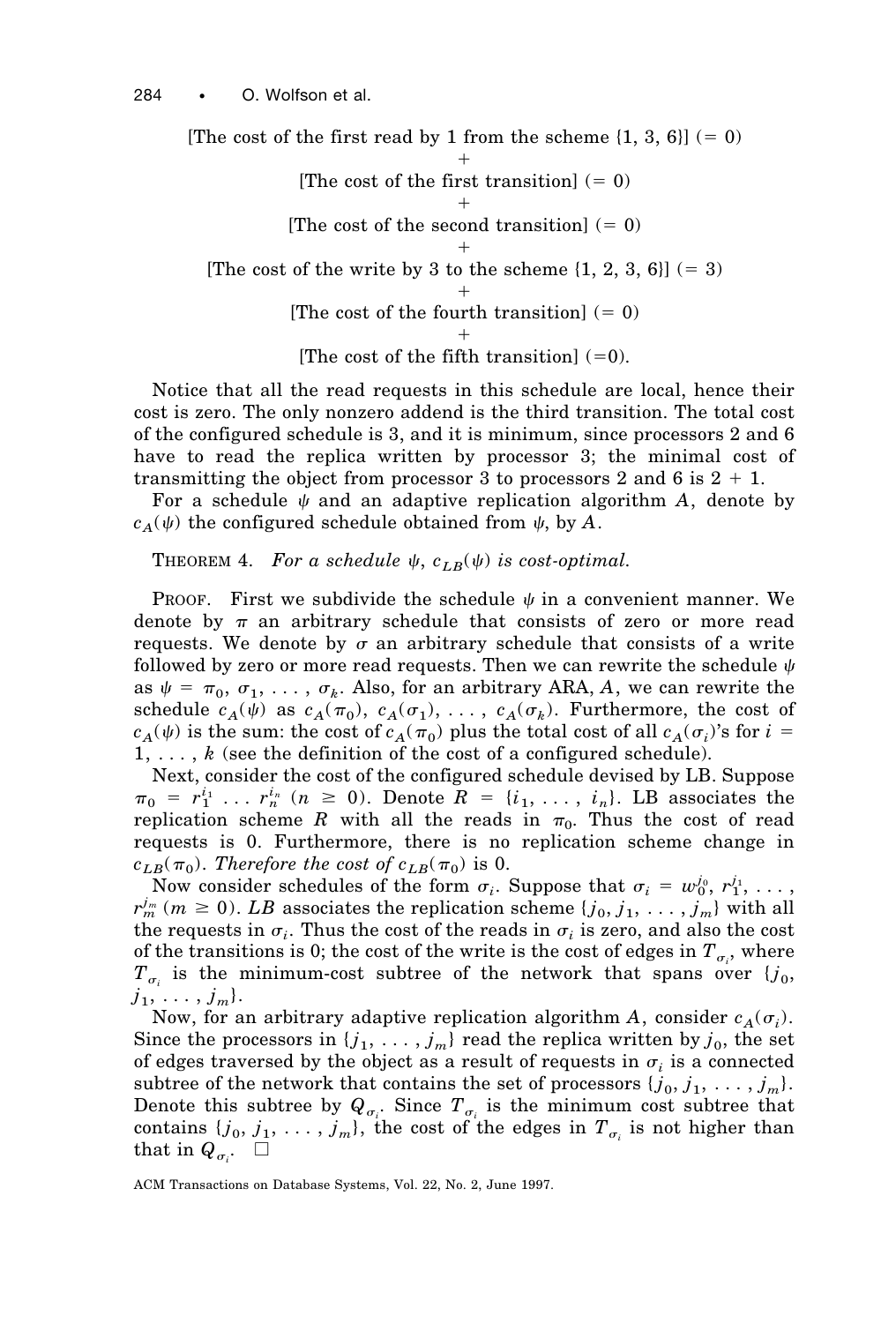## 7.3 Experimental Comparison of the ADR Algorithm Versus Lower Bound

For each run executed in Section 6.3 we recorded the request sequence from each processor. Then we merged the eight sequences (for eight processors) in a random fashion, to create one input to the offline lower bound algorithm. For each input we computed the offline lower bound communication cost using the LB algorithm, and compared it to the cost of the run reported in Section 6.3. Overall we compared the performance of the ADR and LB algorithms on 496 inputs (runs). From those experiments we concluded that, on the average, for  $\omega = 0$  the ADR algorithm incurs 163.6% of the communication cost of the lower bound algorithm; the standard deviation is 8.6%. For  $\omega = 1$ , the ADR algorithm incurs on average 223% of the communication cost of the lower bound algorithm; the standard deviation is 17%. However, remember that since the LB algorithm knows the future, it does not use any control messages.

## 8. DYNAMIC ALLOCATION IN GENERAL NETWORKS

In this section we discuss dynamic data allocation in a general graph network topology. First, let us observe that since the problem of finding the static optimal replication scheme is NP-complete for a network modeled as a general graph (see Wolfson and Milo [1991]), it is unlikely to find an efficient and convergent-optimal dynamic allocation algorithm. However, one obvious way to extend the ADR algorithm to an arbitrary network is first to find a spanning tree of the network, and then to execute the ADR algorithm on this tree. The drawback of this approach is that the path in the spanning tree between two processors is not necessarily the shortest path between them. Consequently, suppose that a processor *i* issues a read request for the object, and the request is propagated along the tree edges until it reaches a processor *j* of the replication scheme. If there is a shorter path between *i* and *j*, it would be wasteful for *j* to send the object to *i* along the tree path; it should be transmitted along the shortest path. In other words, in contrast to the ADR algorithm, the read request and the propagation of the object in response should proceed along different paths. Furthermore, expanding the replication scheme towards *i* should mean an expansion from *j* to *k*, where *k* is the first processor that does not have a replica on the shortest path from *j* to *i*.

Modifying the ADR algorithm to use the shortest path for a general graph network, as previously explained, suggests the following algorithm, called ADR-G. Basically, this algorithm still consists of the three tests of the ADR algorithm. At any point in time there is a spanning tree of the network, in which the replication scheme induces a connected subtree. However, the tree structure changes dynamically over time, as explained next.

## A Changing Spanning Tree

The edges of the current tree are divided into two subsets; edges of the subtree induced by the replication scheme, and the rest. Edges of the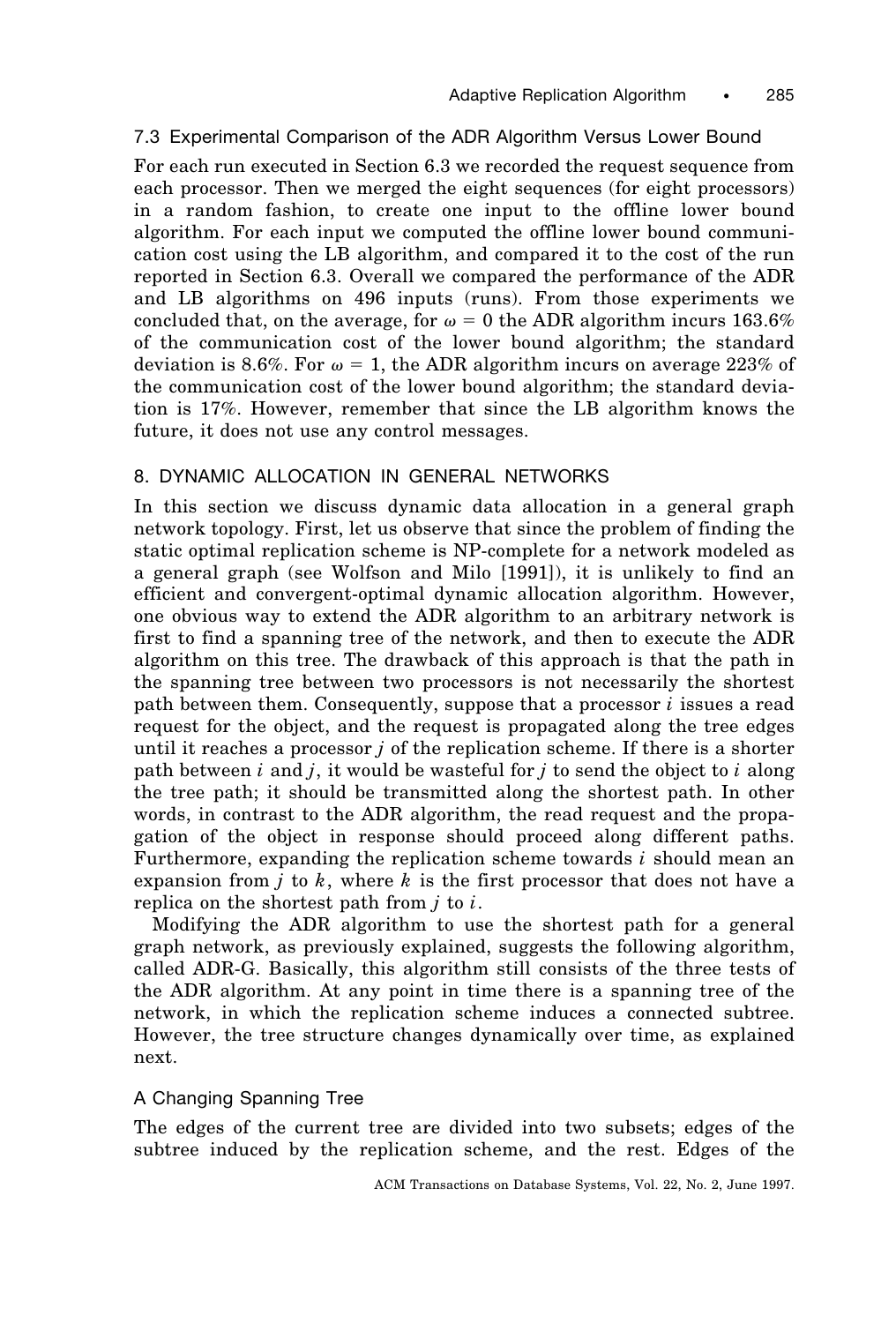subtree induced by the replication scheme are not directed, in the sense that a processor that has a replica does not have a tree-father. These edges are used to propagate writes received by a processor of the replication scheme to all the other processors of the scheme. It is important that a subtree is defined to connect the processors of the replication scheme in order to prevent a write from being propagated to a processor from two different neighbors, thus increasing the communication cost. This may be the case if processors of the replication scheme are interconnected by a graph that has cycles, and, as in ADR, a write is propagated by a processor *p* to all its neighbors, except the one from which it received the write.

The rest of the tree edges are directed edges. They are used by a processor *k* outside the replication scheme to propagate read and write requests to the replication scheme. *k* has a unique tree-father, and zero or more tree-sons. The tree-father of *k* is the first processor on the shortest path in the graph to the replication scheme, as it is currently known to *k*. As the replication scheme changes, and the changes become known to *k* through servicing of *k*'s read requests (see the following for details), *k*'s tree-father changes. This is the sense in which the tree structure changes dynamically.

When a processor *p* joins the replication scheme as a result of the expansion test, the directed edge between *p* and its neighbor in the replication scheme becomes undirected. When a processor *p* relinquishes its replica as a result of the contraction test, *p*'s tree-father becomes its single neighbor in the replication scheme. When the replica switches from *i* to *n*, *n* becomes *i*'s tree-father.

## Processing of Read and Write Requests

A read request issued by a processor *i* that does not have a replica is sent to *i*'s tree-father, and is propagated along the edges of the current tree until it reaches a processor *j* of the replication scheme. In response, the object is propagated along the shortest path in the graph as follows. When a processor of the replication scheme ( *j* in this case) receives a request to send the object to  $i$ ,  $j$  first determines if there is a shortest path to  $i$  that goes through a tree-neighbor *k* that has a replica. If so, *j* propagates the request to  $k$ .<sup>7</sup> Otherwise, if there is no shortest path that goes through a tree-neighbor that has a replica, *j services* the read-request; that is, *j* sends the object to *i* through some shortest path in the graph. Notice that, since there may be more than one shortest path between two processors, the path-choice for *j* in either one of the two preceding alternatives is nondeterministic. Suppose that given the same set of possible neighbors through which to propagate a read request (or the object), a processor always

<sup>&</sup>lt;sup>7</sup> In other words,  $j$  "prefers" to propagate the request to another processor of the replication scheme that is closer to *i*, rather than service the request by sending the object. Intuitively, the reason for this is that it is cheaper to propagate the request rather than the object; also, this simplifies the replication-scheme change tests.

ACM Transactions on Database Systems, Vol. 22, No. 2, June 1997.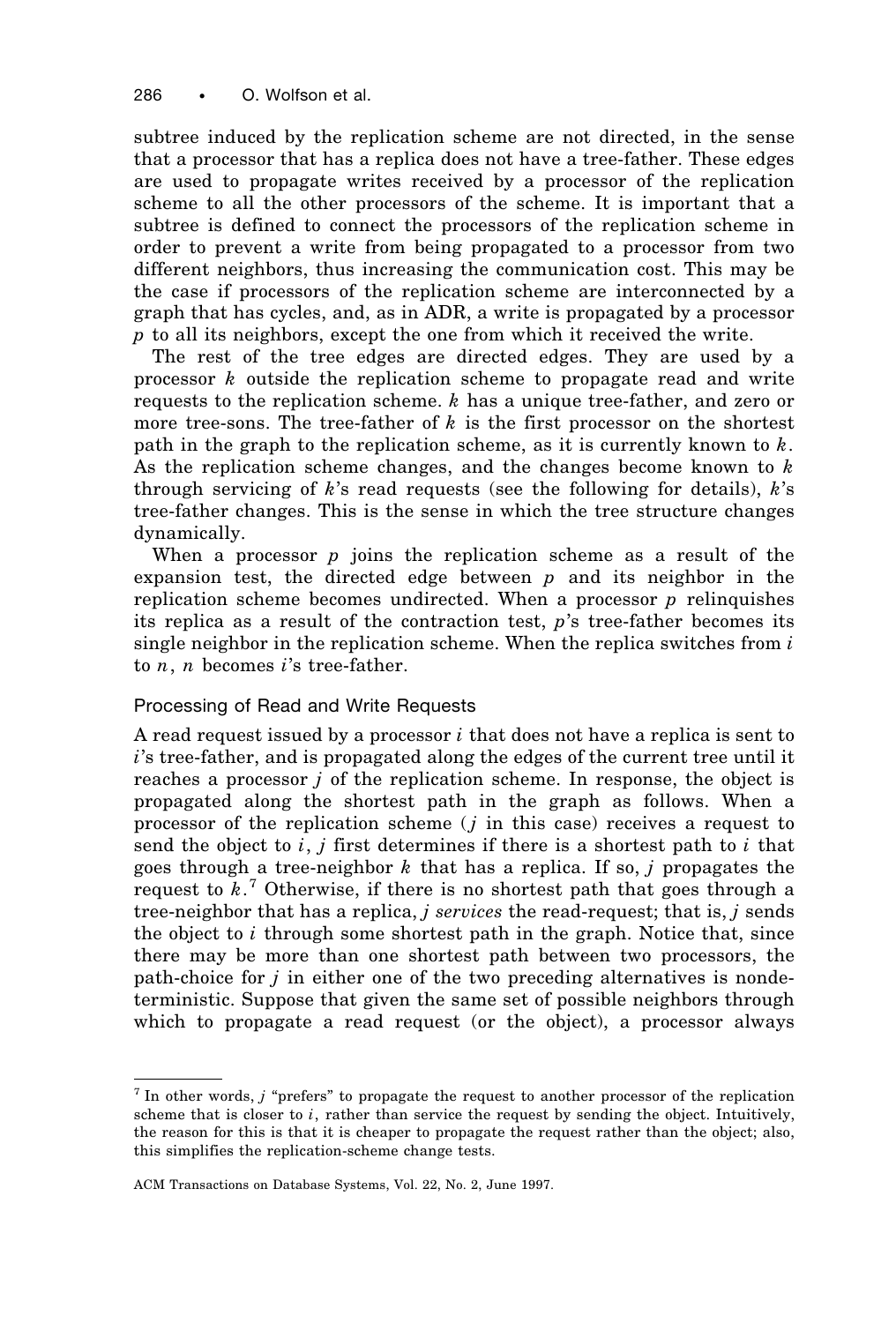chooses the same processor. Then we say that read-processing is *deterministic*. For simplicity we assume that read-processing is deterministic.

The *tree-father* of a processor *p* that does not have a replica is defined to be the last graph-neighbor from which *p* received the object. In other words, when *p* receives the object from its graph-neighbor *q*, the tree-father of  $p$  becomes  $q$  (since the object was sent via the shortest path from the replication scheme, thus *q* is the first processor on the shortest path from *p* to the replication scheme).

A write from a processor that does not have a replica is propagated to the replication scheme along the tree-father path. When a write is received by a processor *k* of the replication scheme it is processed as in ADR; that is, it is propagated to all of *k*'s tree-neighbors except the one from which *k* received the write.

#### The ADR-G Algorithm

At any point in time a processor knows its neighbors in the tree, the general network topology, $\delta$  and a processor of the replication scheme is also aware which of its tree neighbors have a replica. At the outset, a connected replication scheme and spanning tree of the network are selected.

The expansion, contraction, and switch tests of the ADR-G algorithm are similar to those of the ADR algorithm. However, some generalizations of the tests are necessary. For example, in a general network, due to the fact that a processor is not cognizant of the shortest path to the replication scheme, it is possible for a processor of the replication scheme to receive a read request from some neighbor *i* and respond to it by sending the object to another neighbor *j*. In this case, for the purpose of replication scheme expansion, what matters is the direction in which the object is sent (since it represents the current shortest path information), rather than the direction from which the request is received (which represents outdated shortest path information). Therefore the language of the tests has to be modified to account for this subtlety. This language change is actually a generalization, and the revised tests hold for a tree network as well.

An *R*-neighbor is a processor of the replication scheme that has a graph-(rather than tree-) neighbor that does not have a replica. The expansion test is executed by an *R*# *-neighbor* for each graph-neighbor that does not have a replica.

*Expansion Test.* For each neighbor *j* that is not in *R* compare two integers denoted *x* and *y*. *x* is the number of times *i* sent the object to *j* (to service read requests) during the last time period; *y* is the total number of write requests issued by *i* or received by *i* from a neighbor other than *j* during the last time period. If  $x > y$ , then *i* sends to *j* a copy of the object with an indication to save the copy in its local database. Thus *j* joins *R*.

<sup>8</sup> Actually, instead of the whole network topology, the processor only needs to know how to propagate a message to each of the other processors through a shortest path, that is, to which of its graph-neighbors to transmit a message destined for a processor *x*.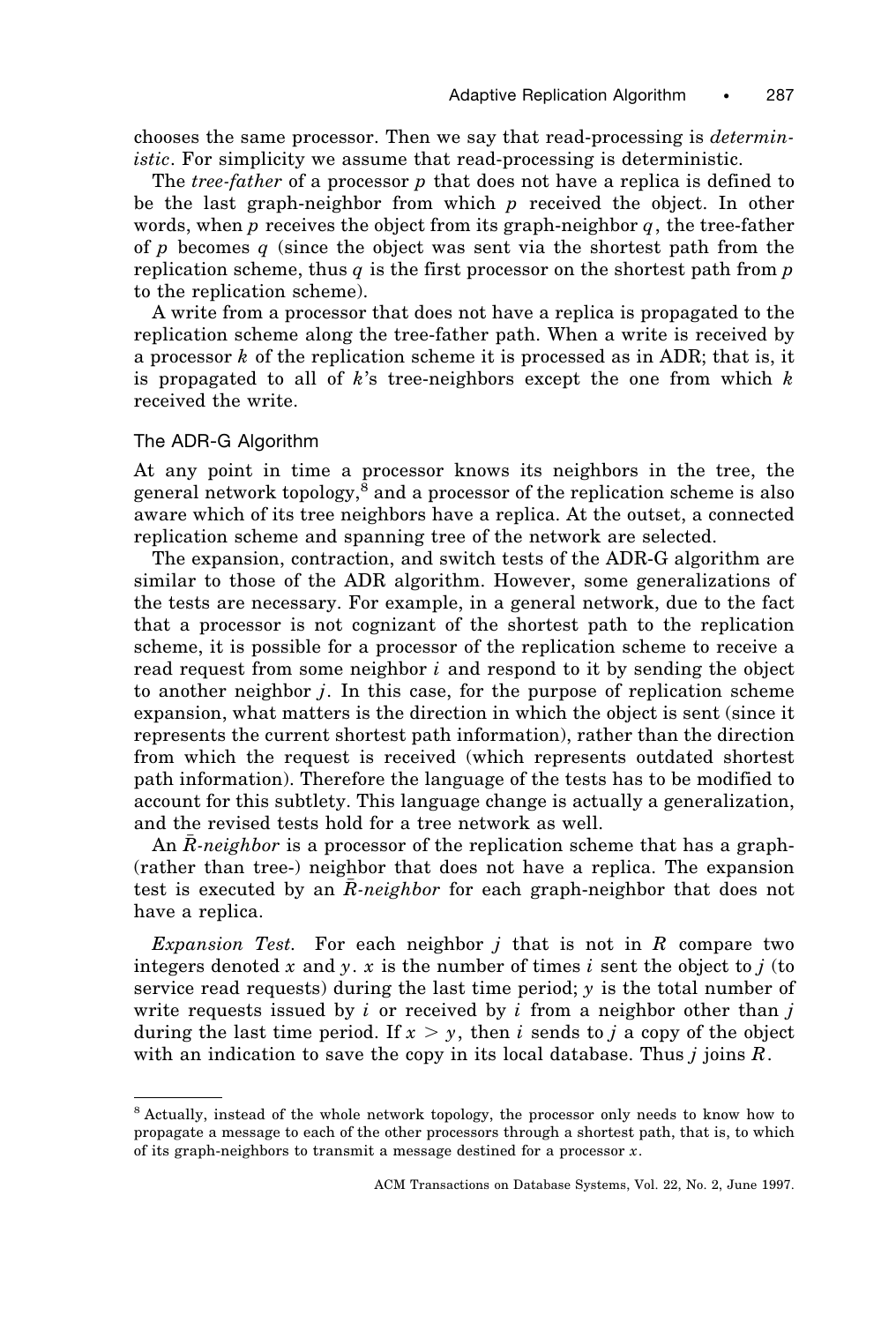

Fig. 8. General graph network.

Suppose that at the end of a time period processor *i* is an *R-fringe* processor; that is, it has exactly one graph-neighbor *j* that is in *R*. Then *i* executes the following contraction test in one of two cases:  $i$  is not an *R*-neighbor; or *i* is an *R*-neighbor and its expansion test failed.

*Contraction Test.* Compare two integers denoted *x* and *y*. *x* is the number of writes that *i* received from *j* during the last time period; *y* is the number of reads in the last time period that either have been issued by *i* itself or that resulted in *i* sending the object to some neighbor. If  $x > y$ , then  $i$  requests permission from  $j$  to exit  $R$ , that is, to cease keeping a copy.

Suppose that processor *i* constitutes the whole replication scheme. If the expansion test fails, then *i* executes the following test at the end of the time period.

*Switch Test.* For each neighbor *n* compare two integers denoted *x* and *y*. *x* is the number of times *i* sends or receives the object to or from *n* during the last time period;  $\gamma$  the number of times *i* sends or receives the object to or from a neighbor other than *n* during the last time period. If  $x > y$ , then *i* sends a copy of the object to *n* with an indication that *n* becomes the new singleton processor in the replication scheme; and *i* discards its own copy.

*Example* 2. In this example we demonstrate the operation of the ADR-G algorithm. We consider again the network of Figure 1, but we add to the graph the set of edges  $\{(1, 8), (5, 8), (2, 6)\}\$  (see Figure 8).

As in Example 1, we suppose the following. First, the initial replication scheme  $R$  is  $\{1\}$ . Second, we suppose that each processor, except processor 8, issues 4 reads and 2 writes in each time period; processor 8 issues 20 reads and 12 writes in each time period. Third, we suppose that the requests are serviced in the time period in which they are issued. In addition, we assume that the cost of each edge is one, and that initially requests and responses from processor 6 are routed through processor 3 (note that 6, 2, 1 is also a shortest path between 6 and 1). In other words, the tree-father of 6 is 3, and the tree-father of 3 is 1. Also, requests and responses from processor 5 are routed through processor 2.

At the end of the first time period processor  $1$  (as an  $R$ -neighbor of processors 2, 3, and 8) executes the expansion test. Since the number of reads requested by processor 2 is 12 and the number of writes requested by processors 1, 3, and 8 is 20, processor 2 does not enter the replication scheme. The number of reads requested by processor 3 is 12, and the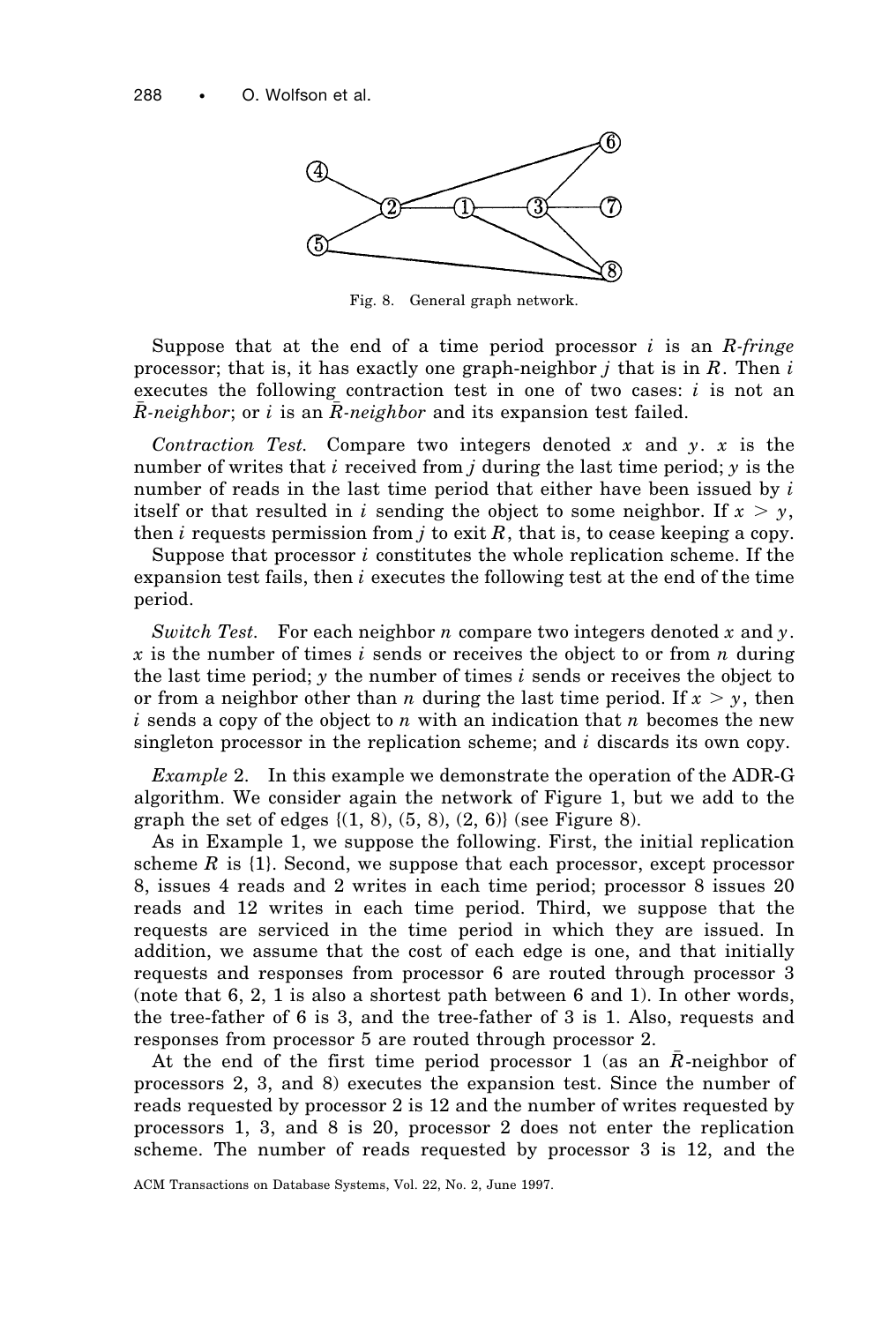number of writes requested by processors 1, 2, and 8 is 20. Thus processor 3 does not enter the replication scheme as a result of the test. The number of reads requested by processor 8 is 20, and the number of writes requested by processors 1, 2, and 3 is 14. Thus processor 8 enters the replication scheme, which now becomes {1, 8}.

Assume that the first request issued by processor 5 during the second time period is a read. This read is received by 1 and is propagated to 8, since 1, 8, 5 is a shortest path from 1 to 5 that goes through a processor that has a replica, namely, 8. 8 replies by sending the object directly to 5. Thus the tree-father of 5 changes from 2 to 8.

At the end of the second time period processors 1 and 8 will execute the following tests. Processor 1 performs the expansion test (towards processors 2 and 3), and it fails. Then processor 1 performs the contraction test, and it fails since the processor 1 receives 14 writes from processor 8, and 24 reads from processors 1, 2, and 3. At the same time processor 8 executes the expansion test towards processor 5 and it fails. The contraction test executed by processor 8 fails since 8 receives 12 write requests from processor 1, and 24 read requests from processors 5 and 8. Thus, starting from the second time period, the replication scheme will stabilize on {1, 8}.

The total communication cost per time period is 80 for the replication scheme {1, 8}, and it is 92 for the initial replication scheme {1}. The optimal replication scheme is {8}, and its total communication cost is 72.

It is easy to see that Theorem 1 still holds for the ADR-G algorithm, thus the algorithm preserves replication scheme connectivity.

Next we show that for a regular read-write pattern the communication cost of the requests in each time period decreases each time the replication scheme changes. This also implies that the replication scheme will stabilize. In other words, for a regular read-write pattern, starting with any connected replication scheme the communication cost decreases in each time period, until a time period in which the replication scheme does not change. From that point the communication cost will be fixed in each time period.

Unless stated otherwise, for the statement and proof of the next theorem we use the definitions and assumptions of Section 5. We say that a *t*-regular schedule has no *blind writes* if every write issued by a processor is preceded by a read from the same processor issued in the same time period.

THEOREM 5. *Suppose that for an integer t, a schedule S is t-regular and has no blind writes. Suppose further that the ADR-G algorithm changes the replication scheme at the end of the xth time period. Then the communication cost of requests in the time period*  $x + 1$  *is lower than the communication cost of requests in the time period x.*

PROOF. We prove the theorem by considering an expansion, contraction, and switch, and show that each one of these changes decreases the cost of requests in a time period. For a switch this is clearly the case.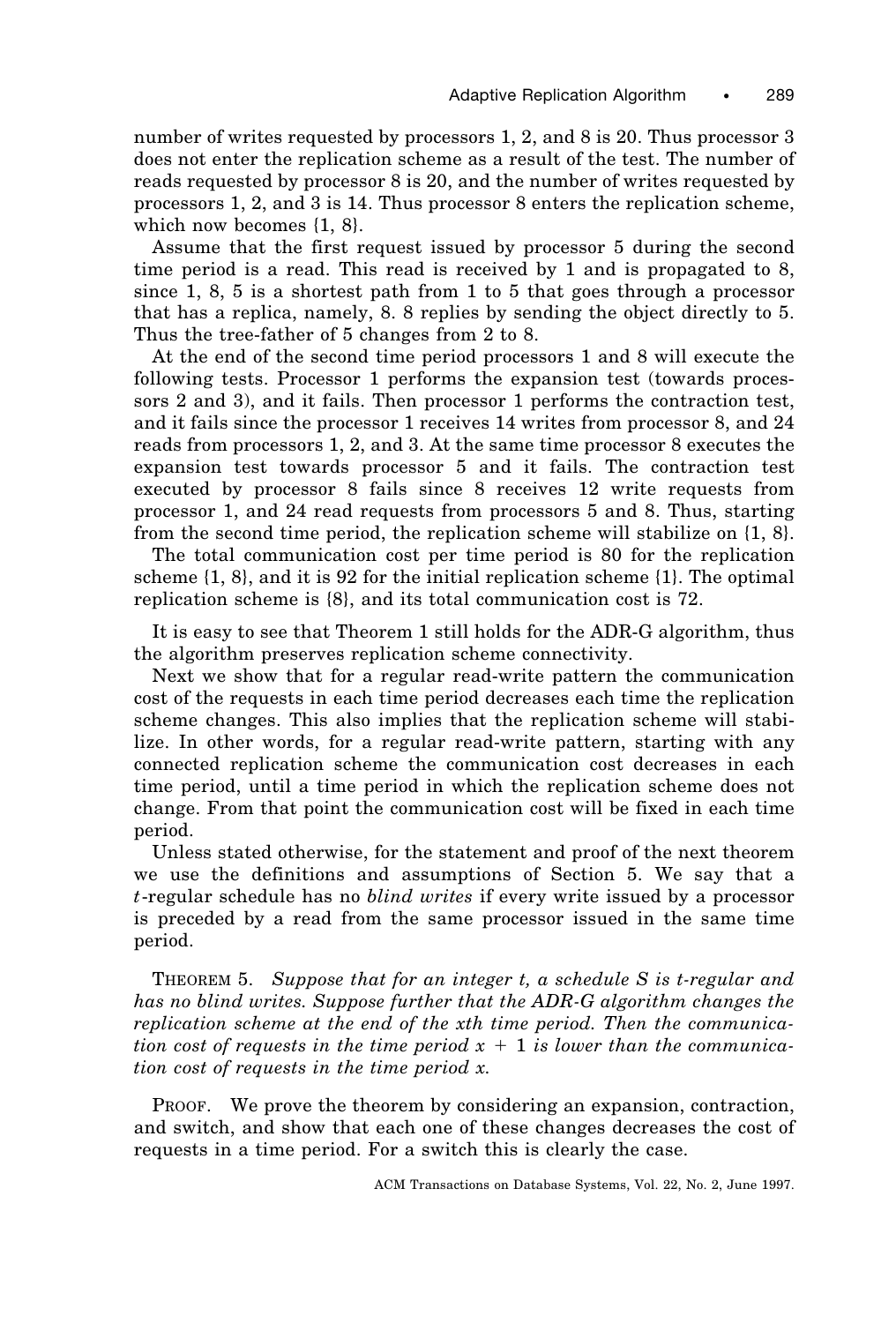290 • O. Wolfson et al.

*Expansion.* Suppose that in the *x*th time period processor *j*'s tree-father is processor *i* which has a replica, and at the end of the *x*th time period the replication scheme expanded from *i* to *j*. First let us observe that by the way the ADR-G algorithm operates, if a read issued by a processor *p* during a time period is serviced by a processor *q*, then all the reads issued by *p* during the time period are serviced by  $q$ . Furthermore, for the writes issued by *p* in the same time period, the first processor of the replication scheme that they reach is  $q$ . We use the following notation.

*Rx* is the set of processors for which the reads that they issue in time period *x* are serviced by *i* sending the object to  $j$ .

- $-Wx$  is the set of processors for which the writes that they issue in time period *x* are sent by *j* to *i*.
- $-Rx1$  is the set of processors for which the reads that they issue in time period  $x + 1$  are serviced by *j*.
- $-Wx1$  is the set of processors for which the writes that they issue in time period  $x + 1$  are sent by *j* to *i*.

Let us consider how the expansion affects the cost of requests. The cost of every write issued by a processor that is not in *Wx*1 is higher in time period  $x + 1$  than in time period x by at most  $c(i, j)$ . The cost of every read issued by a processor that is in both  $Rx$  and  $Rx1$  is lower in time period  $x + 1$ than in time period *x* by  $c(i, j)$ . We show that  $Rx \subseteq Rx1$  and  $Wx \subseteq Wx1$ . Since the ADR-G algorithm expanded from *i* to *j* we know that the total number of reads issued by processors in  $Rx$  is higher than the total number of writes issued by processors that are not in *Wx*. From this we conclude that the expansion from *i* to *j* reduces the cost of requests in a time period.

Left to show is that  $Rx \subseteq Rx1$  and  $Wx \subseteq Wx1$ . For the first containment, suppose that a processor  $p$  is in  $Rx$ . It means that there is a shortest path from *i* to *p* that goes through *j*. Furthermore, it means that the tree-father path from *p* to the replication scheme goes to *i* through *j*. Then a request issued by p in time period  $x + 1$  must be serviced by *j*. For the second containment, suppose that a processor  $p$  is in  $W_x$ . Since there are no blind writes, *p* is also in *Rx*, and by previous containment *p* is in *Rx*1. Thus, by the way writes are processed and by definition of *Wx*1, *p* must be in *Wx*1.

*Contraction.* Suppose that in the *x*th time period processor *j* is in the replication scheme, and has only one tree-neighbor in the replication scheme, namely, processor *i*. Suppose further that at the end of the *x*th time period *j* contracts out of the replication scheme. We use the following notation.

*Rx* is the set of processors for which the reads that they issue in time period *x* are serviced by *j*.

<sup>&</sup>lt;sup>9</sup> In other words, for every processor  $p$  in  $Rx$ , there is a shortest path between  $i$  and  $p$  that goes through *j*.

ACM Transactions on Database Systems, Vol. 22, No. 2, June 1997.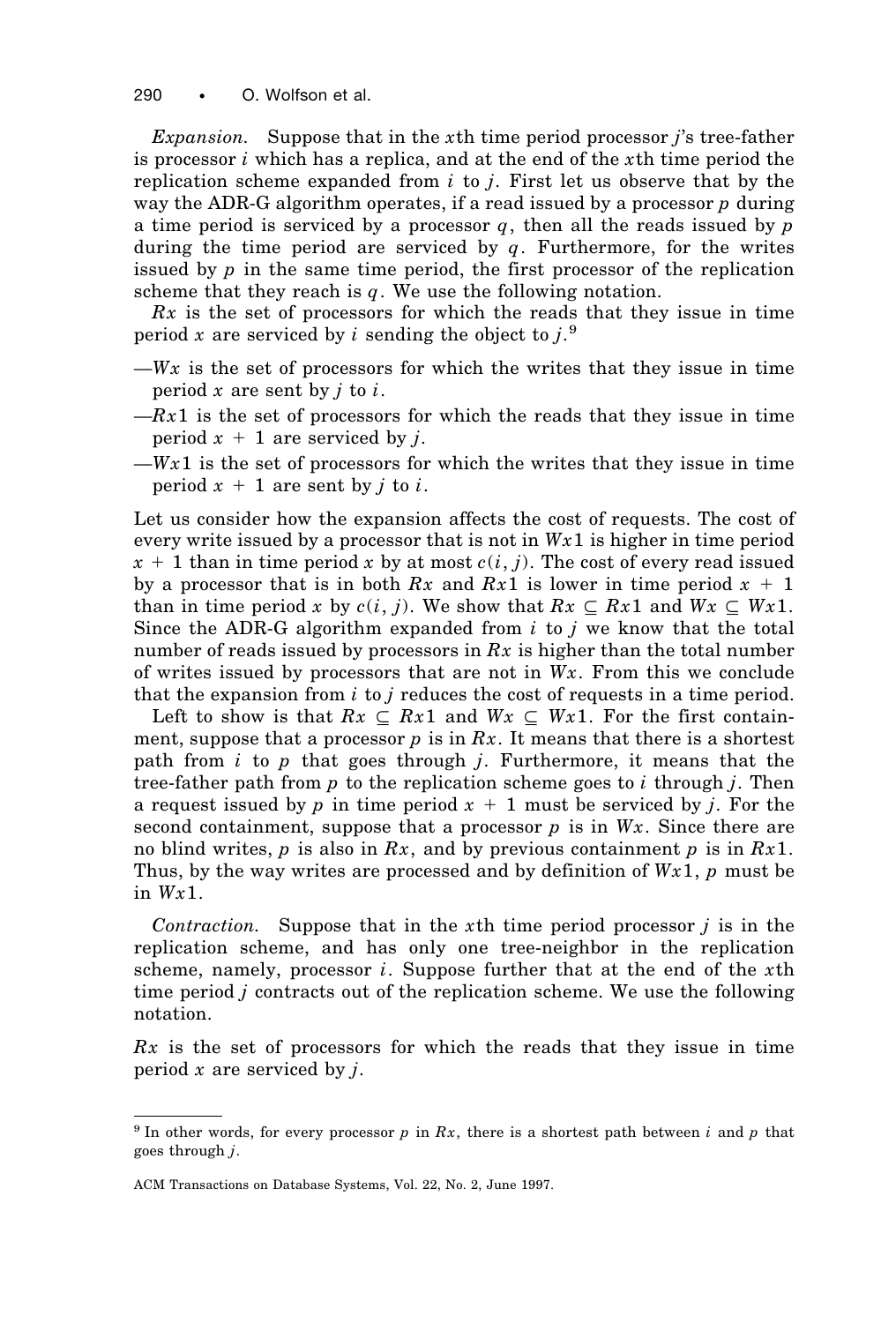*Wx* is the set of processors for which the writes that they issue in time period *x* are sent by *j* to *i*.

*Wx*1 is the set of processors for which the writes that they issue in time period  $x + 1$  are sent by *j* to *i*.

Let us consider how the contraction affects the cost of requests. The cost of every read issued by a processor in  $Rx$  is higher in time period  $x + 1$ than in time period x by at most  $c(i, j)$ . Observe that the fact that *j* contracted out implies that the number of writes issued by processors that are not in *Wx* is higher than the number of reads issued by processors in *Rx*. Assume that the replication scheme in time period *x* is identical to that in time period  $x + 1$ , except that processor *j* has a replica. It is easy to see that the cost of a write issued by a processor in *Wx* does not increase in time period  $x + 1$  compared to time period x.

To complete the proof that the contraction reduces cost, we show that the cost of a write *w* of a processor *p* that is not in *Wx* is lower by at least  $c(i,$ *j*) in time period  $x + 1$  compared to time period x. If p is not in  $Wx1$ , then clearly the cost of  $w$  is lower by  $c(i, j)$  after the contraction. Thus suppose now that *p* is in *Wx*1, and consider the write *w* in time period *x*. The cost of *w* is  $a + T$ , where  $a$  is the cost of the tree-father path from  $p$  to the replication scheme, and *T* is the cost of the tree spanning the replication scheme. Observe that since  $p$  is in  $Wx1$ ,  $p$  is not in the replication scheme in time period  $x + 1$ . The cost of a write issued by p in time period  $x + 1$  is  $b + T'$ , where *b* is the cost of the tree-father path from *p* to *i* (through *j*), and *T*<sup> $\prime$ </sup> is the cost of the tree spanning the replication scheme. Notice that the difference in cost between *T* and *T'* is  $c(i, j)$ , and *b* is not higher than *a* since the tree-father path from *p* to the replication scheme changed to go through *j* after the first read issued by *p* in time period  $x + 1$ . Thus the cost of *w* is lower by at least  $c(i, j)$  in time period  $x + 1$  compared to time period *x*.

We conjecture that the performance of the ADR-G algorithm can be further improved if every write being propagated carries with it the identification of all the processors of the replication scheme traversed. In other words, whenever a processor of the replication scheme propagates a write to its tree-neighbors, it also appends its identification to the message being propagated. Thus when a processor *p* of the replication scheme receives a write, it knows the path in the replication scheme traversed by the write. This means that  $p$  knows more about the whole replication scheme than which tree-neighbors have a replica. However, the study of this conjecture is beyond the scope of this article.

#### 9. RELEVANT WORK

Generally, there are two main purposes for data replication: performance and reliability. In this article we address the performance issue. Most existing performance-oriented works on replicated data consider the problem of *static* replication, namely, establishing a priori a replication scheme that will optimize performance but will remain fixed at runtime. This is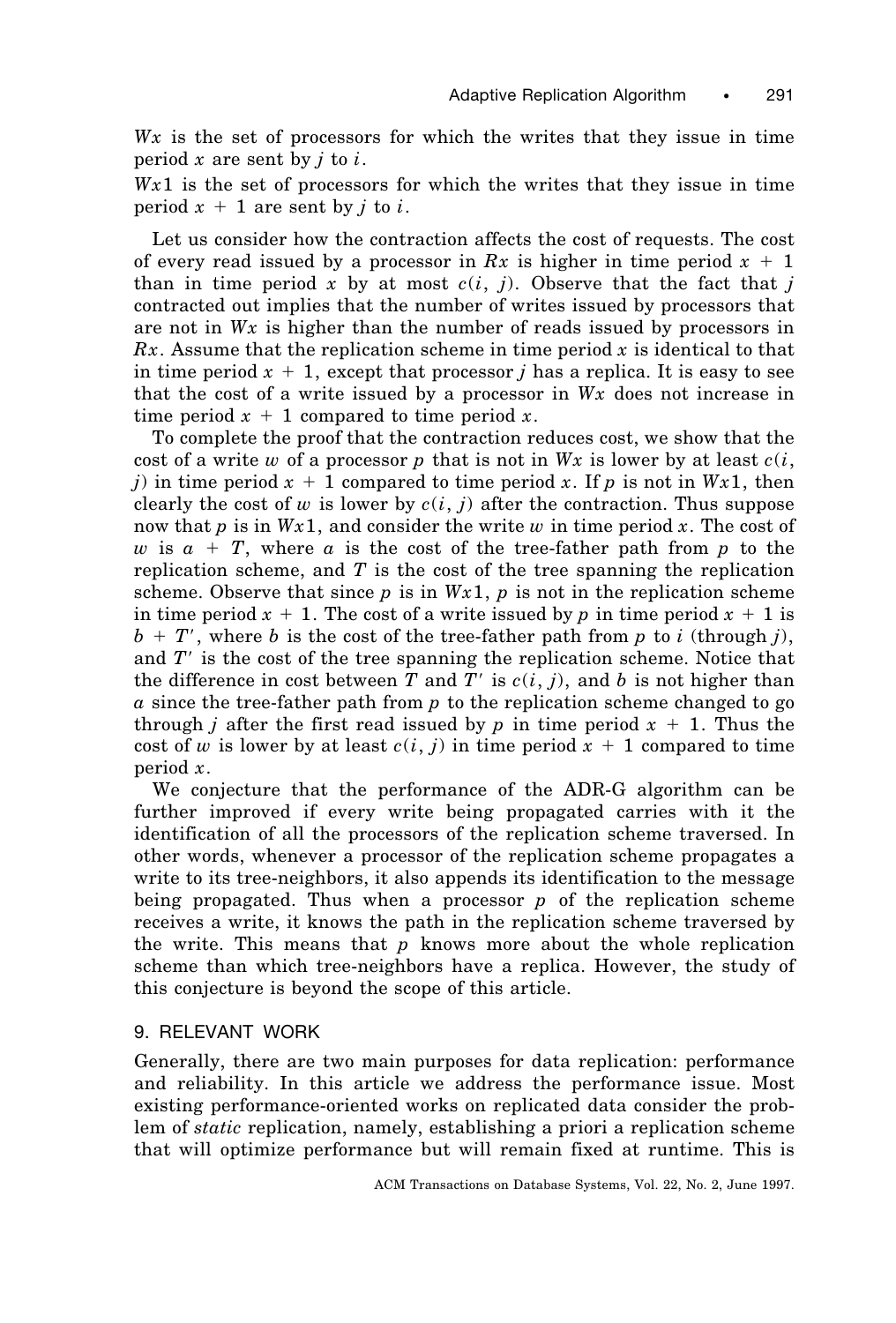also called the file-allocation problem, and it has been studied extensively in the literature (see Dowdy and Foster [1982] for a survey, and Wolfson and Milo [1991], Humenik et al. [1992], and Ozsu and Valduriez [1991] for recent work on this problem). In contrast to the approach taken in this article, works on static replication assume that the read-write pattern is given a priori. For example, in Wolfson and Milo [1991] we have shown that finding the (static) optimal replication scheme for a given arbitrary network (modeled as a general graph), and for a given read-write pattern is an NP-complete problem. We have shown, however, that the problem can be solved efficiently for tree-, ring-, and clique-network topologies. The present article was motivated by the realization that the algorithm for tree networks lends itself naturally to distribution. However, the results in Wolfson and Milo [1991] also indicate that a comparable algorithm (distributed, efficient, and convergent-optimal) is unlikely to exist for general networks.

Works on quorum consensus (such as Agrawal and Bernstein [1991], Gifford [1979], Kumar [1991], Thomas [1979], and Triantafillou and Taylor [1991]), voting and coterie (such as Agrawal and El-Abbadi [1990], Adam and Tewari [1993], Garcia-Molina and Barbara [1985], Herlihy [1987], Jajodia and Mutchler [1990], Paris [1986], and Spasojevic and Berman [1994]) refer to performance in the presence of failures. They address the issue of how to dynamically adjust the read/write quorums and votes in order to minimize the data accesses in case of site failures and network partition.

Another approach to improve the performance in a replicated database is to relax the serializability requirement. Works on quasicopies [Alonso et al. 1988; 1990; Barbara and Garcia-Molina 1990], lazy replication [Ladin et al. 1988; 1992; 1990], and bounded ignorance [Krishnakumar and Bernstein 1991] fall in this category. In contrast, as we show in Section 3, the adaptive replication algorithms that we propose here can be combined with a concurrency control algorithm to preserve one-copy serializability.

Recently, a few works that address the problem of dynamic (versus static) data replication have been published [Awerbuch et al. 1993; Bartal et al. 1992]. The need for dynamic replication was pointed out in Gavish and Sheng [1990] and Barbara and Garcia-Molina [1993]. The algorithms in Bartal et al. [1992] are randomized, and they require centralized decision-making by a processor that is aware of all the requests in the network. Furthermore, they assume that all requests are serial (even two reads cannot occur concurrently), but it is not clear if and how the algorithms can be combined with a concurrency control mechanism. In summary, we do not think that the Bartal et al. [1992] algorithms are applicable to a distributed database environment.

Awerbuch et al. [1993] present a competitive distributed deterministic algorithm for dynamic data allocation. The algorithm is presented in a very sketchy manner, but basically it operates as follows. For each write, a copy is created at the writing processor, and all the other copies are deleted. For each read, the object is replicated along a shortest path from the replication

ACM Transactions on Database Systems, Vol. 22, No. 2, June 1997.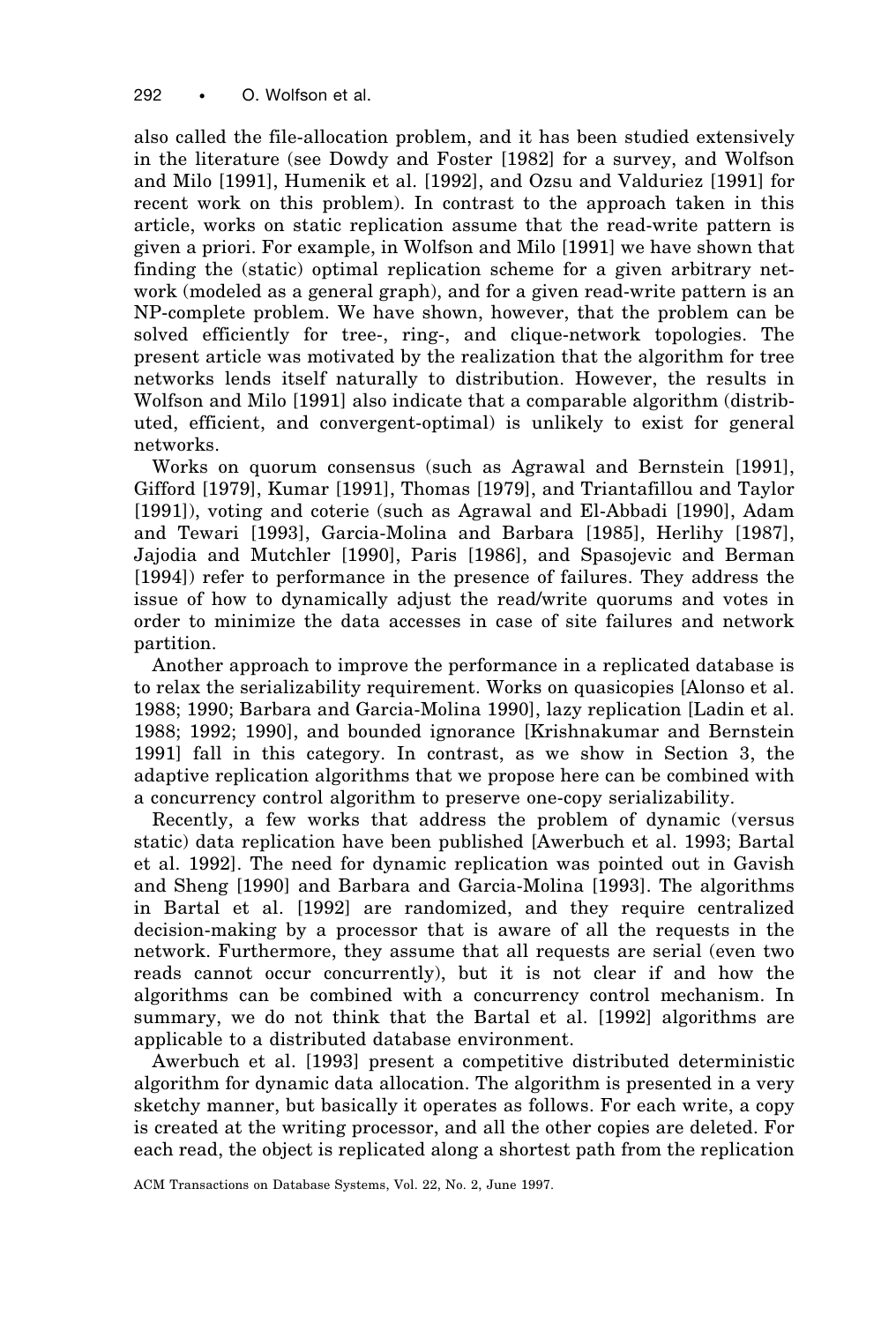scheme to the reading processor. The algorithm has an intricate datatracking component that enables a processor to efficiently locate the processors of the replication scheme. This data-tracking component is used in read and write operations. In Hwang and Wolfson [1993; 1994] we have discussed similar algorithms, and have proven that they are competitive in slightly different models.

The Awerbuch et al. [1993] algorithm is competitive, which means that there exists a constant *c* such that for any sequence *s* of read-write requests: (the cost of the Awerbuch et al. [1993]-algorithm on  $s$ )  $\leq c \times$  (the cost of the lower-bound offline algorithm on *s*). Thus the communication cost of the Awerbuch et al. [1993]-algorithm may be worse than that of the lower bound by a constant factor, that is, a factor that is independent of the number of requests; in the Awerbuch et al. [1993] algorithm case the factor is  $O(\log^4 n)$ , where *n* is the number of processors in the network. In other words, a competitive algorithm provides a guarantee on the performance of the algorithm for the worst case input. The worst case input is a sequence of requests in which at any point in time the next request is the worst for the current configuration (i.e., replication scheme in our case). And intuitively, this is the reason that the Awerbuch et al. [1993] algorithm erases all copies except the one at the writing processor for each write. Creating or updating replicas requires communication, and in the worst case the next request does not take advantage of this communication; in the worst case the next request is either a write or a read from a processor farthest from a replica, depending on which one maximizes communication cost for the current replication scheme.

However, in this article we assume that most of the time, the next request is not the one that maximizes cost. In the schedules that we assume, the read-write pattern of a processor in a time period is repeated for several time periods. In other words, the read-write pattern in a time period is in most cases predictable based on the read-write pattern in the immediately preceding time period. Indeed, this is the case in which the ADR algorithm performs best. On the other hand, a competitive algorithm does not take advantage of schedule regularity.

It can be shown that for regular schedules the ADR algorithm is superior. For example, assume that the initial replication scheme consists of the whole set of processors, and consider the regular sequence of requests in which in each time period there is a write from a processor  $p$ , followed by a read from each other processor. Then the communication cost of the ADR algorithm in each time period is the cost of the write, that is, the cost of propagating the object to all the processors (the reads are free). On the other hand, the Awerbuch et al. [1993] algorithm in each time period first incurs the communication cost of deleting all the copies. Then it incurs the cost of propagating the read requests. Finally, it incurs the cost of propagating the object to all the processors. Only this last cost is incurred by the ADR algorithm.

Since the replication scheme oscillates between *p* and the whole set of processors, the preceding example also demonstrates that the Awerbuch et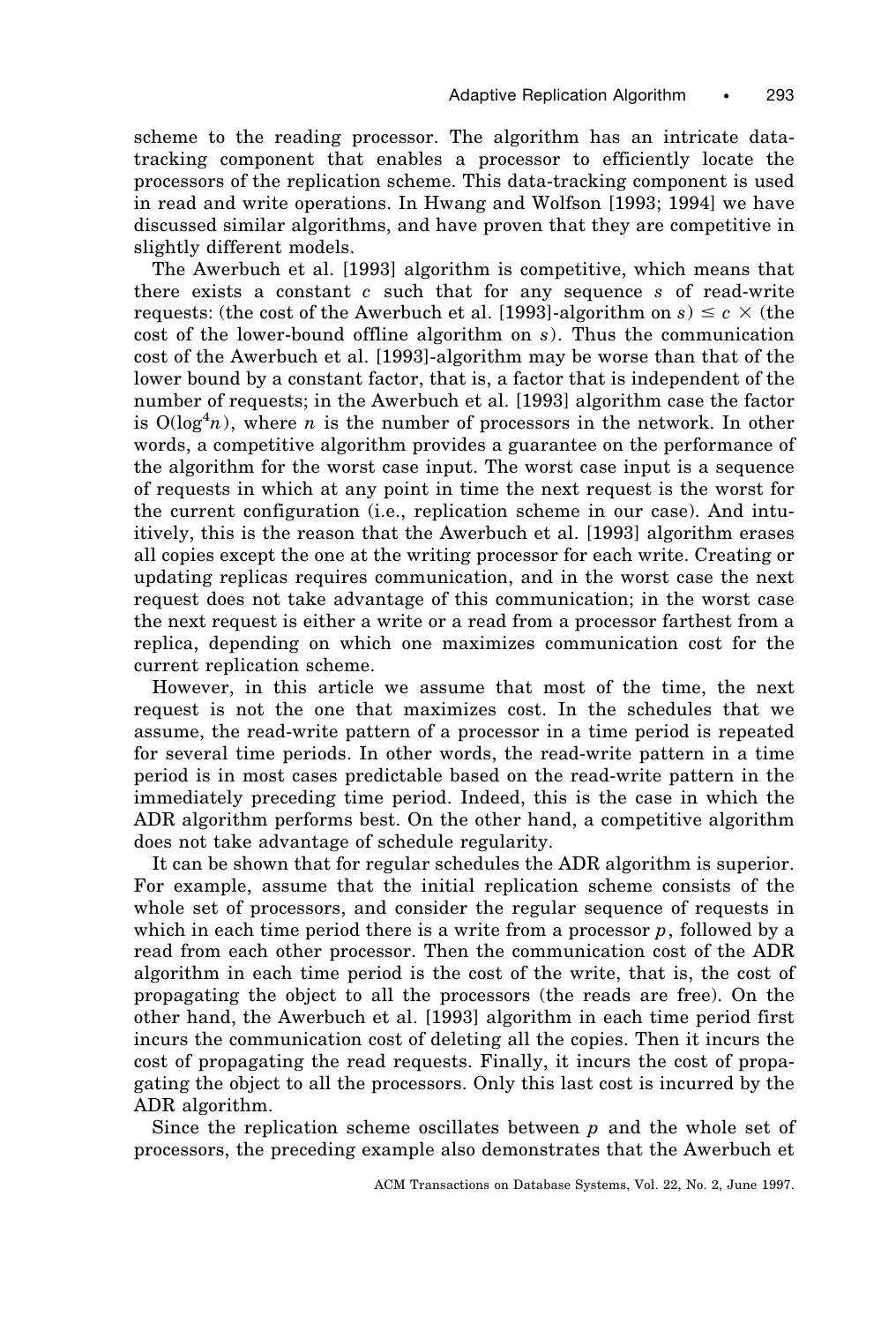al. [1993] algorithm is not convergent. Suppose now that in the preceding example the schedule is not perfectly regular, but in some of the time periods a read is missing. Clearly, in this case the ADR algorithm still outperforms the Awerbuch et al. [1993] algorithm. Thus strict regularity of the schedule is not necessary for superiority of ADR.

In Wolfson and Jajodia [1992], we proposed an earlier version of the ADR algorithm, called CAR. In contrast to the ADR algorithm, in CAR a processor examines the replication scheme, and may change it, as a result of every read-write request. This increases the overhead of adaptive replication. In the present article we also report on experimental performance analysis, we devise a protocol to handle failures, we extend the analysis to weighted communication links, and we extend the ADR algorithm to networks modeled as general graphs; these are new contributions compared to Wolfson and Jajodia [1992].

## 10. CONCLUSION

The purpose of adaptive replication algorithms is to improve the performance of distributed systems by adjusting the replication scheme of an object (i.e., the number of copies of the object, and their location) to the current access pattern in the network. In this article we proposed an Adaptive Data Replication (ADR) algorithm, which is executed distributively by all the processors in a tree network. The execution of the ADR algorithm is integrated with the processing of reads and writes of the object.

We discussed various issues related to the incorporation of the ADR algorithm in distributed systems. Specifically, we proposed a method of coping with storage space limitations at the various processors in the network, we discussed incorporation of ADR in various replica consistency protocols (e.g., two-phase-locking), and we discussed a method of adjusting the ADR algorithm to consider a priori information about the read-write activity in the network.

We also addressed issues of failure and recovery in adaptive replication. In particular, we showed that methods of handling failures and recovery in static replication do not necessarily carry over to the dynamic case. We proposed a mechanism by which write activity may continue even when failures occur in the network.

We analyzed (theoretically and experimentally) the communication cost of the ADR algorithm, that is, the average number of messages necessary for servicing a read-write request. The theoretical analysis of the algorithm was performed using a new model we introduced in this article. It showed that in steady state<sup>10</sup> ADR converges the replication scheme to the optimal one, regardless of the initial scheme. Convergence occurs within a number

 $10$  A steady state is one in which the read-write pattern of the object is regular, namely, each processor *i* performs  $#R_i$  reads and  $#W_i$  writes per time period. This regular read-write pattern may not be known a priori; furthermore, it may change over time (e.g., from day to day).

ACM Transactions on Database Systems, Vol. 22, No. 2, June 1997.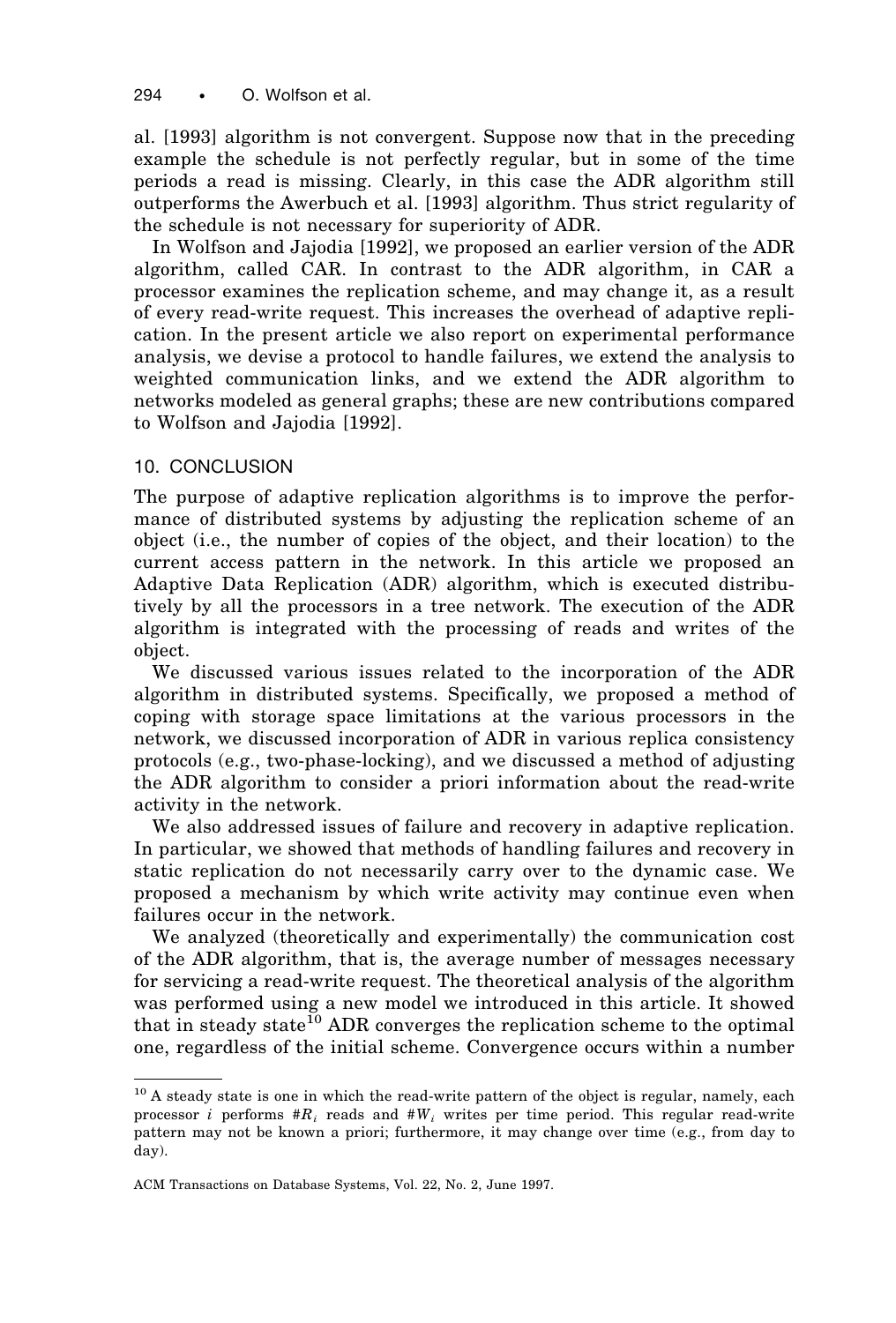of time-periods (e.g., a time period may be a minute) that is bounded by the diameter of the network.

Our experimental results showed the following. For a fixed, randomly generated read-write pattern the communication cost of the ADR algorithm is 21% lower than that of the optimal static replication scheme. This optimal replication scheme can be used if the read-write pattern is fixed and known a priori. For a read-write pattern that is not known a priori or varies over time, the communication cost of the ADR algorithm is 28 to 50% lower than that of static replication.

We also compared the performance of the ADR algorithm against that of an ideal unrealistic algorithm that knows all future read-write requests. In other words, the ADR algorithm is "online," in the sense that it has to adjust the replication scheme based on knowledge of the past read-write requests, but not of future ones. However, the optimal way of adjusting the replication scheme clearly depends on future requests, since ideally, a processor that writes the object should send the write to the processors that will read the object in the future. Thus the lower bound is obtained by an "offline" algorithm. Therefore we devised a lower bound algorithm, and experimentally compared its performance to that of the ADR algorithm. The experiments have shown that on average, the ADR algorithm incurs a communication cost that is only 1.636 times that of the lower bound algorithm.

Finally, we extended the ADR algorithm to operate in a network topology modeled by a general graph. We have shown that in steady state, starting with an initial replication scheme, the ADR algorithm will change the scheme in each time period as long as it can improve performance. When this is not possible, the replication scheme will stabilize, with the communication cost of this final replication scheme being at least as low as that of the initial one.

#### Appendix A: Proof of Theorem 3

The proof proceeds in three stages, each of which corresponds to a subsection. In the first stage we prove that the ADR algorithm stabilizes. In the second stage we prove that the stabilization occurs after at most  $d + 1$ time periods (where *d* is the diameter of the tree network). In the third stage we show that the stability scheme is optimal for the read-write pattern in each time period. Throughout this Appendix we assume that *S* is a *t*-regular schedule and *A* is the read-write pattern of the time period *t*.

In order to prove the theorem, we prove several lemmas. Throughout the proofs of the lemmas, we use the following notations. Let *i* and *j* be two adjacent processors in the tree network, and suppose that the edge between *i* and *j* is removed. We denote by  $T(i, j)$  the connected component containing  $i$ ;  $T(j, i)$  is the other connected component. Denote the number of requests (reads or writes) issued in *A* from  $T(i, j)$  by  $NO(i, j)$ ;  $NW(i, j)$ is the number of writes issued from  $T(i, j)$ ;  $NR(i, j)$  is the number of reads issued from  $T(i, j)$ .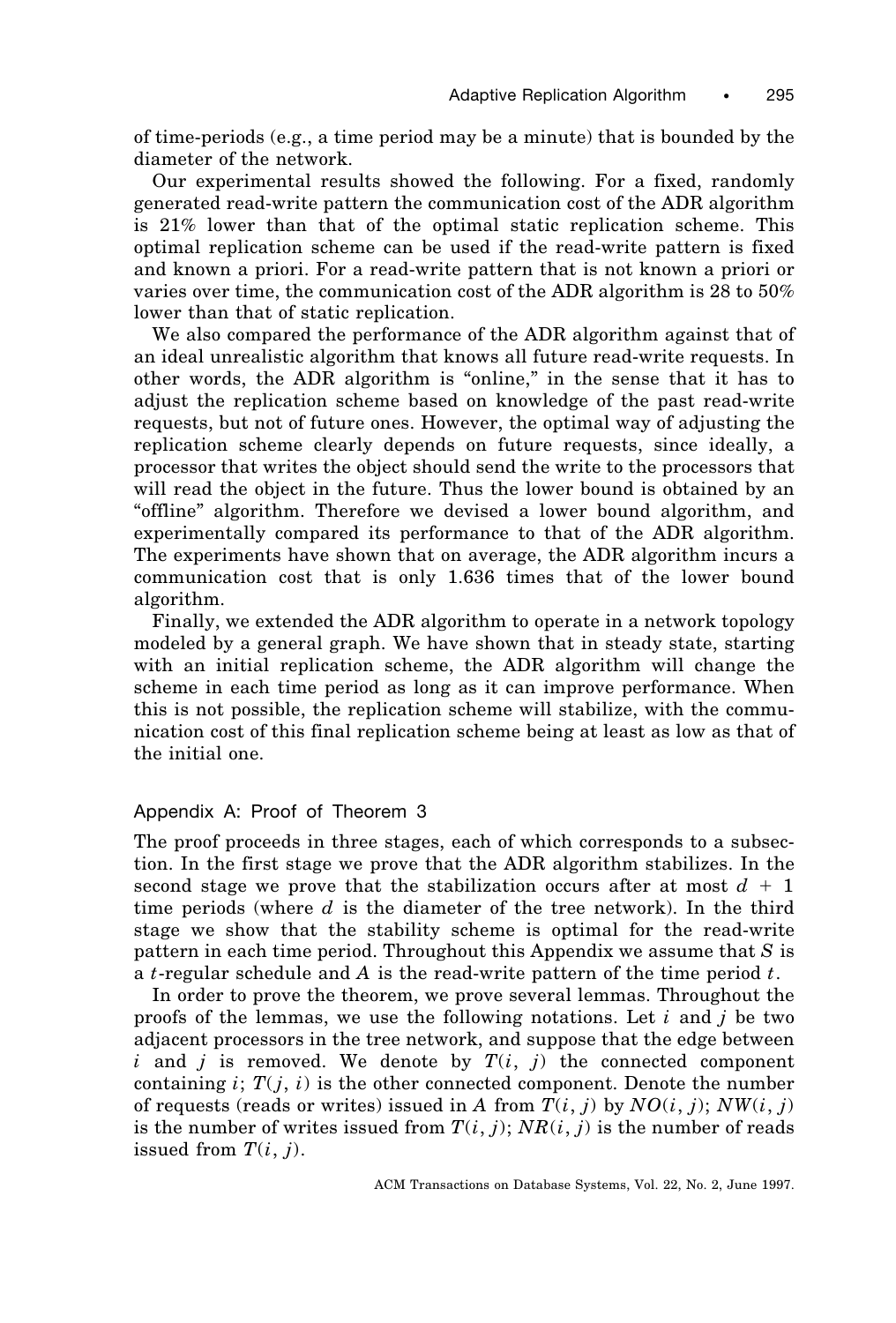#### A.1 The ADR Algorithm Stabilizes

LEMMA 1 *Consider two processors i and j that are in the replication scheme of the ADR algorithm at two different time periods*  $t_1$  *and*  $t_2$ *, respectively. Then each processor on the unique path between i and j is in the replication scheme of the ADR algorithm at some time period q, t<sub>1</sub>*  $\leq$  $q \leq t_2$ .

PROOF. Follows easily from Theorem 1.  $\square$ 

LEMMA 2. *If a switch test succeeds, then subsequently no expansion test will succeed.*

PROOF. Suppose that in some time-period *q* the object is switched from processor *i* to processor *j*. Then  $NO(j, i) > NO(i, j)$ . Since the switch test from  $i$  to  $j$  is not executed unless the expansion test of  $i$  (to all neighbors, including *j*) fails, we derive  $NR(j, i) \leq NW(i, j)$ . Subtracting the second inequality from the first, we obtain  $NW(j, i) > NR(i, j)$ . Thus the expansion test from *j* to *i* will fail.

Next, we show that the expansion test of *j* to any other neighbor *k* will fail too. Clearly,  $NR(k, j) \le NR(j, i)$  since the tree  $T(k, j)$  is a subgraph of the tree  $T(j, i)$ . Similarly,  $NW(i, j) \leq NW(j, k)$ . Combining these two inequalities and the second inequality of the last paragraph we derive  $NR(k, j) \leq NW(j, k)$ . This inequality implies that the expansion test from *j* to *k* will fail.  $\square$ 

LEMMA 3. *If a processor j exits from the replication scheme as a result of the contraction test, then j will not reenter the replication scheme as a result of the expansion test.*

PROOF. Suppose that in time period  $t_1$ ,  $j$  is an  $R$ -fringe processor with a single neighbor *i* in *R*, and  $NW(i, j) > NR(j, i)$ . Hence *j* is deleted from *R* by the contraction test. Assume by way of contradiction that afterwards, in time period  $t_2$ , *j* is told by some processor *i*<sup> $\prime$ </sup> to join the replication scheme, as a result of the expansion test executed by *i*<sup> $\prime$ </sup>. Consider the first time this happens, namely, the first time *j* reenters the replication scheme as a result of the expansion test. Then  $NR(j, i') > NW(i', j)$ . By Lemma 2, between time periods  $t_1$  and  $t_2$ , *j* could not have reentered as a result of the switch test. Thus  $j$  is not in the replication scheme between time periods  $t_1$ and  $t_2$ . Therefore from Lemma 1, we know that there is a path from *i* to *i'* that does not go through *j*. Thus unless  $i = i'$ , there is a cycle  $j \rightarrow i \rightarrow j'$  $i' \rightarrow j$  in the tree network. Therefore  $i = i'$ . But then, the last two inequalities contradict each other.  $\square$ 

Although we do not need the result for the proof of Theorem 3, let us mention that a processor can exit the replication scheme as a result of the contraction test and then reenter as a result of the switch test.

LEMMA 4. *A processor that exits from the replication scheme as a result of the switch test cannot reenter the replication scheme.*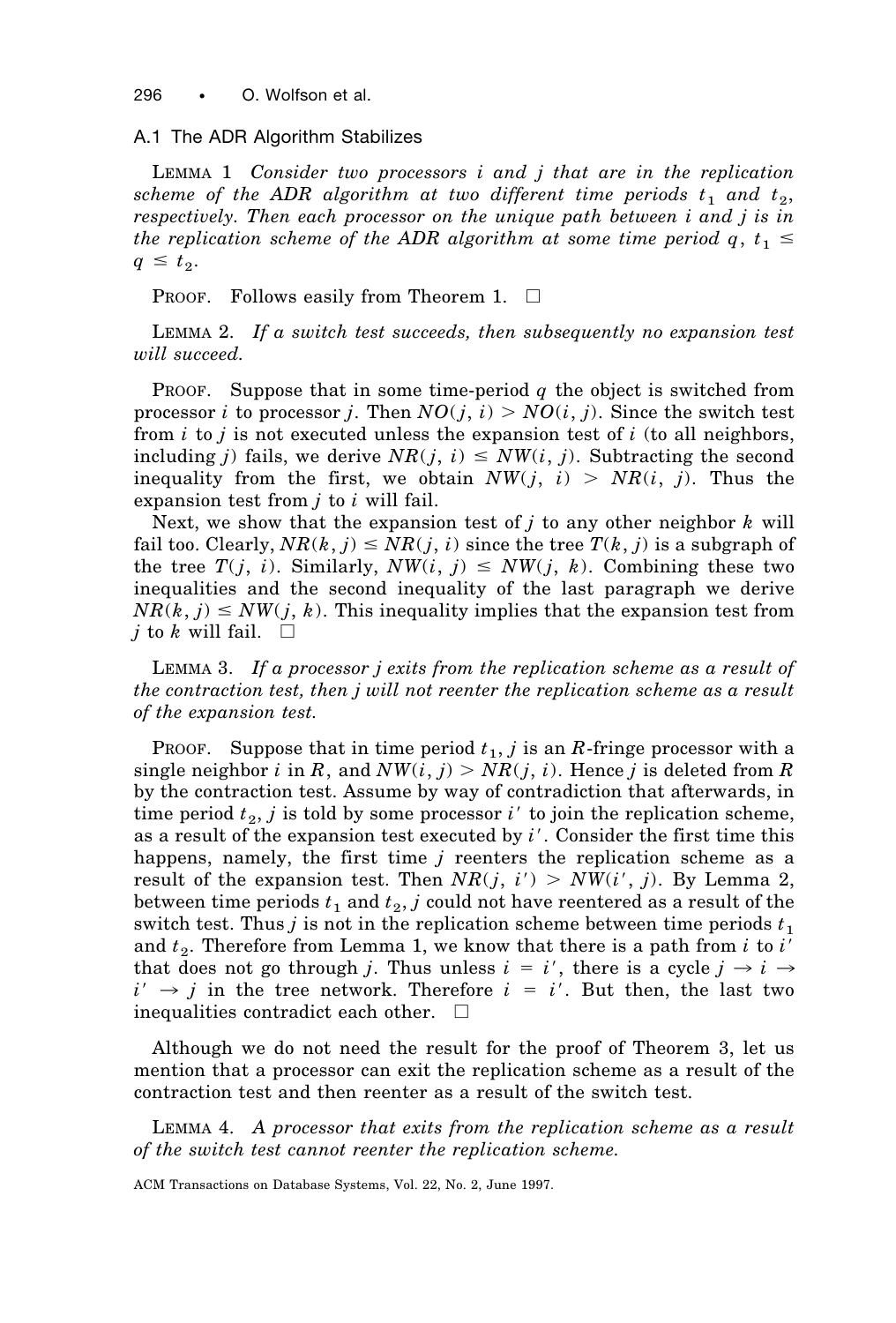PROOF. Suppose that the object is switched from *i* to *j* at the end of a time period. Then  $NO(j, i) > NO(i, j)$ . Then, by Lemma 2, the singleton replication scheme cannot expand, it can only switch to a neighbor or stabilize. From the inequality we obtained, the replication scheme cannot switch from *j* to *i*. In the tree network, except for the edge  $i - j$ , there is no other path that connects *j* to *i*. Therefore *i* will not be switched into the replication scheme, and the lemma follows.  $\square$ 

## LEMMA 5. *The ADR algorithm will stabilize in a finite number of time periods.*

PROOF. Lemmas 3 and 4 indicate that a processor *k* that exits from the replication scheme can reenter only if its exit is by a contraction test, and its reentry is by a switch test. But then, once there is a successful switch test, by Lemma 2, a subsequent change of the replication scheme can occur only by a switch test. By Lemma 4, processor *k* can exit the replication scheme at most once more. Therefore each processor can exit at most twice from the replication scheme, once by contraction and once by switch. Consequently, there must be a time period  $x$ , starting from which no processor exits from the replication scheme. Therefore starting at *x* the replication scheme can only expand. Since the number of processors is finite, the ADR algorithm will stabilize after a finite number of time periods.  $\square$ 

## A.2 The ADR Algorithm Stabilizes in  $d + 1$  Time Periods

In the proofs of Lemmas  $6-10$  we denote by  $R_0$  the replication scheme in the first time period, we denote by  $R_k$  the replication scheme resulting from the tests executed at the end of the *k*th time period, and we denote by *F* the stability scheme. The *length* of a path *Q* between two processors is the number of communication links between them in the tree network; this length is denoted by  $|Q|$ . The *distance* between two processors m and n, denoted  $dist(m, n)$ , is the length of the path between them.

LEMMA 6. If  $R_q$  is a singleton for some  $q \ge 1$ , then  $R_{q+1}$  is also a *singleton.*

PROOF. Suppose that  $R_q = \{x\}$ . We prove the lemma in the following two cases:  $R_{q-1}$  is a singleton; and  $R_{q-1}$  is not a singleton.

First, suppose that  $R_{q-1}$  is a singleton and  $R_{q-1} = \{z\}$ . If  $z = x$ , then the replication scheme stabilizes on *x* and  $R_{q+1} = \{x\}$ . If  $z \neq x$ , then by Lemma 2,  $R_{q+1}$  is also a singleton.

Second, suppose that  $R_{q-1}$  is not a singleton. Then  $x \in R_{q-1}$ , since by the definition of the ADR algorithm a processor cannot successfully expand to *x* and contract itself out of the replication scheme at the end of the same time period. Suppose that *y* is an arbitrary neighbor of *x*. If  $y \in R_{q-1}$ , then *y* must have contracted out of the replication scheme at the end of time period  $q$ , and hence cannot reenter the replication scheme as a result of an expansion test (by Lemma 3). Therefore the expansion from *x* to *y* fails at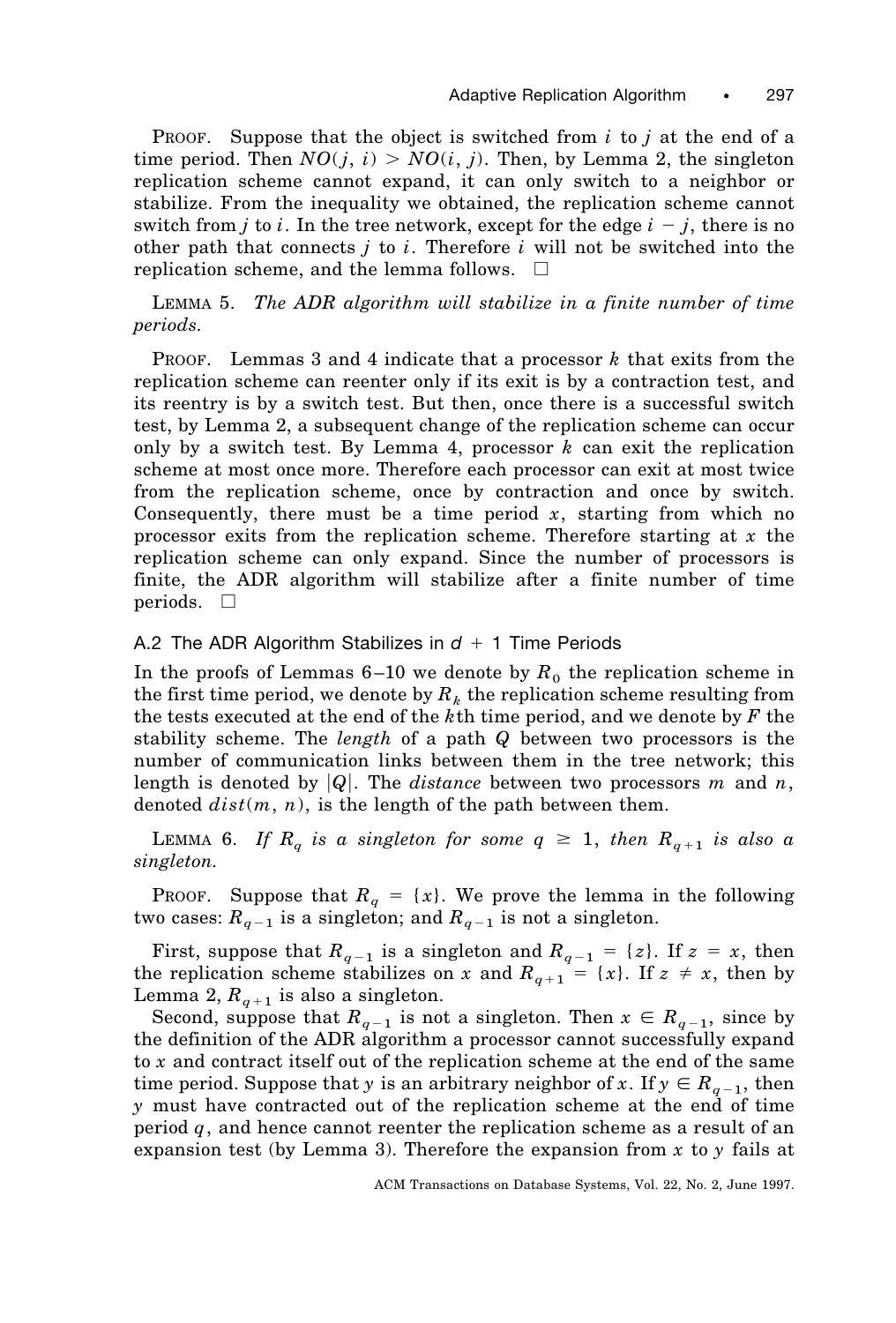

Figure 9

the end of the time period  $q + 1$ . Now suppose that  $y \notin R_{q-1}$ . Then at the end of time period  $q + 1$  the expansion from x to y fails too, since  $x \in R_{q-1}$ and the expansion from x to y failed at the end of time period  $q$ . Thus the expansion test executed by processor *x* fails, and the singleton replication scheme  $R_q = \{x\}$  can only switch or stabilize.  $\Box$ 

LEMMA 7. *Suppose that*  $R_w$  *is not a singleton for any*  $w < q$ . *Suppose that at the end of time period q, the*  $R_{q-1}$ *-fringe processor y* (*which has a single neighbor*  $x \in R_{q-1}$  *exits the replication scheme by a contraction test. Then*  $R_0 \cap T(y, x) \neq \emptyset$ , and  $q = \max_{z \in R_0 \cap T(y, x)} dist(x, z)$ . *(Namely, if a processor v belonging to*  $T(y, x)$  *is in the replication scheme in the first time period, then it must be within distance q away from x.)*

PROOF. First we show  $R_0 \cap T(y, x) \neq \emptyset$ . Assume by way of contradiction that  $R_0 \cap T(y, x) \neq \emptyset$ . Since  $R_w$  is not a singleton for any  $w < q$ , no processor can enter the replication scheme as a result of the switch test before time period q. Since  $y \in R_{q-1}$ , by Lemma 1, processor y must have entered the replication scheme for the first time before the *q*th time period, as a result of an expansion test executed by *x*. Thus  $NR(y, x) > NW(x, y)$ . This inequality implies that the contraction test executed by processor *y* at the end of time period  $q$  fails. It contradicts the fact that  $y$  exits by a contraction test.

Now we prove the equality  $q = \max_{z \in R_0 \cap T(y,x)} dist(x, z)$  by induction on  $q$ .

Consider first the case  $q = 1$ , namely, *y* exits from the replication scheme at the end of the first time period. Then  $y$  must be an  $R_0$ -fringe processor, with *x* as the only neighbor in  $R_0$ . Thus the set  $R_0 \cap T(y, x)$ consists of *y* alone, and the equality holds.

Now, suppose that for  $q \leq n$  the equality holds. We consider the case  $q =$ *n*. Suppose that  $u \in R_0 \cap T(y, x)$ , and  $dist(x, u) = \max_{z \in R_0 \cap T(y, x)}$  $dist(x, z)$ . Then *u* must be an  $R_0$ -fringe processor in the first time period, otherwise one of its neighbors in  $R_0$  is farther away from *x*. Since  $R_0$  is not a singleton replication scheme, there must exist a unique neighbor  $u'$  of  $u$ such that  $u' \in R_0$ . Then *u*' must be on the path that connects *u* to *x* and  $dist(u', x) = dist(u, x) - 1$  (see Figure 9). Since *y* executes a successful contraction test at the end of time period q, we must have  $NR(y, x)$  < *NW*(*x*, *y*). Since  $T(u, u')$  is a subtree of  $T(y, x)$ ,  $NR(u, u') \le NR(y, x)$ . Similarly,  $NW(x, y) \leq NW(u', u)$ . These three inequalities combined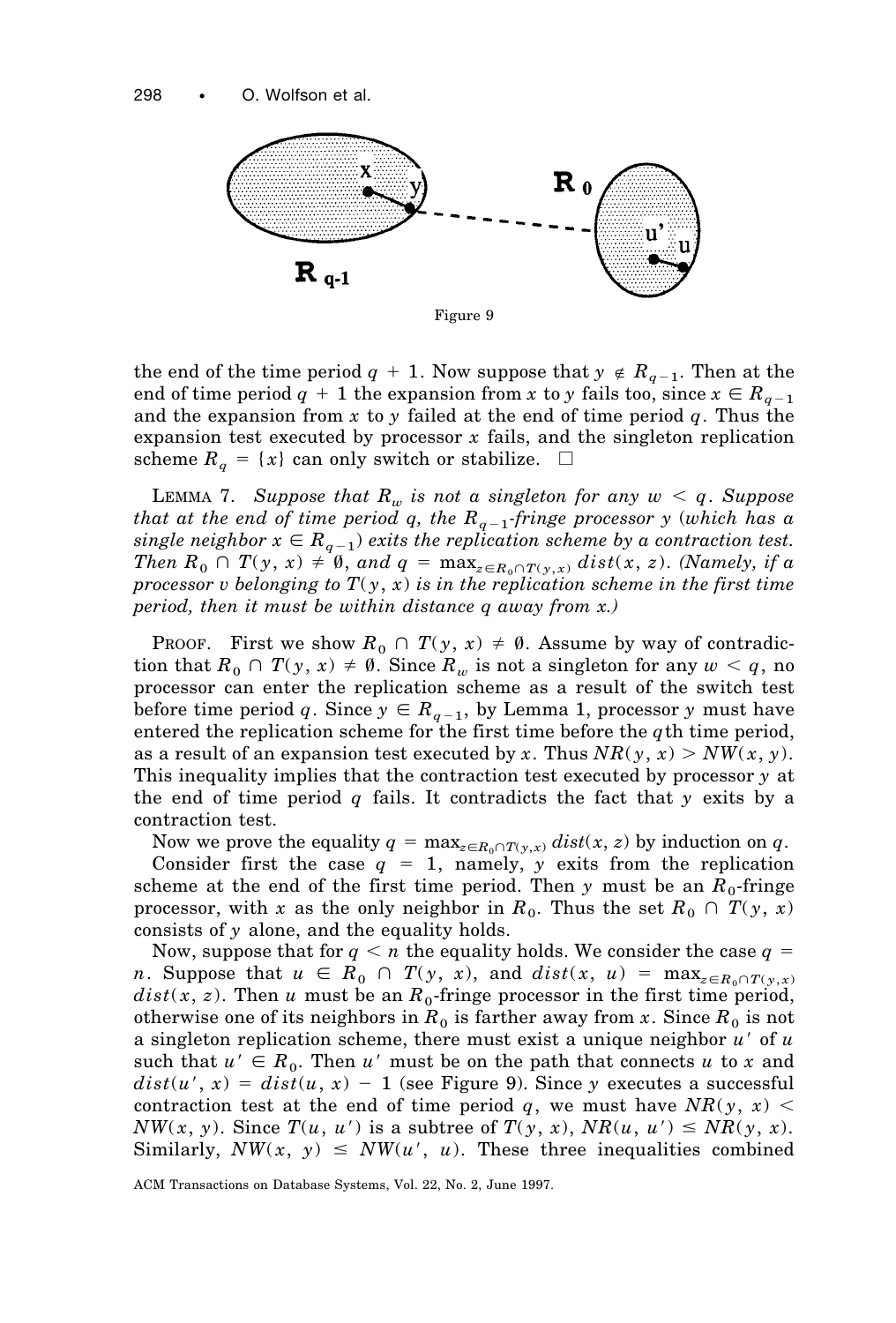

imply that  $NR(u, u') < NW(u', u)$ . Thus the  $R_0$ -fringe processor *u* contracts out of the replication scheme at the end of the first time period.

From the previous paragraph we conclude that  $\max_{z \in R_1 \cap T(y, x)} dist(x, z)$  $=$  max<sub> $z \in R_0 \cap T(y,x)$ </sub>  $dist(x, z) - 1$ . Starting from the second time period (with the nonsingleton replication scheme  $R_1$ ), processor *y* exits the replication scheme in another  $q - 1$  time periods. By the induction hypothesis, we obtain  $q - 1 = \max_{z \in R_1 \cap T(y,x)} \text{ Thus } q = \max_{z \in R_0 \cap T(y,x)} \text{dist}(x, z).$  $\Box$ 

For any pair of connected replication schemes  $R_1$  and  $R_2$ , we denote by  $dist(R_1, R_2)$  the length of the shortest path from  $R_1$  to  $R_2$ ; that is,  $dist(R_1, R_2) = \min_{m \in R_1, n \in R_2} dist(m, n)$ . Suppose that *P* is a longest path from a processor  $i \in R_0$  to a processor  $j \in F$ , and  $|P| = p$ . Namely,  $dist(i,$  $j) = p = \max_{m \in R_0, n \in F} dist(m, n).$ 

LEMMA 8. *If*  $R_0$  *is not a singleton and*  $F = \{j\}$  *(i.e., F is a singleton), then after at most d time periods the ADR algorithm stabilizes.*

**PROOF.** Suppose that  $q$  is the first time period at which the replication scheme  $R_{q-1}$  is a singleton. In other words,  $R_w$  is not a singleton for each  $w < q - 1$ . Let  $R_{q-1} = \{k\}$ . Since  $R_0$  is not a singleton,  $q > 1$ .

*Claim* 1.  $k \in P$  (where P is the longest path from a processor  $i \in R_0$  to j).

PROOF. We prove this claim by way of contradiction. Suppose that  $k \notin \mathcal{L}$ *P*. By Lemma 6 the replication scheme switches starting from time period *q*. The replication scheme moves from *k* to *j* one step in a time period, and reaches *j* in a total of  $dist(k, j)$  time periods (based on Lemmas 2, 4, and 6, the replication scheme cannot diverge from the path from *k* to *j* and then come back to it). Let  $R_q = \{s\}$ . Denote by *t* the closest processor to *k* that is on *P* (see Figure 10). It is possible that  $s = t$ .

Now we draw a contradiction in each of the following cases.

*Case* I.  $k \in R_0$ . We demonstrate that there is a processor  $v \in R_0$  that is farther away from *j* than *i*, contradicting the definition of the path *P*.

Since  $R_0$  is connected, all processors (including  $s$  and  $t$ ) in the path connecting *i* to *k* must all belong to  $R_0$ . Since *q* is the time period at which the replication scheme becomes a singleton for the first time, by Lemma 3, *k* must be in the replication scheme at all the time periods before *q*.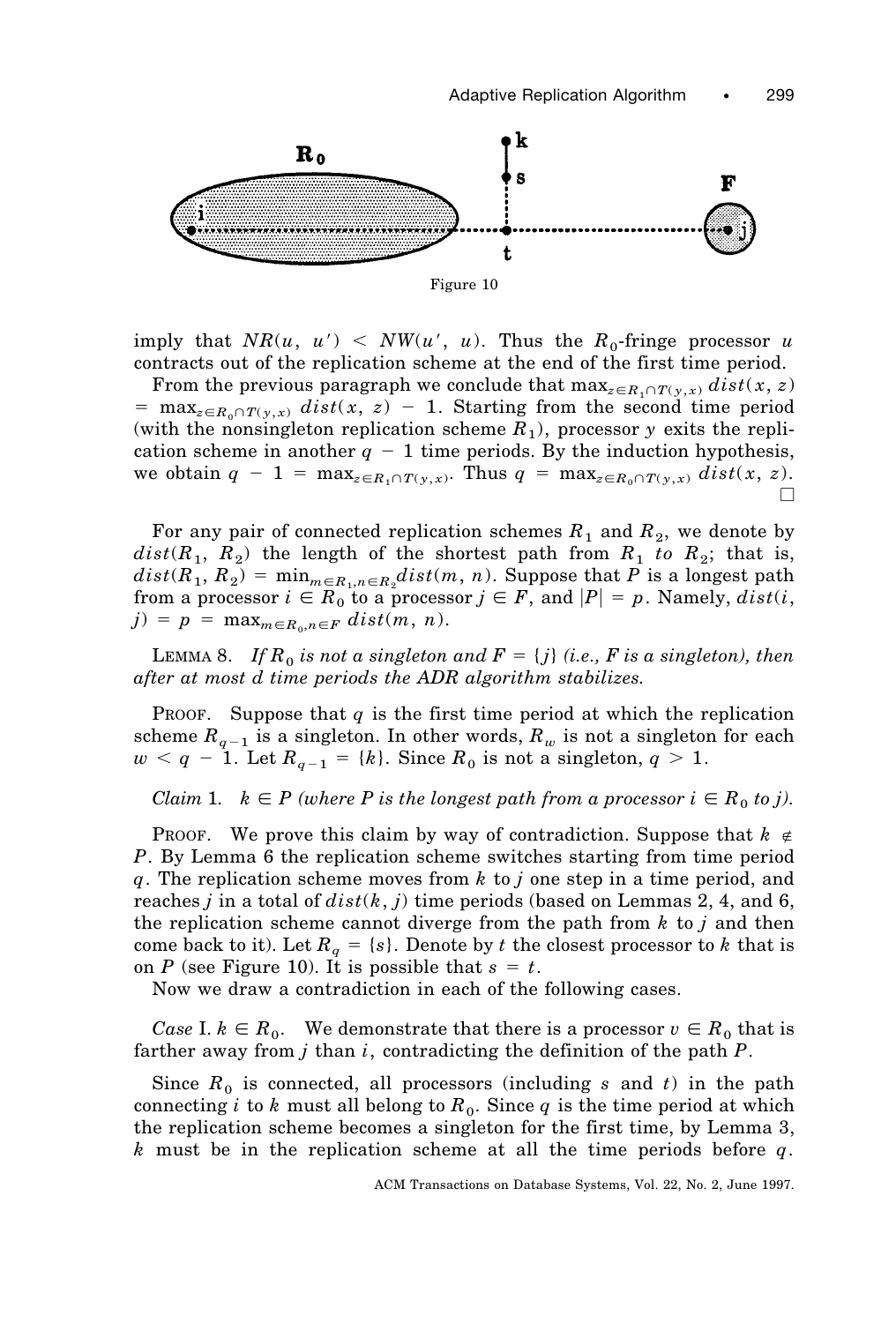

Figure 11

Furthermore, processor *s* must exit the replication scheme by a contraction test before time period q. Thus we obtain  $NR(s, k) < NW(k, s)$ . Since at the end of time period  $q$  the switch test (from  $k$  to  $s$ ) succeeds, we obtain  $NO(s, k) > NO(k, s)$ . Subtracting the first inequality from the second, we obtain  $NW(s, k) > NR(k, s)$ . This inequality implies that *if* k is an *R-fringe processor while s is in the replication scheme, then the contraction test of k will succeed.* But we know that *k* does not exit the replication scheme in the first *q* time periods. Therefore *k* does not become an *R*-fringe before *s* does so. Furthermore, observe that before time period *q* there will be at most one processor on the path between *i* and *k* that exits from the replication scheme in each time period (remember that the whole path is in  $R_0$ ). Therefore *s* will not become an *R*-fringe processor before  $dist(i, s)$ time periods. This implies that *k* does not become an *R*-fringe processor before  $dist(i, s)$  time periods. Thus there must exist a processor  $v \in R_0 \cap$  $T(k, s)$  such that  $dist(v, k) \geq dist(i, s)$  (see Figure 11). Clearly,  $dist(v, j)$  $= dist(v, k) + 1 + dist(s, j)$ , and  $dist(i, j) \leq dist(i, s) + dist(s, j)$ . Based on the last three inequalities we obtain  $dist(v, j) > dist(i, j)$ .

*Case* II.  $k \notin R_0$ . Consider Figure 10 again. By Lemma 1 the processor *s* must be in the replication scheme before *k* enters the scheme. By the way *q* is defined, *k* must join the replication scheme as a result of an expansion test executed by *s*. Therefore  $NR(k, s) > NW(s, k)$ . At the end of time period q, the switch test from k to *s* succeeds, thus  $NO(k, s) < NO(s, k)$ . Subtracting the first inequality from the second, we obtain  $NW(k, s)$ *NR*(*s*, *k*). Thus at the end of time period *q*, the expansion test (instead of the switch test) from *k* to *s* should have succeeded. This is a contradiction.

Claim 2. dist(i, k) = 
$$
\max_{z \in R_0} dist(z, k)
$$
, and  $q = dist(i, k) + 1$ .

PROOF. We prove this claim in the following cases. Both cases use Claim 1.

*Case I.*  $k \in R_0$ . We show that  $dist(i, k) = \max_{z \in R_0} dist(z, k)$  by way of contradiction. Suppose that there exists a processor  $v \in R_0$  such that  $dist(k, v) > dist(k, i)$ . By definition of *P* we can easily see that  $k \neq j$ .

ACM Transactions on Database Systems, Vol. 22, No. 2, June 1997.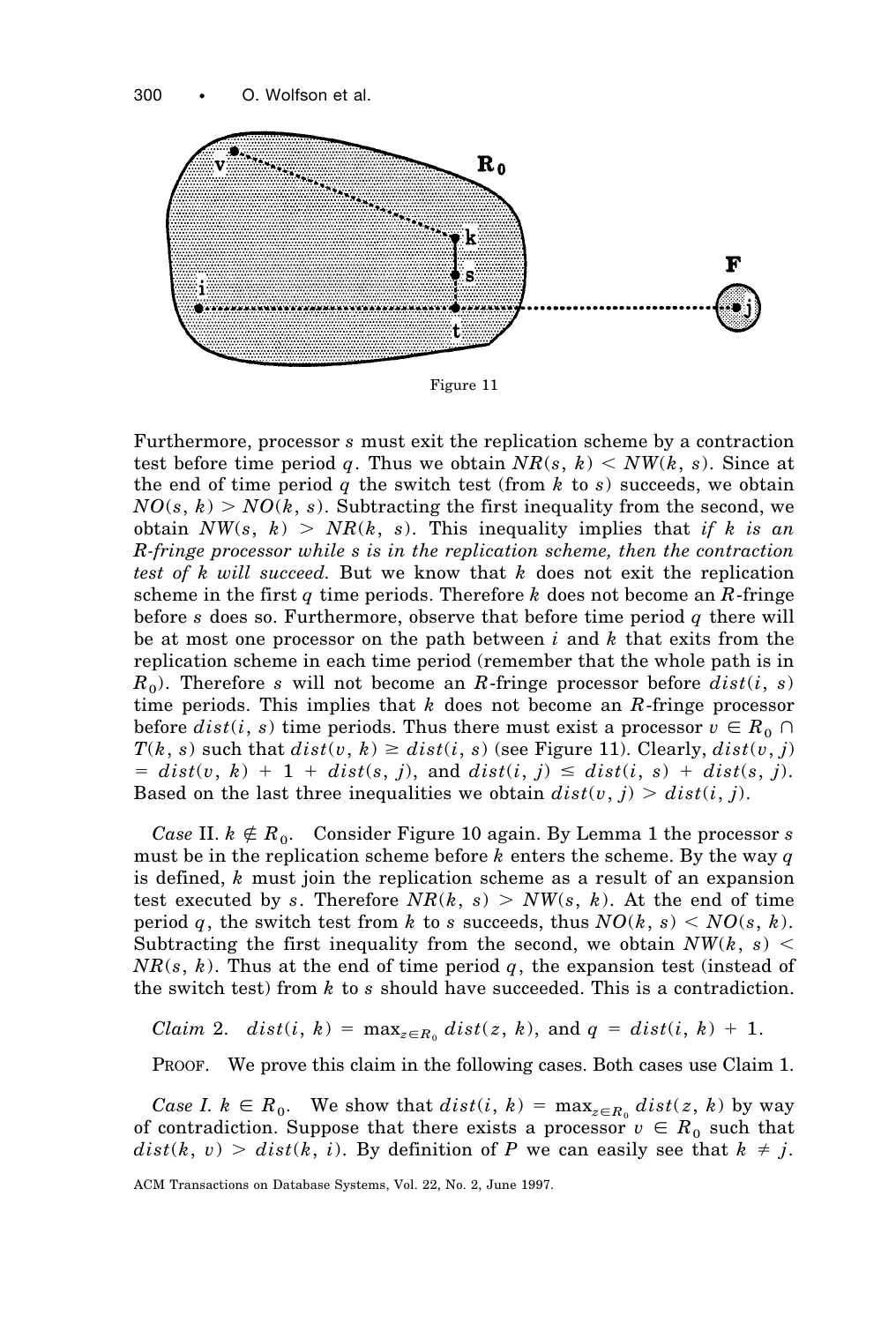

Figure 12

Suppose that *x* is the neighbor of *k* on the path between *k* and *j*. If the path between *v* and *k* does not go through *x*, then *v* is farther away from *j* than *i* in contradiction to the selection of *P*. Thus it does go through  $x$  (see Figure 12).

Therefore all the processors in  $T(k, x)$ , except k, must exit the replication scheme before *x* exits. Namely, *k* will be an *R*-fringe processor before *x* contracts out. By Lemma 3 and the way *q* is defined, *k* does not execute a successful contraction test before time period q. Thus  $NR(k, x) \geq NW(x,$ *k*).

By Lemma 6, starting from time period *q* the replication scheme consists of a single processor, and it starts to move from *k* to *j* one step in a time period. Thus at the end of time period  $q$  the replication scheme switches from *k* to *x*. This switch implies the following two inequalities:  $NR(x, k) \leq$ *NW*(*k*, *x*) since the expansion test (from *k* to *x*) fails; and  $NO(x, k)$  $NO(k, x)$  since the switch test succeeds. Subtracting the first inequality from the second, we obtain  $NW(x, k) > NR(k, x)$ . But this contradicts the inequality that we obtained in the previous paragraph.

Therefore  $dist(i, k) = \max_{z \in R_0} dist(z, k)$ . By Lemma 7 we conclude that any neighbor  $v \in R_0$  of *k* exits the replication scheme within  $dist(i,$ *k*) time periods, thus  $q = dist(i, k) + 1$ .

*Case* II.  $k \notin R_0$ . We know from Claim 1 that *k* is in *P*, thus  $dist(i, k)$  =  $\max_{z \in R_0} dist(z, k)$ , which proves the first part of Claim 2.

Denote by *y* the closest processor to *k* in  $R_0$ . Denote by *x* the neighbor of *k* on the path between *y* and *k*. Thus we have the situation of Figure 13.

By the definition of *q*, *k* will enter the replication scheme by an expansion test executed by processor *x*. We claim that  $R_{q-2}$  is {*k*, *x*}. The reasons for this are the following: (1)  $R_{q-2}$  is not a singleton (i.e., it includes  $k$  and some of its neighbors), and (2) since at time period  $q$  the expansion test must fail (by Lemma 6) the expansion test of *k* could not have succeeded to include any of its neighbors. Since  $R_{q-1} = \{k\}, x$ contracts out of the replication scheme at the end of time period  $q - 1$ , thus from Lemma 7 we conclude that  $q - 1 = dist(i, k)$ .

Therefore, by Claim 2 the ADR algorithm takes *dist*(*i*, *k*) time periods to shrink to the singleton replication scheme {*k*}. By Lemmas 2 and 6 at time period *q* the replication scheme starts to move from  $\{k\}$  to  $\{j\}$ , and it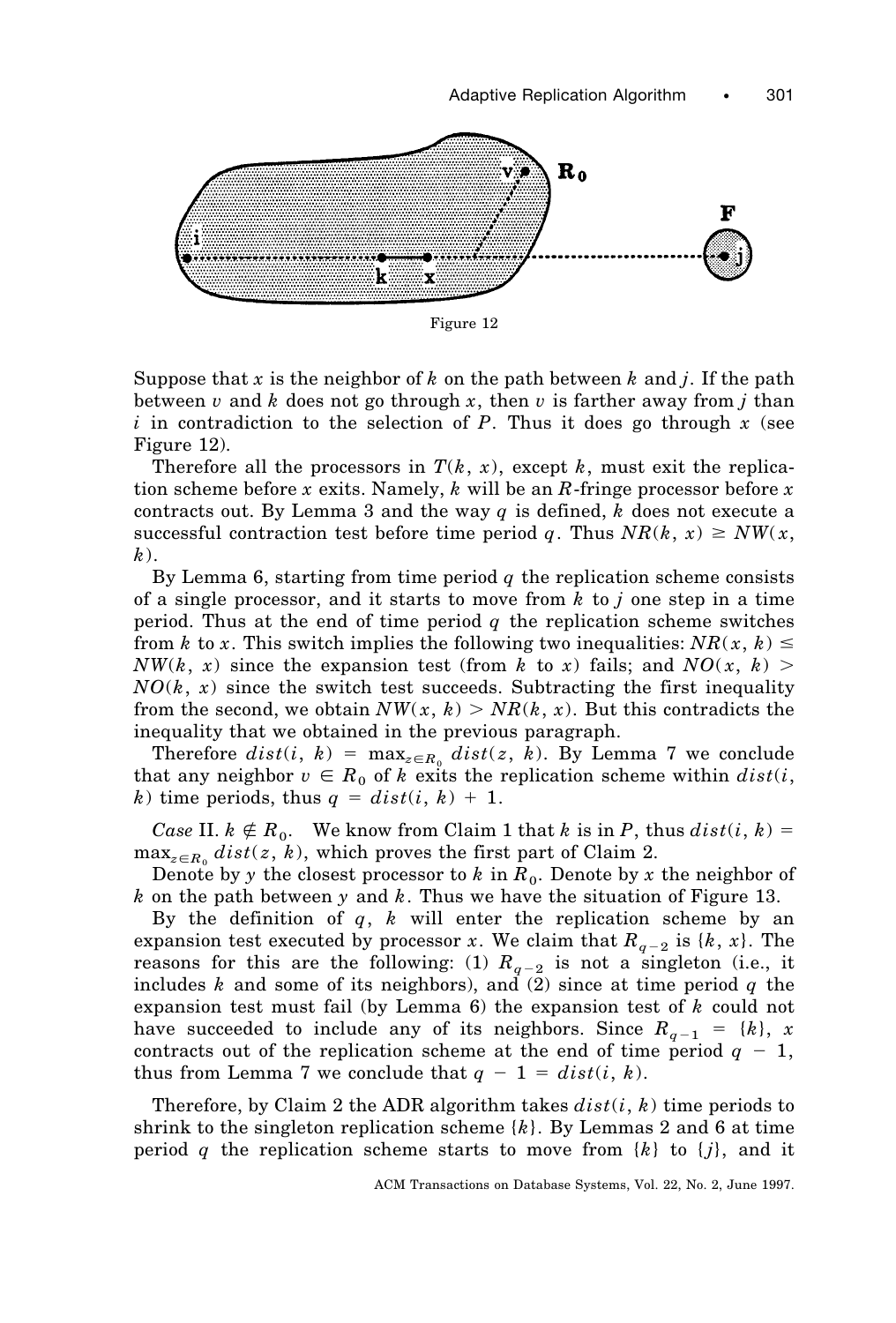

Figure 13

reaches  $\{j\}$  in another  $dist(k, j)$  time periods. Then it stabilizes. Observe that  $p = dist(i, k) + dist(k, j)$  since  $k \in P$  (by Claim 1). In other words, the ADR algorithm stabilizes in *p* time periods. Obviously,  $p \leq d$ , since *d* is the length of the longest path in the tree.  $\Box$ 

LEMMA 9. If neither  $R_0$  nor F is a singleton, then after at most d time *periods the ADR algorithm stabilizes.*

PROOF. In order to prove this lemma, we state the following claims.

CLAIM 1.  $R_k$  *is not a singleton for any k.* 

PROOF. Follows easily from Lemma 6.

CLAIM 2. If a processor x is in some  $R_q$ , then  $x \in R_k$  for  $k = dist(x, R_0)$ .

PROOF. Follows easily from Lemma 1.

CLAIM 3. If for some  $k \geq 1$  there exists a processor  $y \in R_k \setminus R_0 \setminus F$ , then  $R_0$  $\cap$  **F** =  $\emptyset$ . Furthermore,  $y \notin R_p$  (remember that p is the length of the path *between i and j).*

PROOF. By Claim 2 processor *y* enters the replication scheme in  $dist(y)$ ,  $R_0$ ) time periods. Suppose that *x* is the neighbor of *y* on the path that connects *y* to  $R_0$ . Then all processors of  $R_0$  must be in the subtree  $T(x, y)$ . Since  $y \notin F$ , by Claim 1, processor *y* will become an *R*-fringe processor and contract out of the replication scheme. Suppose that in time period *w* processor *y* becomes an *R*-fringe processor with the only neighbor *v* in the replication scheme, and suppose that at the end of time period *w* processor *y* executes a successful contraction test. It is easy to see that *x* must be different from *v* (see Figure 14). By Lemma 3, processor *y* will not reenter the replication scheme, and the stability scheme is in the subtree  $T(v, y)$ . Since  $T(x, y) \cap T(v, y) = \emptyset$ ,  $R_0 \cap F = \emptyset$ . From Lemma 7 we derive  $w =$  $\max_{u \in R_0} dist(v, u)$ . Thus  $w = dist(v, i)$ . Since the path *P* goes through *v*,  $dist(v, i) \leq p$ . Since  $y \notin R_w$ , by Lemma 3,  $y \notin R_p$ .

CLAIM 4. If there exists a processor  $y \in R_0\backslash F$ , then  $y \notin R_p$ .

PROOF. Suppose that *x* is the processor of *F* that is closest to *y*. Suppose that  $z$  is a neighbor of  $x$  on the path between  $x$  and  $y$  (see Figure 15). By Lemma 7, all the processors in the subtree  $T(z, x)$  should contract out within  $\max_{v \in R_0 \cap T(z, x)} dist(v, x)$  time periods. From the definition of *P* we

ACM Transactions on Database Systems, Vol. 22, No. 2, June 1997.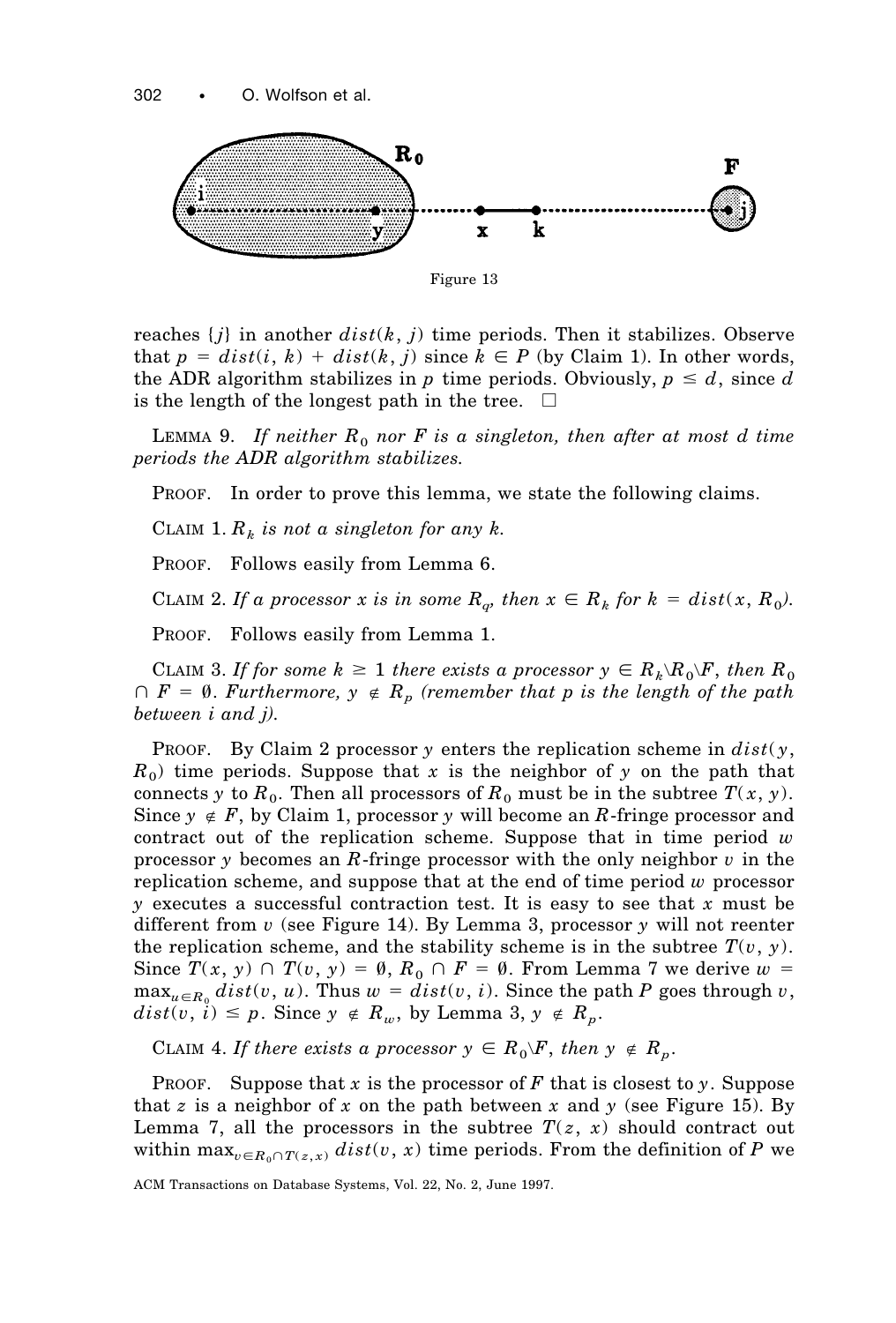

know that  $p \geq \max_{v \in R_0 \cap T(z, x)} dist(v, x)$ . Thus y exits the replication scheme before time period *p* (and, by Lemma 3, never reenters).

From Claim 1 we know that only expansion and contraction tests may succeed. By Claim 2, a processor  $x$  in the stability scheme  $F$  will be in the replication scheme in the time period  $dist(x, R_0)$ . By Lemma 3 a processor of *F* cannot exit the replication scheme. Clearly, by definition of *P*,  $dist(x,$  $R_0 \leq p$ . Namely, all processors of *F* will enter the replication scheme within *p* time periods and never exit. Thus *F* is a subset of  $R_p$ . By Claims 3 and 4, a processor that is not in the stability scheme  $F$  is not in  $R_p$ . Thus  $R_p = F. \square$ 

LEMMA 10. If  $R_0 = \{i\}$  *is a singleton, then after at most*  $(d + 1)$  *time periods the ADR algorithm stabilizes.*

PROOF. At the end of the first time period either no test succeeds, or a switch test succeeds, or an expansion test succeeds. We prove the lemma in each of the following cases.

CASE I. *No test succeeds*. Then  $F = R_0$ ; that is, at the first time period the algorithm stabilizes and the lemma follows trivially.

CASE II. *The replication scheme switches*. By Lemma 2, there will be no successful expansion tests afterwards, and the only possible successful tests would be switch tests. Since there is a unique path connecting *i* and *j* in the tree, by Lemma 4 the algorithm must move the replication scheme from *i* to *j* in *p* time periods and stabilize. Obviously,  $p \le d$  since the diameter *d* of a tree is the length of the longest path in the tree.

*Case* III. *The replication scheme expands*. Then the replication scheme in the second time period is not a singleton. By Lemmas 8 and 9, starting from the second time period, in at most *d* time periods the algorithm stabilizes.  $\square$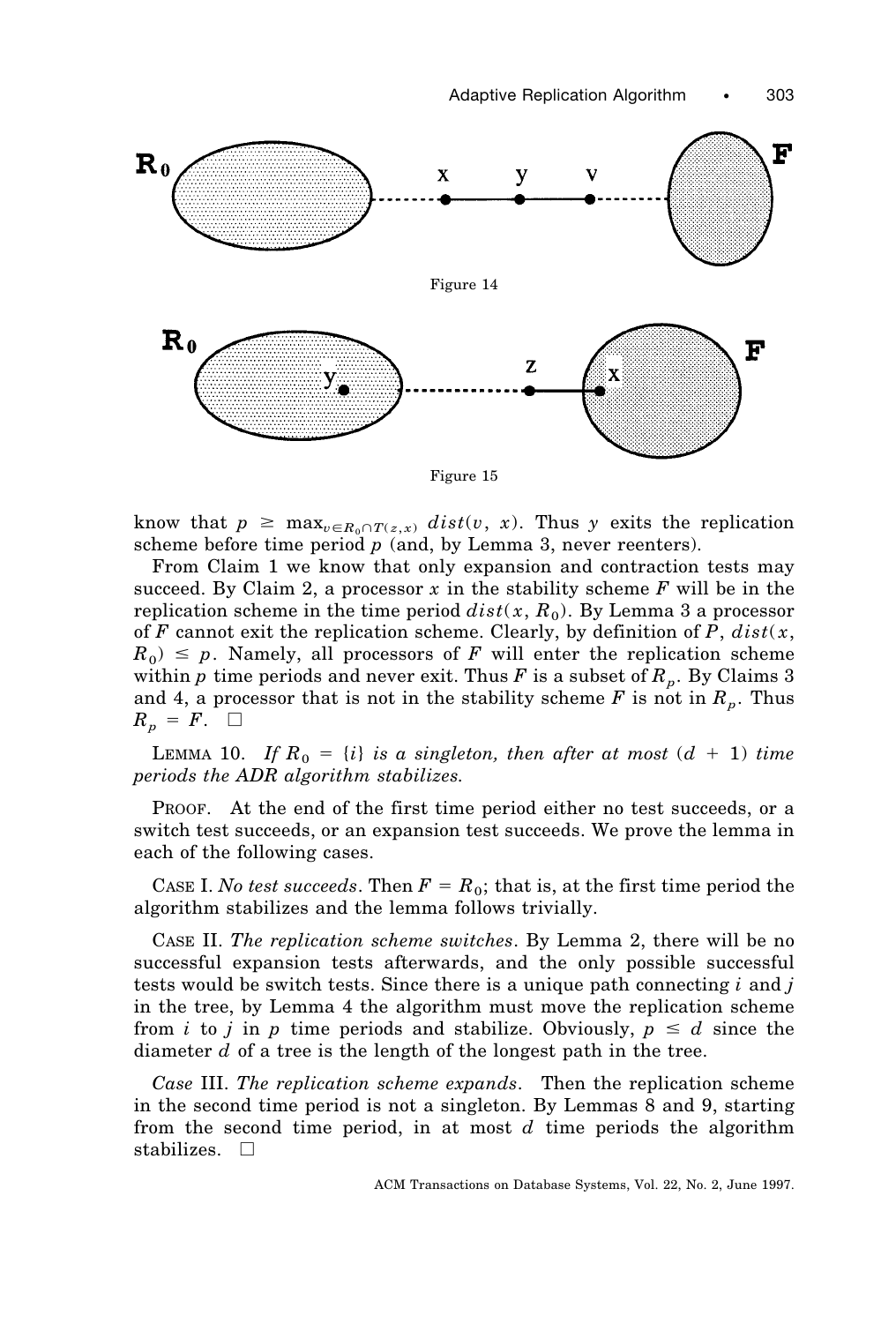

The following example shows that there are read-write patterns for which stabilization will take  $d + 1$  rather than  $d$  time periods. Consider a network of two processors *i* and *j* with the initial replication scheme {*i*}. The read-write pattern is that *i* issues 1 read and 1 write, and *j* issues 3 reads and 2 writes in each time period. Then the replication will expand to *j* at the end of time period 1. At the end of time period 2 the processor *i* will contract out, and the replication scheme will stabilize at { *j*}.

A.3 The Stability Scheme is Optimal for the Read-Write Pattern A

LEMMA 11. *Suppose that R is a connected replication scheme. Suppose that j is an R-neighbor processor, and i*  $(i \notin R)$  *is adjacent to j. Then,* 

$$
cost(R \cup \{i\}, A) - cost(R, A) = (NW(j, i) - NR(i, j)) \cdot c(i, j). \tag{1}
$$

PROOF. Let us consider how the cost of requests in the subtrees  $T(j, i)$ and  $T(i, j)$  changes when adding the processor *i* to the scheme R (see Figure 16). The cost of the reads in the subtree  $T(j, i)$  will not change, but every write in the subtree  $T(j, i)$  will cost  $c(i, j)$  more (propagating from *j* to *i*), hence the requests in  $T(j, i)$  will be more costly by  $NW(j, i) \cdot c(i, j)$ . Now consider the requests in subtree  $T(i, j)$ . Each read will cost  $c(i, j)$  less than before, since instead of accessing the copy at *j* a read can access the copy at *i*. The cost of writes in  $T(i, j)$  will not change. Thus the requests in *T*(*i*, *j*) become less costly by  $NR(i, j) \cdot c(i, j)$ .  $\Box$ 

In Lemmas 12–17, we assume that *F* is the stability scheme, and that *F* is not a singleton; then we analyze the special case of the singleton stability scheme.

LEMMA 12. *Suppose that i*  $(\in F)$  *is an F-neighbor processor, and j*  $(j \notin$ *F*) *is adjacent to i. Then*  $NW(j, i) \leq NR(i, j)$ .

PROOF. Since *F* is not a singleton, there must exist an *F*-fringe processor  $k \neq i$ . Since F is connected, the processors that lie in the path from k to *i* must all belong to *R*. Suppose that *n* is a neighbor of *k* on this path between *k* and *i* (see Figure 17). Obviously, we have  $NR(k, n) \le NR(i, j)$ and  $NW(j, i) \leq NW(n, k)$ . Since F is the stability scheme, the contraction test of the *R*-fringe processor *k* must fail. Thus  $NW(n, k) \le NR(k, n)$ . These three inequalities imply that  $NW(j, i) \le NR(i, j)$ .  $\Box$ 

LEMMA 13. *Suppose that P is a connected replication scheme such that F*  $\cap$  *P* =  $\emptyset$ . Suppose that k is a processor in the path that links P to F, and k *is adjacent to P. Then*  $cost(P, A) \ge cost(P \cup \{k\}, A)$ .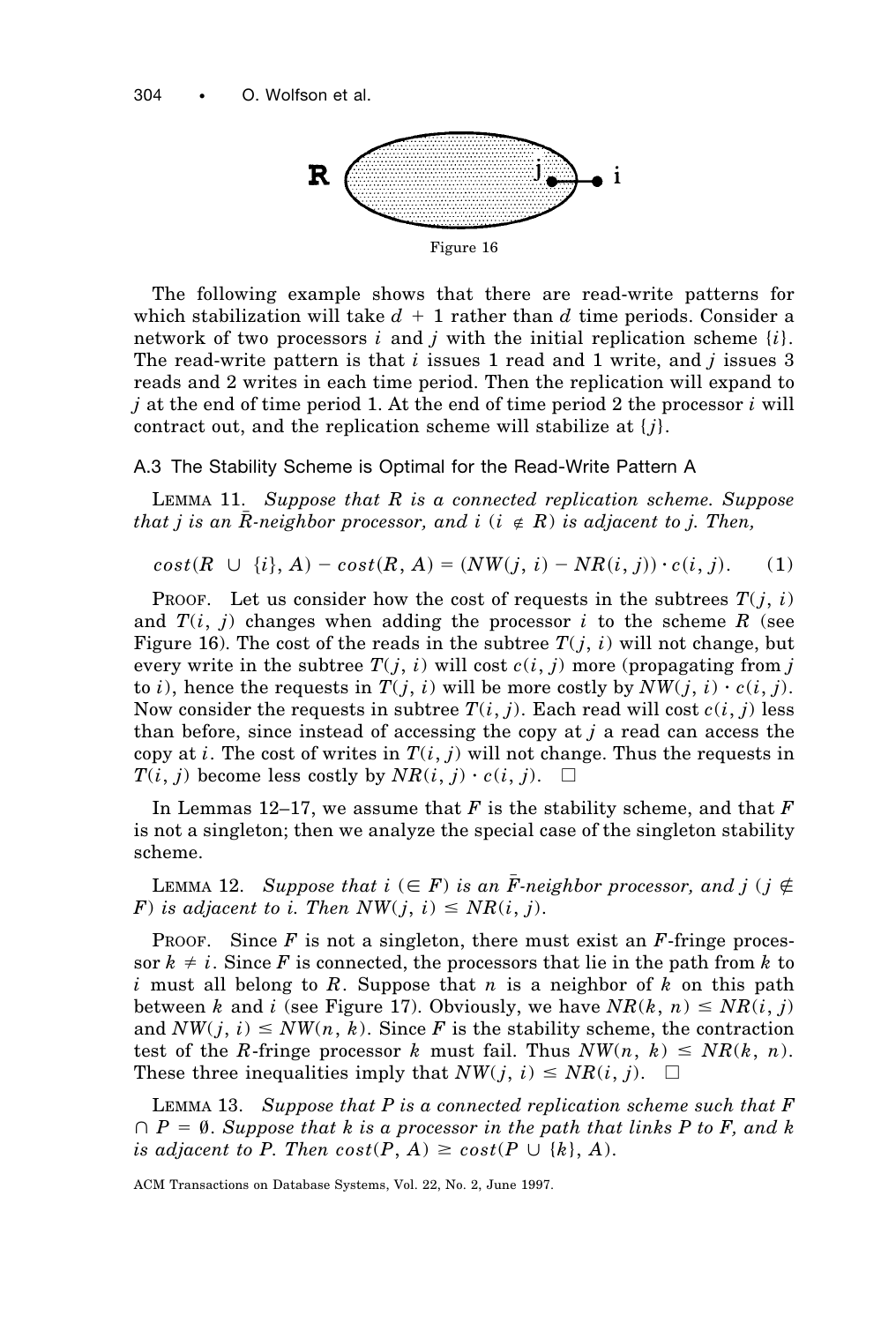

PROOF. Assume that the path that links *P* to *F* is  $h - k - \ldots - j - i$ , where  $h \in P$ ,  $i \in F$ , and the processors on the path between them are not in *F* or in *P* (see Figure 18). Obviously,  $NR(i, j) \le NR(k, h)$ , and  $NW(h, j)$  $k \geq N W(j, i)$ . From Lemma 12,  $NW(j, i) \leq NR(i, j)$ . Combining the last three inequalities, we obtain  $NW(h, k) \le NR(k, h)$ . From this inequality and Lemma 11 we can easily see that  $cost(P, A) \geq cost(P \cup \{k\}, A)$ .  $\Box$ 

The next lemma indicates that if a connected replication scheme *P* contains all the fringe processors of another connected replication scheme *R*, then *P* contains all the processors of *R*.

LEMMA 14. *Suppose that P and R are two different connected replication schemes. Suppose that*  $P \cap R \neq \emptyset$ , and  $R\setminus P \neq \emptyset$  (*i.e., R is not a subset of P*). *Then there must exist an R-fringe processor in the subtree of the network induced by R*\*P.*

PROOF. Straightforward.  $\square$ 

LEMMA 15. *Suppose that P is a connected replication scheme such that F*  $\cap$   $P \neq \emptyset$ . Then  $cost(P, A) \geq cost(P \cup F, A)$ .

PROOF. We prove the lemma by induction on the number of processors in  $F\backslash P$ . If  $F\backslash P = \emptyset$ , then the lemma follows trivially. Now, suppose that the lemma holds for *P* where  $F\vee P$  contains  $n-1$  processors. We consider the case of *P* where  $F\backslash P$  contains *n* ( $n \geq 1$ ) processors. From Lemma 14 we know that there exists an *F-fringe* processor *q* in  $F\&P$ . Suppose that *i* is the closest processor to *q* in *P*  $\cap$  *F*, and the path between *q* and *i* is  $q - p$  $\ldots$  – *j* – *i* (see Figure 19).

We show that  $cost(P, A) \geq cost(P \cup \{j\}, A)$ , and thus the lemma will follow by the induction hypothesis. Since  $F$  is the stability scheme, the contraction test of *q* must fail. Hence  $NR(q, p) \geq NW(p, q)$ . Obviously,  $NR(j, i) \ge NR(q, p)$ , and  $NW(p, q) \ge NW(i, j)$ . From the last three inequalities we obtain  $NR(j, i) \geq NW(i, j)$ . From this inequality and Lemma 11,  $cost(P, A) \ge cost(P \cup \{j\}, A)$ .

LEMMA 16. *Suppose that P is a connected replication scheme such that F*  $\subset P$ . Then  $cost(P, A) \geq cost(F, A)$ .

PROOF. We prove the lemma by induction on the number of processors of *P*\*F*. Suppose that the lemma holds for every connected replication scheme *P*, where *P*\*F* consists of *n* - 1 processors, for  $n \ge 1$ . Assume now that *P*\*F*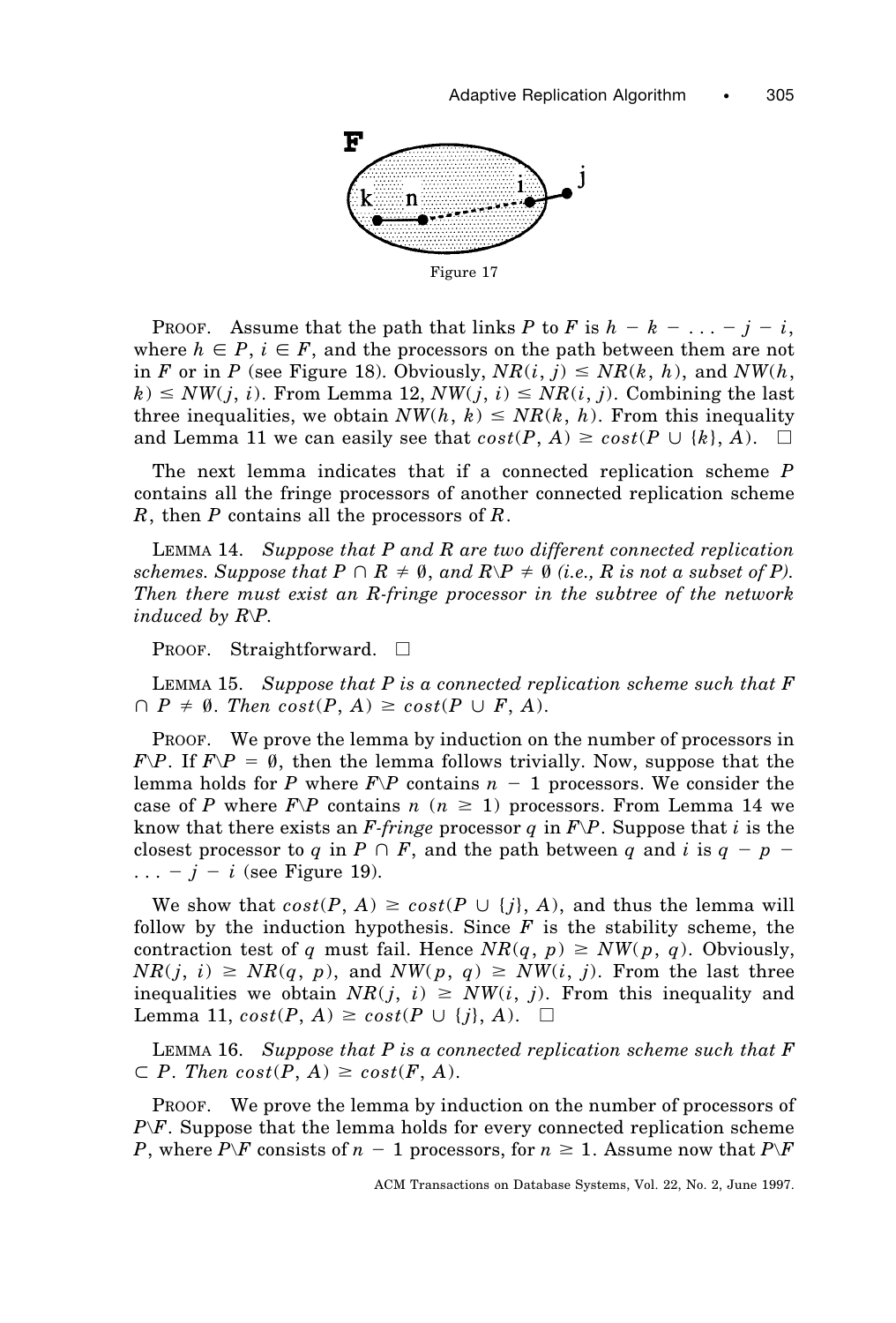

consists of *n* processors. By Lemma 14, there exists a *P*-fringe processor *q* so that  $q \in P\backslash F$ . Suppose that *i* is the closest processor to *q* in *F*, and the path between *q* and *i* is  $q - p - \ldots - j - i$ , where  $j \in F$  and  $i \in F$  (see Figure 20).

Since  $F$  is the stability scheme, the expansion test from  $i$  to  $j$  must fail, namely,  $NR(j, i) \leq NW(i, j)$ . Obviously, we have  $NR(q, p) \leq NR(j, i)$ , and  $NW(i, j) \leq NW(p, q)$ . From these three inequalities,  $NR(q, p) \leq$  $NW(p, q)$ . From the last inequality and Lemma 11 we conclude that  $cost(P, A) \geq cost(P', A)$ , where  $P' = P\{q\}$ . Obviously,  $F \subseteq P', P'$  is a connected replication scheme, and  $P' \ F$  contains  $n - 1$  processors. By the induction hypothesis we conclude that  $cost(P', A) \geq cost(F, A)$ . The lemma follows from the last two inequalities.  $\Box$ 

LEMMA 17. *Suppose that P is an arbitrary connected replication scheme. Then*  $cost(P, A) \geq cost(F, A)$ .

PROOF. We prove the lemma in the following cases:

*Case* I.  $P \cap F \neq \emptyset$ . By Lemma 15,  $cost(P, A) \geq cost(P \cup F, A)$ , and by Lemma 16,  $cost(P \cup F, A) \geq cost(F, A)$ .

*Case* II.  $P \cap F = \emptyset$ . There exists a unique path that links *P* to *F* in the tree network. Suppose that  $i_0 - i_1 - \ldots - i_{n-1} - i_n$  is such a path, where  $i_0 \in P$ ,  $i_n \in F$ , and the processors in between do not belong to  $P \cup F$ . Denote the set of all processors on this path by *L*. Then, by applying Lemma 13 *n* times we will obtain  $cost(P, A) \geq cost(P \cup L, A)$ . Let  $P' =$  $P \cup L$ . Then *P*<sup> $\prime$ </sup> is a connected replication scheme, and  $P' \cap F \neq \emptyset$ . From the proof of Case I, we know that  $cost(P', A) \geq cost(F, A)$ .  $\Box$ 

LEMMA 18. *Suppose that i and j are two adjacent processors in the tree network. Then*  $cost({i}, A) - cost({j}, A) = (NO(j, i) - NO(i, j)) \cdot c(i, j).$ 

ACM Transactions on Database Systems, Vol. 22, No. 2, June 1997.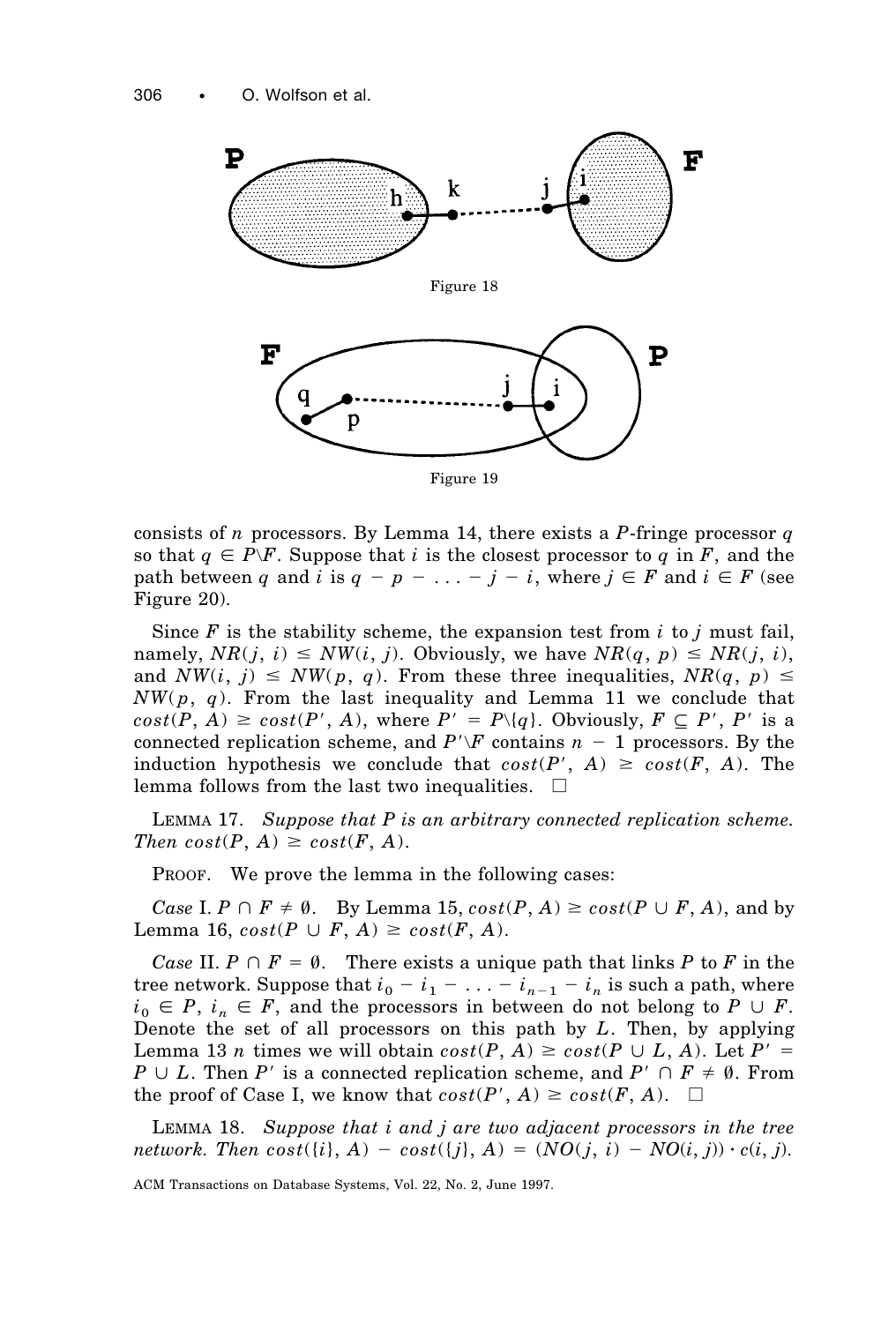

PROOF. Obvious.  $\square$ 

In Lemmas  $19-20$  we assume that the stability scheme  $\ddot{F}$  is the singleton {*k*}.

LEMMA 19. *Suppose that P is a connected replication scheme, and*  $k \in P$ . *Then*  $cost(P, A) \geq cost(F, A)$ .

PROOF. We prove the lemma by induction on the number of processors in *P*. If *P* is a singleton, then  $P = F$  and the lemma follows trivially.

Suppose that the lemma holds for any set *P* of connected processors that has  $n - 1$  processors. Now consider the case where *P* has *n* processors, where  $n \geq 2$ . By Lemma 14, there must exist a *P*-fringe processor in *P* $\backslash$ *F*, say, *p*. Suppose that the path between *p* and *k* is  $p - q - \ldots - j - k$ . Since  $F$  is the stability scheme, the expansion test from  $k$  to  $j$  must have failed, namely,  $NR(j, k) \leq NW(k, j)$ . Obviously,  $NR(p, q) \leq NR(j, k)$ , and  $NW(k, j) \leq NW(q, p)$ . These three inequalities imply that  $NR(p, q) \leq$  $NW(q, p)$ . From this inequality and Lemma 11 we obtain that  $cost(P, p)$  $A) \geq \cos t(P', A)$ , where  $P' = P\{p\}$ . Then P<sup>'</sup> is a connected replication scheme,  $k \in P'$ , and *P*<sup> $\prime$ </sup> has  $n - 1$  processors. By the induction hypothesis we obtain  $cost(P', A) \geq cost(F, A)$ . The lemma follows from the last two inequalities.  $\square$ 

LEMMA 20. Suppose that P is a connected replication scheme, and  $k \notin P$ . *Then*  $cost(P, A) \geq cost(F, A)$ .

PROOF. We prove the lemma by induction on the number of processors in *P*. First, consider a singleton replication scheme  $P = \{i\}$ , where  $k \neq i$ . Suppose that the path between *i* and *k* is  $i - q - \ldots - j - k$ . Since *F* is the stability scheme, the switch test from *k* to *j* must fail, namely,  $NO(j, k) \leq$  $NO(k, j)$ . Obviously,  $NO(i, q) \leq NO(j, k)$ , and  $NO(k, j) \leq NO(q, i)$ . These three inequalities imply that  $NO(i, q) \leq NO(q, i)$ . From this inequality and Lemma 18, we conclude that  $cost({i}, A) \geq cost({q}, A)$ . Using the preceding technique repeatedly along the path from  $i$  to  $k$ , we can show that  $cost({i}, A) \ge cost({q}, A) \ge \ldots \ge cost({j}, A) \ge cost({k},$ *A*).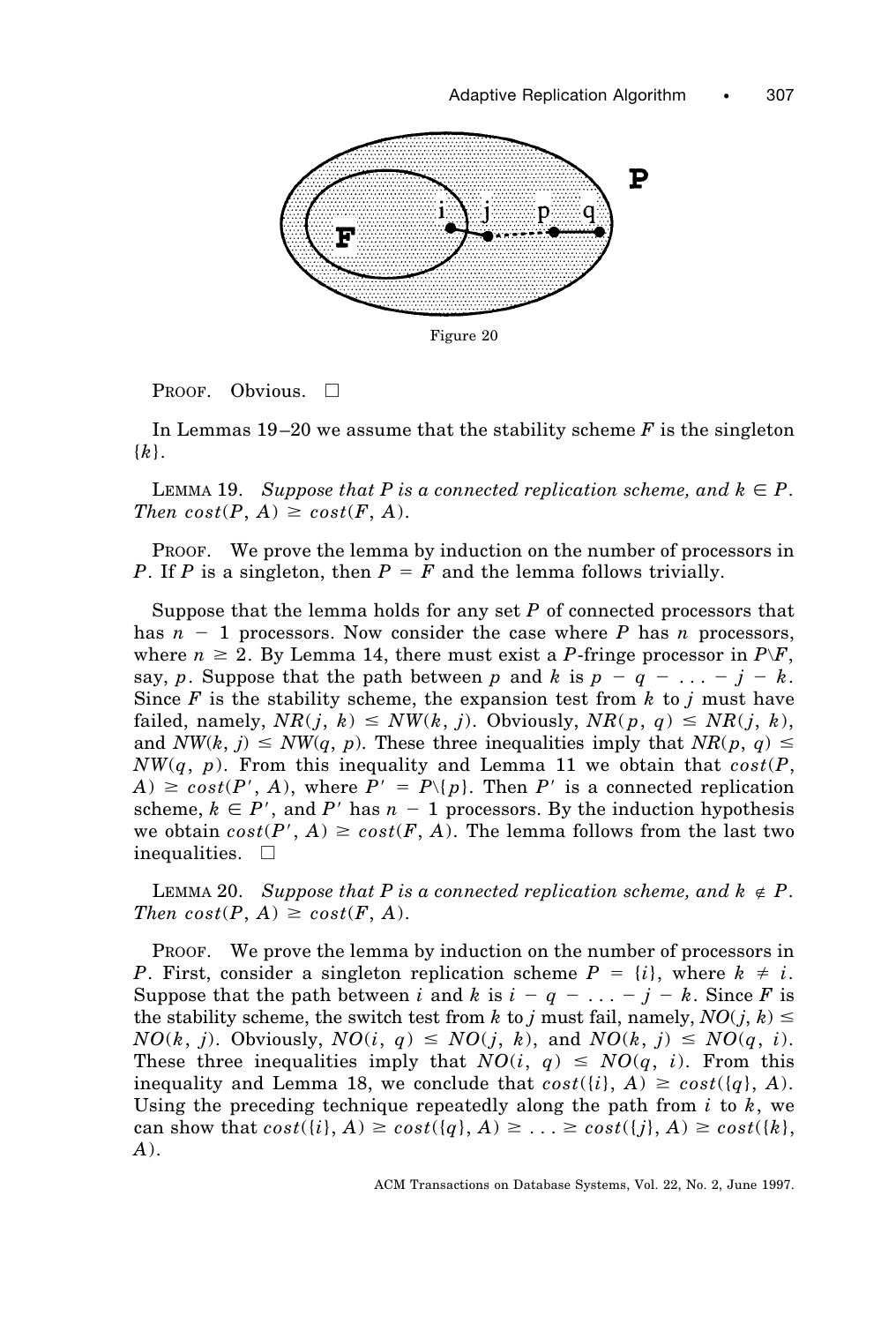

Figure 21

Suppose now that the lemma holds for every connected replication scheme *P*, where *P* has  $n - 1$  processors. Now we assume that *P* has  $n \ge$ 2 processors. Suppose that *i* is the closest processor to *k* in *P*, and the path between *i* and *k* is  $L = i - q - \ldots - j - k$ , where  $i \in P$  and  $q \notin P$ . From Lemma 14, we know that there exists a *P*-fringe processor in  $P\{i\}$ . Suppose that *p* is such a processor, and the path between *p* and *i* is  $M =$  $p - x - \ldots - i$ . Since *P* is connected, every processor in *M* must belong to *P*, and the path *M* overlaps with path *L* only at *i*. Therefore the path linking *p* to *k* is the concatenation of *M* and *L*, namely,  $p - x - \ldots - i$  $q - \ldots - j - k$  (see Figure 21).

Since  $F$  is the stability scheme, the expansion test from  $k$  to  $j$  must have failed, namely,  $NR(j, k) \leq NW(k, j)$ . Obviously,  $NR(p, x) \leq NR(j, k)$ and  $NW(k, j) \leq NW(x, p)$ . These three inequalities imply that  $NR(p, x)$  $\leq NW(x, p)$ . From this inequality and Lemma 11 we conclude that  $cost(P,$  $A) \leq \cos t(P', A),$  where  $P' = P\{p\}.$  Therefore  $P'$  is a connected replication scheme,  $k \notin P'$ , and  $P'$  has  $n - 1$  processors. By the induction hypothesis,  $cost(P', A) \geq cost(F, A)$ . Therefore  $cost(P, A) \geq cost(F, A)$ .  $\Box$ 

PROOF OF THEOREM 3. From Lemma 5 and Lemmas 8–10 we conclude that if the schedule *S* is *t*-regular, then the ADR algorithm will stabilize after at most  $(d + 1)$  time periods. Denote the stability scheme by *F*. Suppose that *P* is an arbitrary replication scheme. By Theorem 2, it suffices to show that  $cost(P, A) \ge cost(F, A)$ , for every connected replication scheme *P*. But for such a replication scheme the inequality follows from Lemmas 17, 19, and 20.  $\square$ 

## B. Pseudocode of the ADR Algorithm

The code uses two variables, *Req* and *Id*. *Req* is the request type. The request types are: 'read', 'write', 'time slice *t* expires', 'exit', 'join', and 'switch'. *Id* is the processor identification from which the request is submitted. The 'time slice *t* expires' request is executed only by processors of the replication scheme. The other requests are executed by all the processors in the network.

Each processor  $p$  in the network maintains a directory record  $Nb$  $> Drt$  for each of its neighbors. For each neighbor  $Nb$ ,  $Nb - Drt = 1$  if and only if the object is replicated at a processor *q* such that the path from

ACM Transactions on Database Systems, Vol. 22, No. 2, June 1997.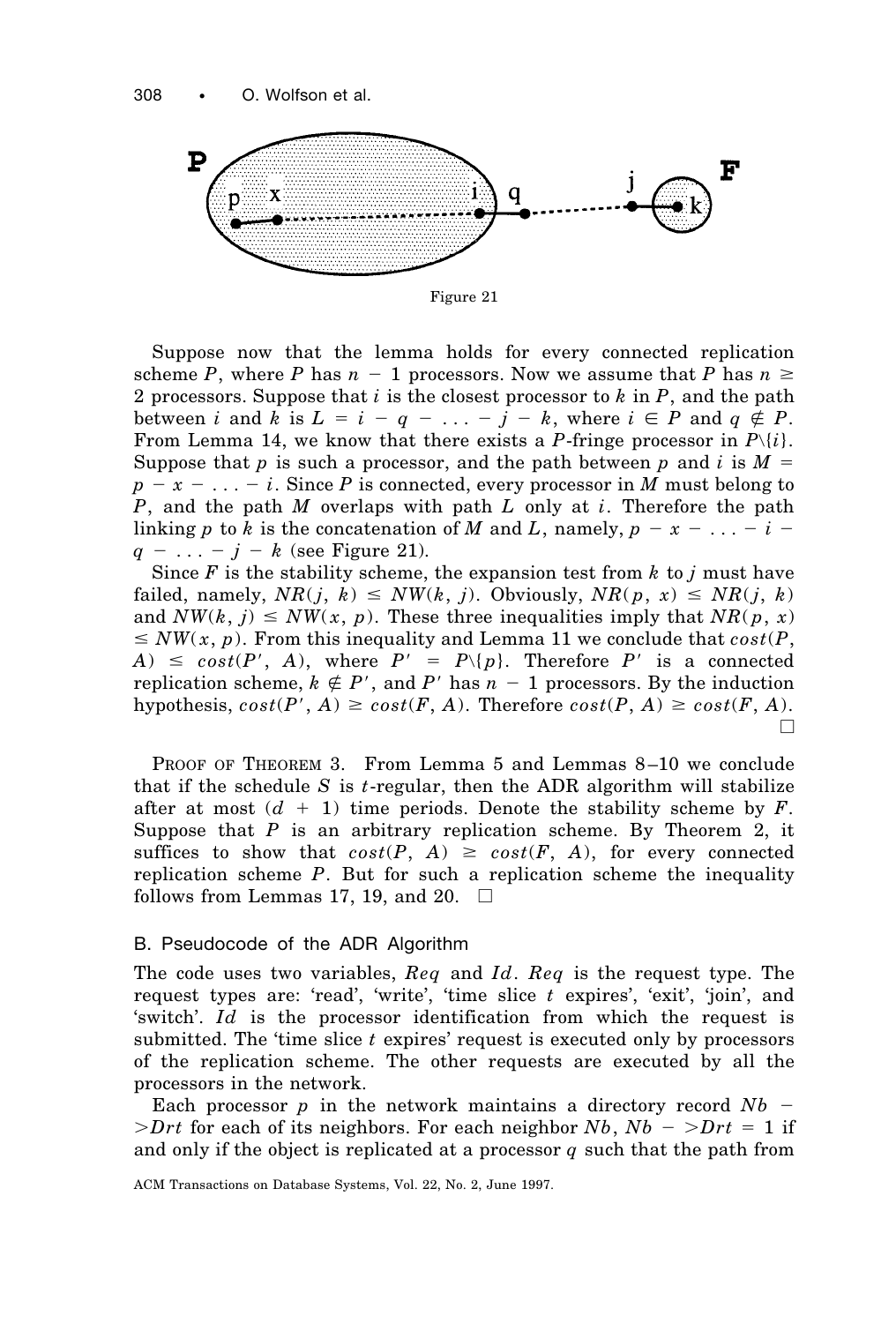*p* to *q* goes through *Nb*. If Nb has a replica, then clearly  $Nb - Drt = 1$ . If *p* does not have a replica, then  $Nb - Drt = 1$  for exactly one neighbor Nb. The ADR algorithm uses this directory information for the routing of the read-write requests to the replicated object.

Each processor *p* that has a replica of the object maintains the counters '*My* -  $>SumR'$ , '*My* -  $>Sum W'$ , '*Nb* -  $>NoR'$ , and '*Nb* -  $>NoW'$ ', where

- $-\mu$ <sup>W</sup>y  $>\mu$ SumR' counts the total number of reads performed at *p* (the requests could be issued locally or from a neighbor);
- $-My SymW$  counts the total number of writes performed at *p*;
- $-Nb$   $\rightarrow$  NoR' counts the total number of reads submitted from a neighbor *Nb*; and
- $-Nb$   $>NoW'$  counts the total number of writes propagated from a neighbor Nb.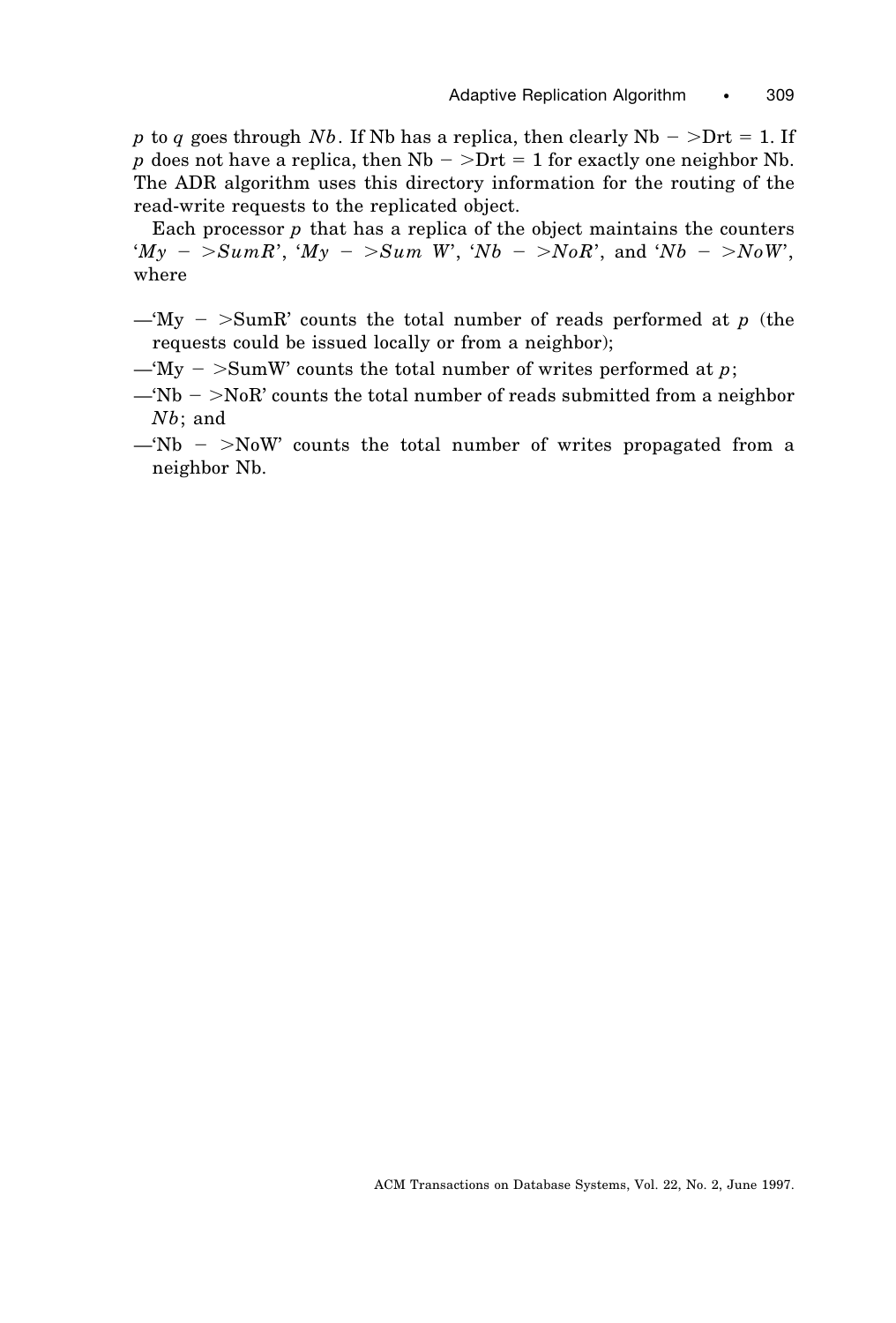```
310 • O. Wolfson et al.
```

```
void ADR(Req, Id)
\overline{f}switch (Req)
        \epsiloncase 'r' :
                         ADR_r(Id); /* a read request */
                         break:
         case 'w' :
                         ADR_w(Id); /* a write request */
                         hreak:
                         ADR_t(Id); /* a scheme change request (time expired) */
         case 't' :
                         break:
                         ADR_x(Id); /* an exit request */
         case 'x' :
                         break:
         case 'j':ADR_j(Id); /* a join request */
                         break;
                         ADR_s(Id); /* a switch request */
         case 's' :
                         break:
                         fprintf(stderr, "Parameter err in ADR(). \n");
         default:break;
        \mathbf{r}\mathbf{r}void ADR_r(Id) /* This procedure is called when a read request is issued
                    locally (Id == My->Id), or a message from a neighbor is
                    received indicating that the neighbor wants to read the
                    object (in this case, Id will be the neighbor's Id).
                                                                                   \star/\mathbf{f}if (I have a replica of the object)
          { retrieve the object from the local database;
             send the object to processor Id;
            My->SumR += 1;
            if (Id := My->Id)Nb-<b>NoR</b> += 1 (for the neighbor Nb that submitted the read);
          \mathbf{1}else /* I do not have a local replica */
          { find a neighbor Nb, such that Nb->Drt == 1;
            submit the read request to Nb, and wait for the reply;
             after getting the object, send it to processor Id;
          \mathbf{r}\mathbf{I}void ADR_w(Id)
\mathfrak{c}if (I have a replica of the object)
           { update the local replica;
            My->SumW += 1;if (Id == My->Id) /* the write is issued by myself */
               { for each neighbor Nb, do
                   { if (Nb->Drt == 1)propagate the write to Nb;
               \mathcal{F}\rightarrowelse /* the write is propagated from elsewhere */
               { find the neighbor NB such that NB has the id 'Id';
                 NB->NoW += 1;for each neighbor Nb, do
                   { if (Nb->Drt == 1) and (Nb != NB)propagate the write to Nb;
          \} } }
```

```
ACM Transactions on Database Systems, Vol. 22, No. 2, June 1997.
```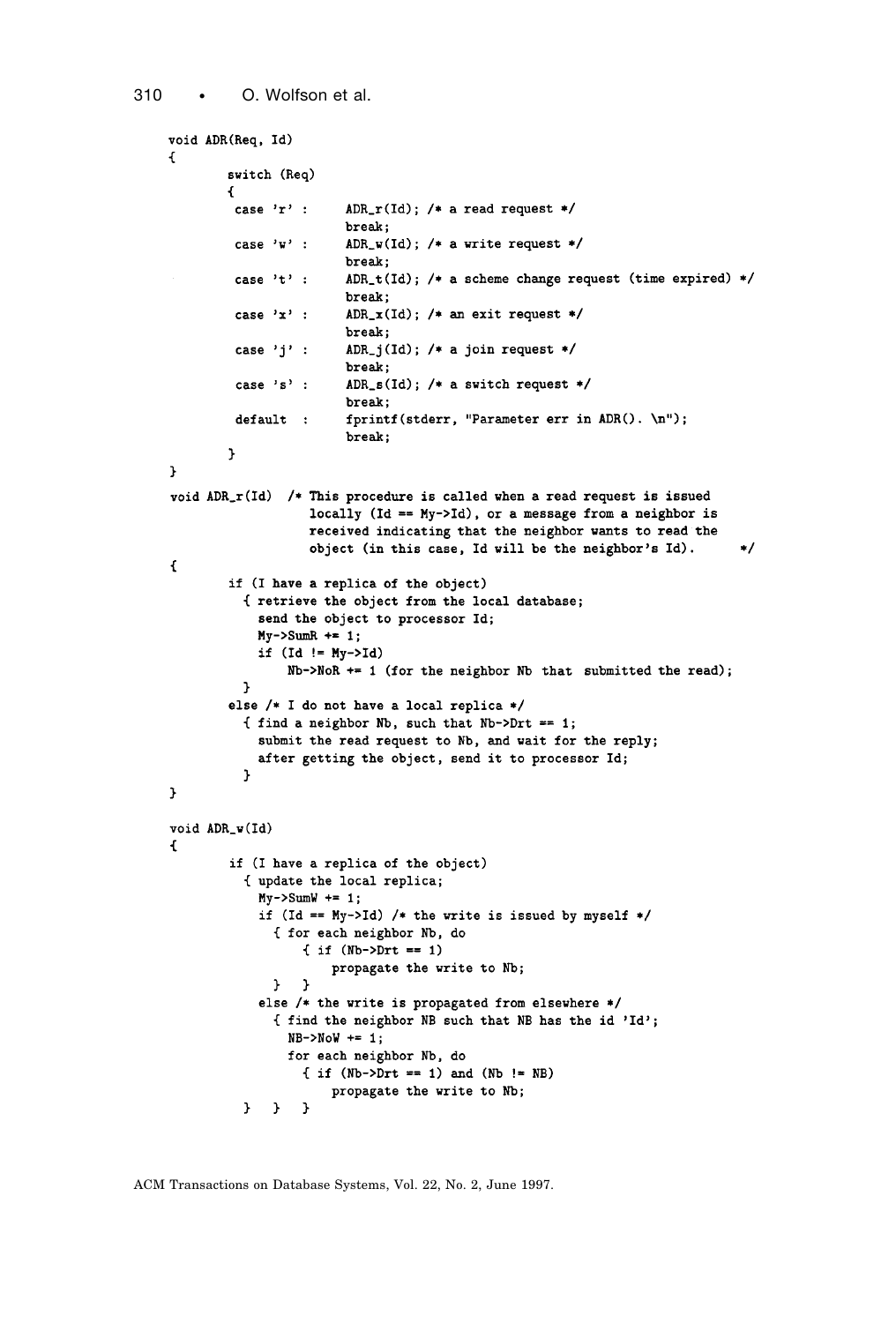```
else /* I do not have a local replica */
           { find a neighbor Nb so that Nb->Drt == 1;
             submit the write request to Nb;
           \mathbf{L}\ddot{\phantom{1}}void ADR_t(Id)
\overline{f}if ( I am in the Singleton replication scheme )
        /* namely, I have a local replica of the object
                      and Nb->Drt == 0 for all neighbors */{ if (Expansion() == 0) /* (Expansion() == 0) if the expansion test failed */
              Switch();
          \overline{\mathbf{r}}else if ( I am an R_bar_neighbor processor )
        /* namely, I have a local replica of the object
              and Nb->Drt == 0 for at least one neighbor Nb */
          { if ( (Expansion() == 0) & ( I am an R_fringe processor ) )
               /* I am an R_fringe processor if and only if I have a replica
                 of the object, and (Nb->Drt == 1) for exactly one neighbor Nb */
              Contraction();
          \mathbf{L}else if ( I am an R_fringe processor )
                 Contraction();
        My->SumR = My->SumW = 0;/* reset all the counters */for each neighbor Nb, do
            Nb->NoR = Nb->NoW = 0;\mathbf{r}/* This procedure returns '1' if the expansion test succeeds,
int Expansion()
                      namely at least one of the neighbor joins the replication
                      scheme in the procedure call, otherwise it returns '0' */
{ int succeed = 0;
        for each neighbor Nb
          if (Nb \rightarrow Drt == 0)\{ if (Nb->NoR > My->SumW - Nb->Now){ send a "join" message to Nb, along with a replica of the object;
                 /* the message is processed by the ADR_j procedure */
                   Nb->Drt = 1; succeed += 1;
            J.
                \mathbf{r}return(succeed);
ł
int Switch()
                    /* This procedure returns '1' if the switch test succeeds,
                       namely<sub>2</sub>the singleton replication scheme switches to a
                       neighbor, otherwise it returns '0'
{ int succeed = 0;
        while ( (succeed == 0) kk (there exists an unmarked neighbor Nb) )
          { if ( 2 * (Nb-2NoR + Nb-2NoW) > My-2SumR + My-2SumW )
                 /* the message is processed by the ADR_s procedure */Nb->Drt = 1;delete the local replica; deallocate counters;
                   succeed = 1;\mathbf{r}
```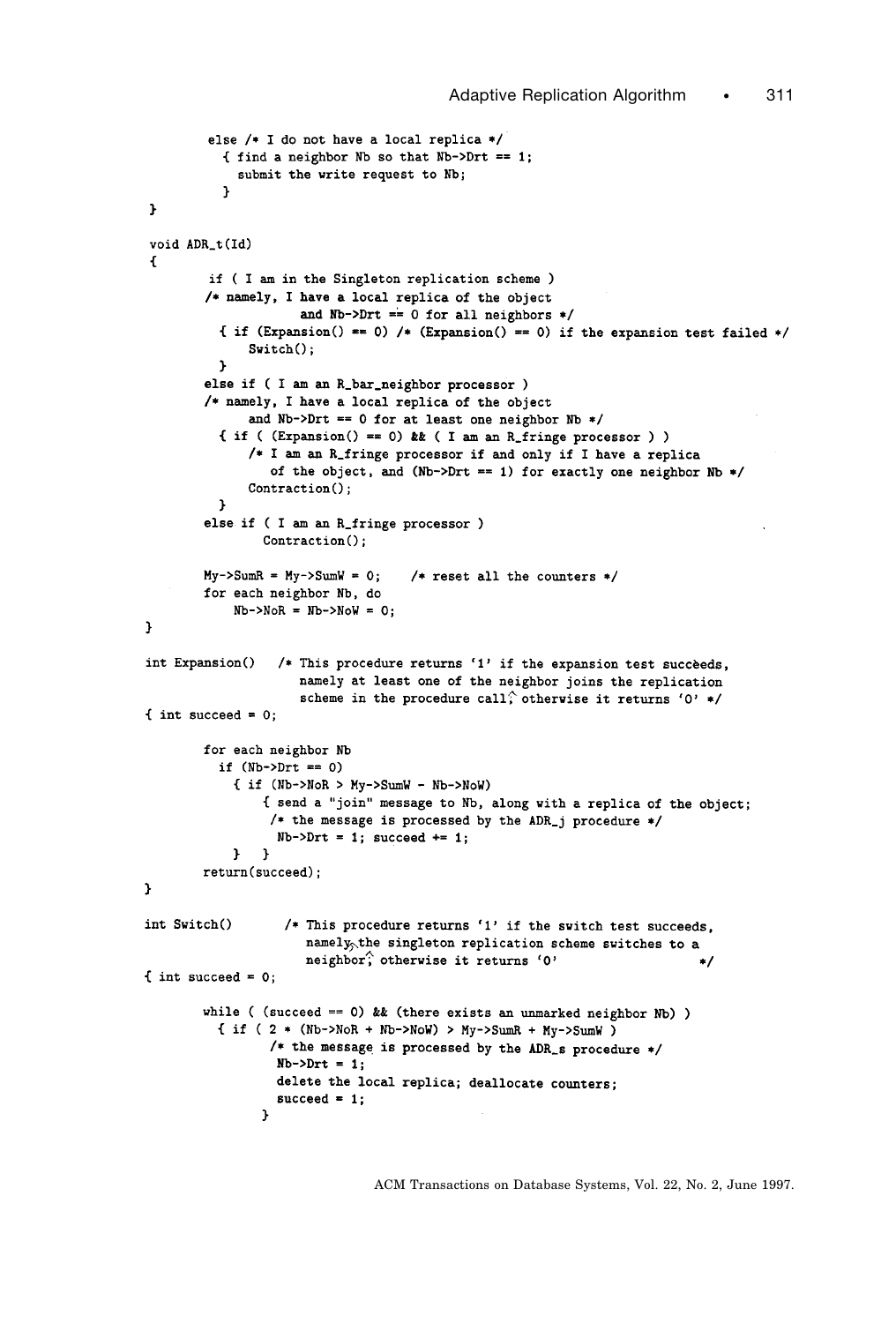312 • O. Wolfson et al.

```
else
                  mark Nb;
          \mathbf{r}return(succeed);
<sup>1</sup>
int Contraction() /* This procedure is called by an R_fringe processor.
                       Observe that a pair of processors which constitute
                       the whole replication scheme may call this procedure
                       at the same time for contraction. Thus, special care
                       needs to be taken to prevent the contraction of both */
\overline{\mathbf{f}}find a neighbor Nb such that (Nb->Drt == 1);if ( Nb->NoW > My->SumR )
          { send the "exit" message to Nb, and wait for a response;
            if ( the response is "Yes, you may exit" )
                 delete the local replica; deallocate the counters;
            else if ( an "exit" request from Nb is received )
                 { if ( My->Id < Nb->Id )
                     { delete the local replica; deallocate the counters;
                       send a message to Nb saying "No, you may not exit";
                     \mathbf{r}else
                     { send a message to Nb saying "Yes, you may exit";
                       Nb->Drt = 0;J.
                     J.
            else if ( the response is "No, you may not exit" )
                 Nb->Drt = 0;<sup>}</sup>
\mathbf{r}void ADR_x(Id) /* This procedure is called when an 'exit' message is received from
                    an R_fringe neighbor 'Id'. A processor q will grant such request
                    if q is not executing the contraction test at the same time. */
€
        send a message to the neighbor 'Id' saying "Yes, you may exit";
        Id->Drt = 0;J.
void ADR_j(Id) /* This procedure is called when a 'join' message is received from
                    neighbor 'Id' */
€
        save the object in the local database;
        allocate the counters and initialize them to 0;
\mathbf{r}void ADR_s(Id) /* This procedure is called when a 'join as a singleton scheme'
                    message is received from neighbor 'Id' */
\mathbf{I}save the object in the local database;
        Id->Drt = 0;allocate the counters and initialize them to 0;
J.
```
#### ACKNOWLEDGMENTS

We wish to thank Jeff Ullman and Moti Yung for helpful discussions. We thank the referees for their valuable suggestions and we thank Kailash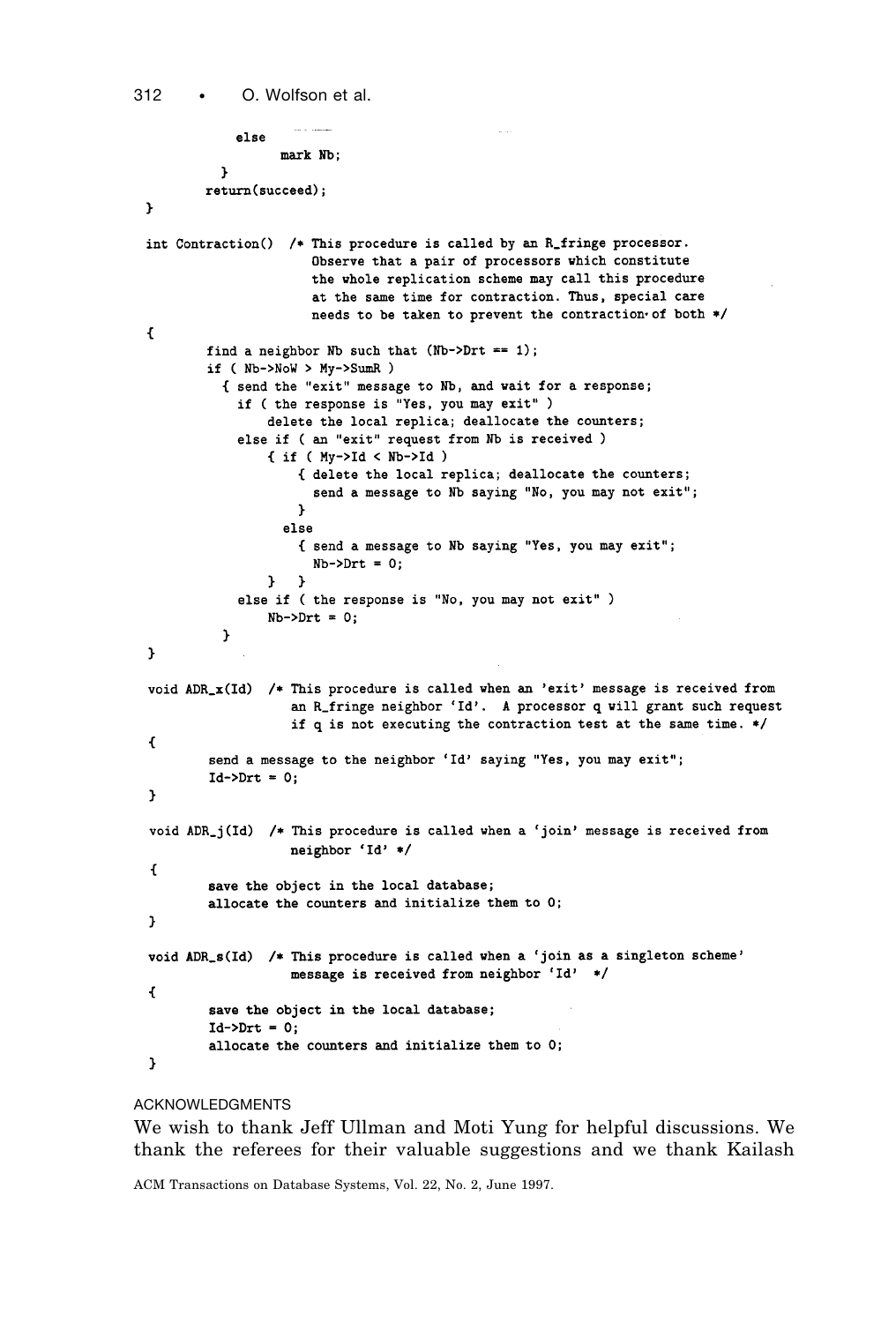Narayanan and Ramya Raj for developing the software to run some of the experiments.

#### **REFERENCES**

- AHAMAD, M., AND AMMAR, M. H. 1991. Multidimensional voting. *ACM Trans. Comput. Syst. 9,* 4, 399–431.
- AGRAWAL, D. AND BERNSTEIN, A. J. 1991. A nonblocking quorum consensus protocol for replicated data. *IEEE Trans. Parallel Distrib. Syst. 2,* 2 (April), 171–179.
- AWERBUCH, B., BARTAL, Y., AND FIAT, A. 1993. Optimally-competitive distributed file allocation. In *Proceedings of the 25th Annual ACM STOC* (Victoria, B.C., Canada, May) ACM, New York, 164–173.
- ALONSO, R., BARBARA, D., AND GARCIA-MOLINA, H. 1988. Quasi-copies: Efficient data sharing for information retrieval systems. In *Proceedings of EDBT '88,* LNCS 303, Springer-Verlag, New York.
- ALONSO, R., BARBARA, D., AND GARCIA-MOLINA, H. 1990. Data caching issues in an information retrieval system. *ACM Trans. Database Syst. 15,* 3.
- AGRAWAL, D. AND EL-ABBADI, A. 1990. The tree quorum protocol: An efficient approach for managing replicated data. In *Proceedings of 16th VLDB* (Aug.).
- ADAM, N. R. AND TEWARI, R. 1993. Regeneration with virtual copies for distributed computing systems. *IEEE Trans. Softw. Eng. 19,* 6 (June), 594–602.
- BARTAL, Y., FIAT, A., AND RABANI, Y. 1992. Competitive algorithms for distributed data management. In *Proceedings of the 24th Annual ACM STOC,* (Victoria, B.C., Canada, May), ACM, New York.
- BARBARA, D. AND GARCIA-MOLINA, H. 1993. Replicated data management in mobile environments: Anything new under the sun? Manuscript, Oct.
- BARBARA, D. AND GARCIA-MOLINA, H. 1990. The case for controlled inconsistency in replicated data. In *Proceedings of the IEEE Workshop on Replicated Data.*
- BERNSTEIN, P., HADZILACOS, V., AND GOODMAN, N. 1987. *Concurrency Control and Recovery in Database Systems.* Addison-Wesley, Reading, MA.
- BADRINATH, B. R. AND IMIELINSKI, T. 1992. Replication and mobility. In *Proceedings of the 2nd Workshop on the Management of Replicated Data* (Monterey, CA), 9–12.
- BADRINATH, B. R., IMIELINSKI, T., AND VIRMANI, A. 1992. Locating strategies for personal communication networks. In *Proceedings of the Workshop on Networking of Personal Communication Applications* (Dec.).
- CERI, S. AND PELAGATTI, G. 1984. *Distributed Database Principles and Systems.* McGraw-Hill, New York.
- DOWDY, L. W. AND FOSTER, D. V. 1982. Comparative models of the file assignment problem. *ACM Comput. Sur. 14,* 2.
- DUPUY, A., SENGUPTA, S., WOLFSON, O., AND YEMINI, Y. 1991a. Design of the Netmate network management system. Integrated network management II. In *Proceedings of the Second International Symposium on Integrated Network Management* (Washington D.C., Apr.).
- DUPUY, A., SENGUPTA, S., WOLFSON, O., AND YEMINI, Y. 1991b. NETMATE: A network management environment. (Invited article), *IEEE Netw.* (Mar.).
- FISCHER, M. AND MICHAEL, A. 1992. Sacrificing serializability to attain high availability of data in an unreliable network. In *ACM-PODS* '92 ACM, New York, 70–75.
- GARCIA-MOLINA, H. AND BARBARA, D. 1985. How to assign votes in a distributed system. *J. ACM 32,* 4, 841–860.
- GIFFORD, D. 1979. Weighted voting for replicated data. In *Proceedings of the 7th ACM Symposium on Operation System Principles,* 150–162.
- GOODMAN, D. 1991. Trends in cellular and cordless communications. *IEEE Commun. Mag.* (June) 31–40.
- GRUDIN, J. (ED.). 1991. Special section on computer supported cooperative work. *Commun. ACM 34,* 12.